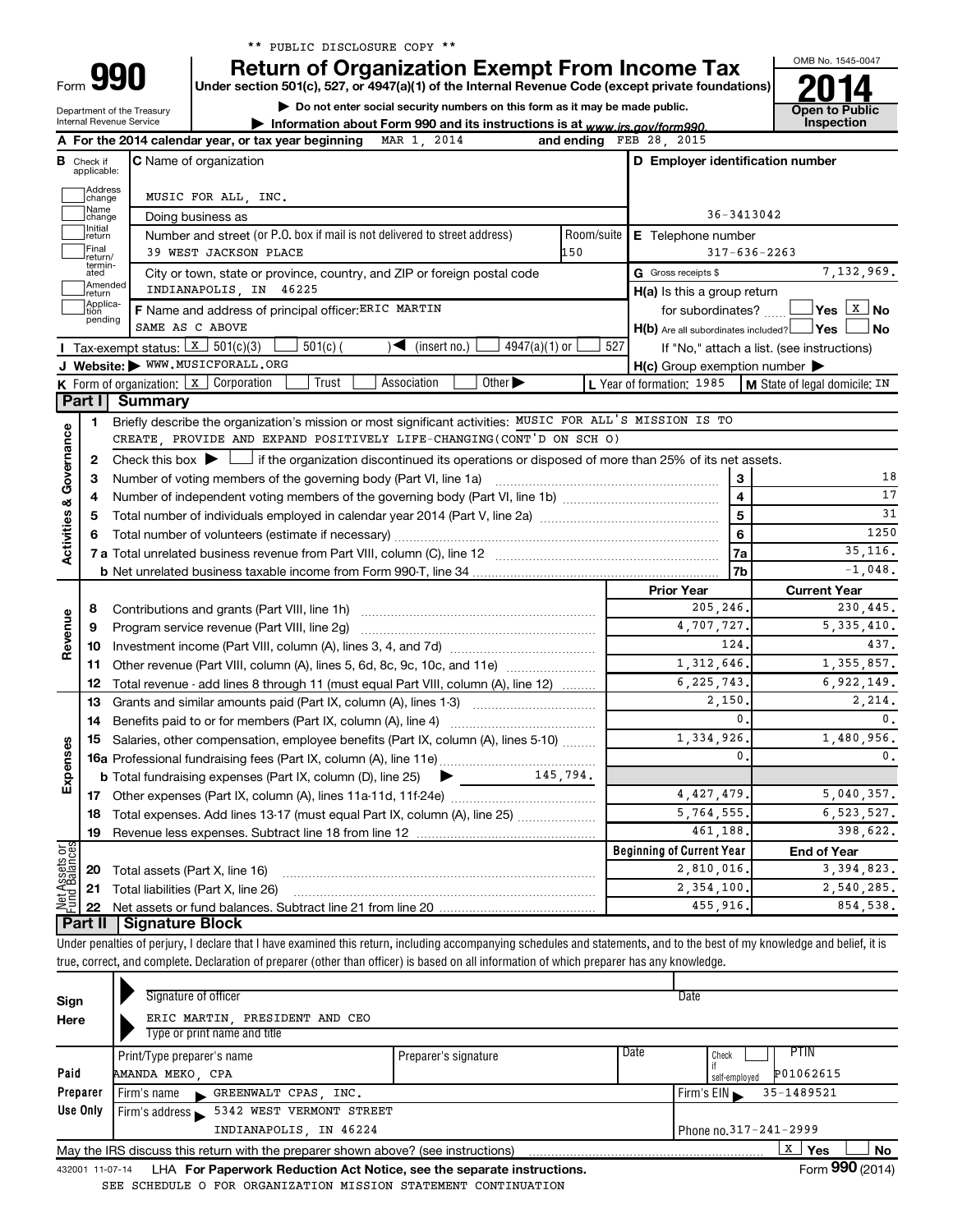| Check if Schedule O contains a response or note to any line in this Part III<br>Briefly describe the organization's mission:<br>THE MISSION OF MUSIC FOR ALL IS TO CREATE, PROVIDE AND EXPAND<br>POSITIVELY LIFE-CHANGING EXPERIENCES THROUGH MUSIC FOR ALL.<br>CONTINUED ON SCHEDULE O<br>Did the organization undertake any significant program services during the year which were not listed on<br>the prior Form 990 or 990-EZ?<br>If "Yes," describe these new services on Schedule O.<br>Did the organization cease conducting, or make significant changes in how it conducts, any program services?<br>If "Yes," describe these changes on Schedule O.<br>Describe the organization's program service accomplishments for each of its three largest program services, as measured by expenses.<br>Section 501(c)(3) and 501(c)(4) organizations are required to report the amount of grants and allocations to others, the total expenses, and<br>revenue, if any, for each program service reported<br>3,646,352. including grants of \$<br>(Revenue \$ 4,414,621.)<br>) (Expenses \$<br>(Code:<br>BANDS OF AMERICA GRAND NATIONAL CHAMPIONSHIPS, INDIANAPOLIS, INDIANA,<br>LUCAS OIL STADIUM. NATIONAL CHAMPIONSHIP FOR HIGH SCHOOL MARCHING<br>BANDS, INDIANAPOLIS PUBLIC SCHOOLS MARCHING BAND TOURNAMENT, FUTURE<br>MUSIC EDUCATOR WORKSHOP, JUDGING CLINICS, STUDENT LEADERSHIP WORKSHOP<br>AND MUSIC ADVOCACY INITIATIVES.<br>PARTICIPANTS SERVED: 14,477 STUDENTS FROM 104 SCHOOLS<br>BANDS OF AMERICA SUPER REGIONAL AND REGIONAL CHAMPIONSHIPS HELD IN:<br>INDIANAPOLIS IN, LOUISVILLE KY, SAINT LOUIS MO, DAYTON OH, TOLEDO, OH,<br>MONROEVILLE PA, NEWARK DE, SAINT GEORGE UT, ATLANTA GA, POWDER SPRINGS,<br>(CONT'D ON SCHEDULE O)<br>GA, SAN ANTONIO TX, DENTON TX, LONG BEACH CA,<br>1,544,916.<br>1, 410, 238. including grants of \$<br>) (Revenue \$<br>) (Expenses \$<br>(Code:<br>MUSIC FOR ALL NATIONAL FESTIVAL, INDIANAPOLIS, INDIANA. FESTIVAL FOR<br>MIDDLE AND HIGH SCHOOL CONCERT BANDS, ORCHESTRAS AND PERCUSSION<br>ENSEMBLES AND 3 NATIONAL HONOR ENSEMBLES (HONOR BAND OF AMERICA, HONOR<br>ORCHESTRA OF AMERICA, JAZZ BAND OF AMERICA), INDIANAPOLIS, INDIANA.<br>PARTICIPANTS SERVED: 1,991 STUDENTS AND 54 TEACHERS.<br>(Code: (Code: ) (Expenses \$ 878, 854. including grants of \$ 2, 214.) (Revenue \$<br>946, 864.<br>MUSIC FOR ALL SUMMER SYMPOSIUM, MUNCIE, INDIANA, BALL STATE UNIVERSITY.<br>NATIONAL MUSIC CAMP FOR STUDENTS AND TEACHERS. CURRICULUM OPTIONS<br>INCLUDE TEACHER ACADEMIES FOR HIGH SCHOOL DIRECTORS, PERCUSSION<br>INSTRUCTORS, COLOR GUARD INSTRUCTORS, MIDDLE SCHOOL/YOUNG<br>TEACHER/COLLEGIATE TRAINING, AND STUDENT DIVSIONS FOR MARCHING BAND,<br>JAZZ BAND, CONCERT BAND, DRUM MAJORS, COLOR GUARD, PERCUSSION,<br>ORCHESTRA, AND LEADERSHIP TRAINING. PARTICIPANTS SERVED: 1,045<br>STUDENTS, 45 TEACHERS AND COLLEGIATES.<br>4d Other program services (Describe in Schedule O.)<br>26,732. including grants of \$<br>15,749.<br>(Expenses \$<br>) (Revenue \$<br>5,962,176.<br>Total program service expenses<br>Form 990 (2014)<br>SEE SCHEDULE O FOR CONTINUATION(S)<br>11-07-14 |              | Part III   Statement of Program Service Accomplishments   |                                     |
|---------------------------------------------------------------------------------------------------------------------------------------------------------------------------------------------------------------------------------------------------------------------------------------------------------------------------------------------------------------------------------------------------------------------------------------------------------------------------------------------------------------------------------------------------------------------------------------------------------------------------------------------------------------------------------------------------------------------------------------------------------------------------------------------------------------------------------------------------------------------------------------------------------------------------------------------------------------------------------------------------------------------------------------------------------------------------------------------------------------------------------------------------------------------------------------------------------------------------------------------------------------------------------------------------------------------------------------------------------------------------------------------------------------------------------------------------------------------------------------------------------------------------------------------------------------------------------------------------------------------------------------------------------------------------------------------------------------------------------------------------------------------------------------------------------------------------------------------------------------------------------------------------------------------------------------------------------------------------------------------------------------------------------------------------------------------------------------------------------------------------------------------------------------------------------------------------------------------------------------------------------------------------------------------------------------------------------------------------------------------------------------------------------------------------------------------------------------------------------------------------------------------------------------------------------------------------------------------------------------------------------------------------------------------------------------------------------------------------------------------------------------------------------------------------------------------------------------------------------------------------------------------------------------------------------------------------------------------------------------------------------------------------------------------------------------------------------------------------------------------------------------------------------------------|--------------|-----------------------------------------------------------|-------------------------------------|
|                                                                                                                                                                                                                                                                                                                                                                                                                                                                                                                                                                                                                                                                                                                                                                                                                                                                                                                                                                                                                                                                                                                                                                                                                                                                                                                                                                                                                                                                                                                                                                                                                                                                                                                                                                                                                                                                                                                                                                                                                                                                                                                                                                                                                                                                                                                                                                                                                                                                                                                                                                                                                                                                                                                                                                                                                                                                                                                                                                                                                                                                                                                                                                     |              |                                                           | x                                   |
|                                                                                                                                                                                                                                                                                                                                                                                                                                                                                                                                                                                                                                                                                                                                                                                                                                                                                                                                                                                                                                                                                                                                                                                                                                                                                                                                                                                                                                                                                                                                                                                                                                                                                                                                                                                                                                                                                                                                                                                                                                                                                                                                                                                                                                                                                                                                                                                                                                                                                                                                                                                                                                                                                                                                                                                                                                                                                                                                                                                                                                                                                                                                                                     | 1            |                                                           |                                     |
|                                                                                                                                                                                                                                                                                                                                                                                                                                                                                                                                                                                                                                                                                                                                                                                                                                                                                                                                                                                                                                                                                                                                                                                                                                                                                                                                                                                                                                                                                                                                                                                                                                                                                                                                                                                                                                                                                                                                                                                                                                                                                                                                                                                                                                                                                                                                                                                                                                                                                                                                                                                                                                                                                                                                                                                                                                                                                                                                                                                                                                                                                                                                                                     |              |                                                           |                                     |
|                                                                                                                                                                                                                                                                                                                                                                                                                                                                                                                                                                                                                                                                                                                                                                                                                                                                                                                                                                                                                                                                                                                                                                                                                                                                                                                                                                                                                                                                                                                                                                                                                                                                                                                                                                                                                                                                                                                                                                                                                                                                                                                                                                                                                                                                                                                                                                                                                                                                                                                                                                                                                                                                                                                                                                                                                                                                                                                                                                                                                                                                                                                                                                     |              |                                                           |                                     |
|                                                                                                                                                                                                                                                                                                                                                                                                                                                                                                                                                                                                                                                                                                                                                                                                                                                                                                                                                                                                                                                                                                                                                                                                                                                                                                                                                                                                                                                                                                                                                                                                                                                                                                                                                                                                                                                                                                                                                                                                                                                                                                                                                                                                                                                                                                                                                                                                                                                                                                                                                                                                                                                                                                                                                                                                                                                                                                                                                                                                                                                                                                                                                                     |              |                                                           |                                     |
|                                                                                                                                                                                                                                                                                                                                                                                                                                                                                                                                                                                                                                                                                                                                                                                                                                                                                                                                                                                                                                                                                                                                                                                                                                                                                                                                                                                                                                                                                                                                                                                                                                                                                                                                                                                                                                                                                                                                                                                                                                                                                                                                                                                                                                                                                                                                                                                                                                                                                                                                                                                                                                                                                                                                                                                                                                                                                                                                                                                                                                                                                                                                                                     | $\mathbf{2}$ |                                                           |                                     |
|                                                                                                                                                                                                                                                                                                                                                                                                                                                                                                                                                                                                                                                                                                                                                                                                                                                                                                                                                                                                                                                                                                                                                                                                                                                                                                                                                                                                                                                                                                                                                                                                                                                                                                                                                                                                                                                                                                                                                                                                                                                                                                                                                                                                                                                                                                                                                                                                                                                                                                                                                                                                                                                                                                                                                                                                                                                                                                                                                                                                                                                                                                                                                                     |              |                                                           | $\sqrt{\mathsf{Yes} \mathbb{X}}$ No |
|                                                                                                                                                                                                                                                                                                                                                                                                                                                                                                                                                                                                                                                                                                                                                                                                                                                                                                                                                                                                                                                                                                                                                                                                                                                                                                                                                                                                                                                                                                                                                                                                                                                                                                                                                                                                                                                                                                                                                                                                                                                                                                                                                                                                                                                                                                                                                                                                                                                                                                                                                                                                                                                                                                                                                                                                                                                                                                                                                                                                                                                                                                                                                                     |              |                                                           |                                     |
|                                                                                                                                                                                                                                                                                                                                                                                                                                                                                                                                                                                                                                                                                                                                                                                                                                                                                                                                                                                                                                                                                                                                                                                                                                                                                                                                                                                                                                                                                                                                                                                                                                                                                                                                                                                                                                                                                                                                                                                                                                                                                                                                                                                                                                                                                                                                                                                                                                                                                                                                                                                                                                                                                                                                                                                                                                                                                                                                                                                                                                                                                                                                                                     | 3            |                                                           |                                     |
|                                                                                                                                                                                                                                                                                                                                                                                                                                                                                                                                                                                                                                                                                                                                                                                                                                                                                                                                                                                                                                                                                                                                                                                                                                                                                                                                                                                                                                                                                                                                                                                                                                                                                                                                                                                                                                                                                                                                                                                                                                                                                                                                                                                                                                                                                                                                                                                                                                                                                                                                                                                                                                                                                                                                                                                                                                                                                                                                                                                                                                                                                                                                                                     |              |                                                           |                                     |
|                                                                                                                                                                                                                                                                                                                                                                                                                                                                                                                                                                                                                                                                                                                                                                                                                                                                                                                                                                                                                                                                                                                                                                                                                                                                                                                                                                                                                                                                                                                                                                                                                                                                                                                                                                                                                                                                                                                                                                                                                                                                                                                                                                                                                                                                                                                                                                                                                                                                                                                                                                                                                                                                                                                                                                                                                                                                                                                                                                                                                                                                                                                                                                     | 4            |                                                           |                                     |
|                                                                                                                                                                                                                                                                                                                                                                                                                                                                                                                                                                                                                                                                                                                                                                                                                                                                                                                                                                                                                                                                                                                                                                                                                                                                                                                                                                                                                                                                                                                                                                                                                                                                                                                                                                                                                                                                                                                                                                                                                                                                                                                                                                                                                                                                                                                                                                                                                                                                                                                                                                                                                                                                                                                                                                                                                                                                                                                                                                                                                                                                                                                                                                     |              |                                                           |                                     |
|                                                                                                                                                                                                                                                                                                                                                                                                                                                                                                                                                                                                                                                                                                                                                                                                                                                                                                                                                                                                                                                                                                                                                                                                                                                                                                                                                                                                                                                                                                                                                                                                                                                                                                                                                                                                                                                                                                                                                                                                                                                                                                                                                                                                                                                                                                                                                                                                                                                                                                                                                                                                                                                                                                                                                                                                                                                                                                                                                                                                                                                                                                                                                                     | 4a           |                                                           |                                     |
|                                                                                                                                                                                                                                                                                                                                                                                                                                                                                                                                                                                                                                                                                                                                                                                                                                                                                                                                                                                                                                                                                                                                                                                                                                                                                                                                                                                                                                                                                                                                                                                                                                                                                                                                                                                                                                                                                                                                                                                                                                                                                                                                                                                                                                                                                                                                                                                                                                                                                                                                                                                                                                                                                                                                                                                                                                                                                                                                                                                                                                                                                                                                                                     |              |                                                           |                                     |
|                                                                                                                                                                                                                                                                                                                                                                                                                                                                                                                                                                                                                                                                                                                                                                                                                                                                                                                                                                                                                                                                                                                                                                                                                                                                                                                                                                                                                                                                                                                                                                                                                                                                                                                                                                                                                                                                                                                                                                                                                                                                                                                                                                                                                                                                                                                                                                                                                                                                                                                                                                                                                                                                                                                                                                                                                                                                                                                                                                                                                                                                                                                                                                     |              |                                                           |                                     |
|                                                                                                                                                                                                                                                                                                                                                                                                                                                                                                                                                                                                                                                                                                                                                                                                                                                                                                                                                                                                                                                                                                                                                                                                                                                                                                                                                                                                                                                                                                                                                                                                                                                                                                                                                                                                                                                                                                                                                                                                                                                                                                                                                                                                                                                                                                                                                                                                                                                                                                                                                                                                                                                                                                                                                                                                                                                                                                                                                                                                                                                                                                                                                                     |              |                                                           |                                     |
|                                                                                                                                                                                                                                                                                                                                                                                                                                                                                                                                                                                                                                                                                                                                                                                                                                                                                                                                                                                                                                                                                                                                                                                                                                                                                                                                                                                                                                                                                                                                                                                                                                                                                                                                                                                                                                                                                                                                                                                                                                                                                                                                                                                                                                                                                                                                                                                                                                                                                                                                                                                                                                                                                                                                                                                                                                                                                                                                                                                                                                                                                                                                                                     |              |                                                           |                                     |
|                                                                                                                                                                                                                                                                                                                                                                                                                                                                                                                                                                                                                                                                                                                                                                                                                                                                                                                                                                                                                                                                                                                                                                                                                                                                                                                                                                                                                                                                                                                                                                                                                                                                                                                                                                                                                                                                                                                                                                                                                                                                                                                                                                                                                                                                                                                                                                                                                                                                                                                                                                                                                                                                                                                                                                                                                                                                                                                                                                                                                                                                                                                                                                     |              |                                                           |                                     |
|                                                                                                                                                                                                                                                                                                                                                                                                                                                                                                                                                                                                                                                                                                                                                                                                                                                                                                                                                                                                                                                                                                                                                                                                                                                                                                                                                                                                                                                                                                                                                                                                                                                                                                                                                                                                                                                                                                                                                                                                                                                                                                                                                                                                                                                                                                                                                                                                                                                                                                                                                                                                                                                                                                                                                                                                                                                                                                                                                                                                                                                                                                                                                                     |              |                                                           |                                     |
|                                                                                                                                                                                                                                                                                                                                                                                                                                                                                                                                                                                                                                                                                                                                                                                                                                                                                                                                                                                                                                                                                                                                                                                                                                                                                                                                                                                                                                                                                                                                                                                                                                                                                                                                                                                                                                                                                                                                                                                                                                                                                                                                                                                                                                                                                                                                                                                                                                                                                                                                                                                                                                                                                                                                                                                                                                                                                                                                                                                                                                                                                                                                                                     |              |                                                           |                                     |
|                                                                                                                                                                                                                                                                                                                                                                                                                                                                                                                                                                                                                                                                                                                                                                                                                                                                                                                                                                                                                                                                                                                                                                                                                                                                                                                                                                                                                                                                                                                                                                                                                                                                                                                                                                                                                                                                                                                                                                                                                                                                                                                                                                                                                                                                                                                                                                                                                                                                                                                                                                                                                                                                                                                                                                                                                                                                                                                                                                                                                                                                                                                                                                     |              |                                                           |                                     |
|                                                                                                                                                                                                                                                                                                                                                                                                                                                                                                                                                                                                                                                                                                                                                                                                                                                                                                                                                                                                                                                                                                                                                                                                                                                                                                                                                                                                                                                                                                                                                                                                                                                                                                                                                                                                                                                                                                                                                                                                                                                                                                                                                                                                                                                                                                                                                                                                                                                                                                                                                                                                                                                                                                                                                                                                                                                                                                                                                                                                                                                                                                                                                                     |              |                                                           |                                     |
|                                                                                                                                                                                                                                                                                                                                                                                                                                                                                                                                                                                                                                                                                                                                                                                                                                                                                                                                                                                                                                                                                                                                                                                                                                                                                                                                                                                                                                                                                                                                                                                                                                                                                                                                                                                                                                                                                                                                                                                                                                                                                                                                                                                                                                                                                                                                                                                                                                                                                                                                                                                                                                                                                                                                                                                                                                                                                                                                                                                                                                                                                                                                                                     |              |                                                           |                                     |
|                                                                                                                                                                                                                                                                                                                                                                                                                                                                                                                                                                                                                                                                                                                                                                                                                                                                                                                                                                                                                                                                                                                                                                                                                                                                                                                                                                                                                                                                                                                                                                                                                                                                                                                                                                                                                                                                                                                                                                                                                                                                                                                                                                                                                                                                                                                                                                                                                                                                                                                                                                                                                                                                                                                                                                                                                                                                                                                                                                                                                                                                                                                                                                     |              |                                                           |                                     |
|                                                                                                                                                                                                                                                                                                                                                                                                                                                                                                                                                                                                                                                                                                                                                                                                                                                                                                                                                                                                                                                                                                                                                                                                                                                                                                                                                                                                                                                                                                                                                                                                                                                                                                                                                                                                                                                                                                                                                                                                                                                                                                                                                                                                                                                                                                                                                                                                                                                                                                                                                                                                                                                                                                                                                                                                                                                                                                                                                                                                                                                                                                                                                                     | 4b           |                                                           |                                     |
|                                                                                                                                                                                                                                                                                                                                                                                                                                                                                                                                                                                                                                                                                                                                                                                                                                                                                                                                                                                                                                                                                                                                                                                                                                                                                                                                                                                                                                                                                                                                                                                                                                                                                                                                                                                                                                                                                                                                                                                                                                                                                                                                                                                                                                                                                                                                                                                                                                                                                                                                                                                                                                                                                                                                                                                                                                                                                                                                                                                                                                                                                                                                                                     |              |                                                           |                                     |
|                                                                                                                                                                                                                                                                                                                                                                                                                                                                                                                                                                                                                                                                                                                                                                                                                                                                                                                                                                                                                                                                                                                                                                                                                                                                                                                                                                                                                                                                                                                                                                                                                                                                                                                                                                                                                                                                                                                                                                                                                                                                                                                                                                                                                                                                                                                                                                                                                                                                                                                                                                                                                                                                                                                                                                                                                                                                                                                                                                                                                                                                                                                                                                     |              |                                                           |                                     |
|                                                                                                                                                                                                                                                                                                                                                                                                                                                                                                                                                                                                                                                                                                                                                                                                                                                                                                                                                                                                                                                                                                                                                                                                                                                                                                                                                                                                                                                                                                                                                                                                                                                                                                                                                                                                                                                                                                                                                                                                                                                                                                                                                                                                                                                                                                                                                                                                                                                                                                                                                                                                                                                                                                                                                                                                                                                                                                                                                                                                                                                                                                                                                                     |              |                                                           |                                     |
|                                                                                                                                                                                                                                                                                                                                                                                                                                                                                                                                                                                                                                                                                                                                                                                                                                                                                                                                                                                                                                                                                                                                                                                                                                                                                                                                                                                                                                                                                                                                                                                                                                                                                                                                                                                                                                                                                                                                                                                                                                                                                                                                                                                                                                                                                                                                                                                                                                                                                                                                                                                                                                                                                                                                                                                                                                                                                                                                                                                                                                                                                                                                                                     |              |                                                           |                                     |
|                                                                                                                                                                                                                                                                                                                                                                                                                                                                                                                                                                                                                                                                                                                                                                                                                                                                                                                                                                                                                                                                                                                                                                                                                                                                                                                                                                                                                                                                                                                                                                                                                                                                                                                                                                                                                                                                                                                                                                                                                                                                                                                                                                                                                                                                                                                                                                                                                                                                                                                                                                                                                                                                                                                                                                                                                                                                                                                                                                                                                                                                                                                                                                     |              |                                                           |                                     |
|                                                                                                                                                                                                                                                                                                                                                                                                                                                                                                                                                                                                                                                                                                                                                                                                                                                                                                                                                                                                                                                                                                                                                                                                                                                                                                                                                                                                                                                                                                                                                                                                                                                                                                                                                                                                                                                                                                                                                                                                                                                                                                                                                                                                                                                                                                                                                                                                                                                                                                                                                                                                                                                                                                                                                                                                                                                                                                                                                                                                                                                                                                                                                                     |              |                                                           |                                     |
|                                                                                                                                                                                                                                                                                                                                                                                                                                                                                                                                                                                                                                                                                                                                                                                                                                                                                                                                                                                                                                                                                                                                                                                                                                                                                                                                                                                                                                                                                                                                                                                                                                                                                                                                                                                                                                                                                                                                                                                                                                                                                                                                                                                                                                                                                                                                                                                                                                                                                                                                                                                                                                                                                                                                                                                                                                                                                                                                                                                                                                                                                                                                                                     |              |                                                           |                                     |
|                                                                                                                                                                                                                                                                                                                                                                                                                                                                                                                                                                                                                                                                                                                                                                                                                                                                                                                                                                                                                                                                                                                                                                                                                                                                                                                                                                                                                                                                                                                                                                                                                                                                                                                                                                                                                                                                                                                                                                                                                                                                                                                                                                                                                                                                                                                                                                                                                                                                                                                                                                                                                                                                                                                                                                                                                                                                                                                                                                                                                                                                                                                                                                     |              |                                                           |                                     |
|                                                                                                                                                                                                                                                                                                                                                                                                                                                                                                                                                                                                                                                                                                                                                                                                                                                                                                                                                                                                                                                                                                                                                                                                                                                                                                                                                                                                                                                                                                                                                                                                                                                                                                                                                                                                                                                                                                                                                                                                                                                                                                                                                                                                                                                                                                                                                                                                                                                                                                                                                                                                                                                                                                                                                                                                                                                                                                                                                                                                                                                                                                                                                                     |              |                                                           |                                     |
|                                                                                                                                                                                                                                                                                                                                                                                                                                                                                                                                                                                                                                                                                                                                                                                                                                                                                                                                                                                                                                                                                                                                                                                                                                                                                                                                                                                                                                                                                                                                                                                                                                                                                                                                                                                                                                                                                                                                                                                                                                                                                                                                                                                                                                                                                                                                                                                                                                                                                                                                                                                                                                                                                                                                                                                                                                                                                                                                                                                                                                                                                                                                                                     |              |                                                           |                                     |
|                                                                                                                                                                                                                                                                                                                                                                                                                                                                                                                                                                                                                                                                                                                                                                                                                                                                                                                                                                                                                                                                                                                                                                                                                                                                                                                                                                                                                                                                                                                                                                                                                                                                                                                                                                                                                                                                                                                                                                                                                                                                                                                                                                                                                                                                                                                                                                                                                                                                                                                                                                                                                                                                                                                                                                                                                                                                                                                                                                                                                                                                                                                                                                     |              |                                                           |                                     |
|                                                                                                                                                                                                                                                                                                                                                                                                                                                                                                                                                                                                                                                                                                                                                                                                                                                                                                                                                                                                                                                                                                                                                                                                                                                                                                                                                                                                                                                                                                                                                                                                                                                                                                                                                                                                                                                                                                                                                                                                                                                                                                                                                                                                                                                                                                                                                                                                                                                                                                                                                                                                                                                                                                                                                                                                                                                                                                                                                                                                                                                                                                                                                                     | 4c           |                                                           |                                     |
|                                                                                                                                                                                                                                                                                                                                                                                                                                                                                                                                                                                                                                                                                                                                                                                                                                                                                                                                                                                                                                                                                                                                                                                                                                                                                                                                                                                                                                                                                                                                                                                                                                                                                                                                                                                                                                                                                                                                                                                                                                                                                                                                                                                                                                                                                                                                                                                                                                                                                                                                                                                                                                                                                                                                                                                                                                                                                                                                                                                                                                                                                                                                                                     |              |                                                           |                                     |
|                                                                                                                                                                                                                                                                                                                                                                                                                                                                                                                                                                                                                                                                                                                                                                                                                                                                                                                                                                                                                                                                                                                                                                                                                                                                                                                                                                                                                                                                                                                                                                                                                                                                                                                                                                                                                                                                                                                                                                                                                                                                                                                                                                                                                                                                                                                                                                                                                                                                                                                                                                                                                                                                                                                                                                                                                                                                                                                                                                                                                                                                                                                                                                     |              |                                                           |                                     |
|                                                                                                                                                                                                                                                                                                                                                                                                                                                                                                                                                                                                                                                                                                                                                                                                                                                                                                                                                                                                                                                                                                                                                                                                                                                                                                                                                                                                                                                                                                                                                                                                                                                                                                                                                                                                                                                                                                                                                                                                                                                                                                                                                                                                                                                                                                                                                                                                                                                                                                                                                                                                                                                                                                                                                                                                                                                                                                                                                                                                                                                                                                                                                                     |              |                                                           |                                     |
|                                                                                                                                                                                                                                                                                                                                                                                                                                                                                                                                                                                                                                                                                                                                                                                                                                                                                                                                                                                                                                                                                                                                                                                                                                                                                                                                                                                                                                                                                                                                                                                                                                                                                                                                                                                                                                                                                                                                                                                                                                                                                                                                                                                                                                                                                                                                                                                                                                                                                                                                                                                                                                                                                                                                                                                                                                                                                                                                                                                                                                                                                                                                                                     |              |                                                           |                                     |
|                                                                                                                                                                                                                                                                                                                                                                                                                                                                                                                                                                                                                                                                                                                                                                                                                                                                                                                                                                                                                                                                                                                                                                                                                                                                                                                                                                                                                                                                                                                                                                                                                                                                                                                                                                                                                                                                                                                                                                                                                                                                                                                                                                                                                                                                                                                                                                                                                                                                                                                                                                                                                                                                                                                                                                                                                                                                                                                                                                                                                                                                                                                                                                     |              |                                                           |                                     |
|                                                                                                                                                                                                                                                                                                                                                                                                                                                                                                                                                                                                                                                                                                                                                                                                                                                                                                                                                                                                                                                                                                                                                                                                                                                                                                                                                                                                                                                                                                                                                                                                                                                                                                                                                                                                                                                                                                                                                                                                                                                                                                                                                                                                                                                                                                                                                                                                                                                                                                                                                                                                                                                                                                                                                                                                                                                                                                                                                                                                                                                                                                                                                                     |              |                                                           |                                     |
|                                                                                                                                                                                                                                                                                                                                                                                                                                                                                                                                                                                                                                                                                                                                                                                                                                                                                                                                                                                                                                                                                                                                                                                                                                                                                                                                                                                                                                                                                                                                                                                                                                                                                                                                                                                                                                                                                                                                                                                                                                                                                                                                                                                                                                                                                                                                                                                                                                                                                                                                                                                                                                                                                                                                                                                                                                                                                                                                                                                                                                                                                                                                                                     |              |                                                           |                                     |
|                                                                                                                                                                                                                                                                                                                                                                                                                                                                                                                                                                                                                                                                                                                                                                                                                                                                                                                                                                                                                                                                                                                                                                                                                                                                                                                                                                                                                                                                                                                                                                                                                                                                                                                                                                                                                                                                                                                                                                                                                                                                                                                                                                                                                                                                                                                                                                                                                                                                                                                                                                                                                                                                                                                                                                                                                                                                                                                                                                                                                                                                                                                                                                     |              |                                                           |                                     |
|                                                                                                                                                                                                                                                                                                                                                                                                                                                                                                                                                                                                                                                                                                                                                                                                                                                                                                                                                                                                                                                                                                                                                                                                                                                                                                                                                                                                                                                                                                                                                                                                                                                                                                                                                                                                                                                                                                                                                                                                                                                                                                                                                                                                                                                                                                                                                                                                                                                                                                                                                                                                                                                                                                                                                                                                                                                                                                                                                                                                                                                                                                                                                                     |              |                                                           |                                     |
|                                                                                                                                                                                                                                                                                                                                                                                                                                                                                                                                                                                                                                                                                                                                                                                                                                                                                                                                                                                                                                                                                                                                                                                                                                                                                                                                                                                                                                                                                                                                                                                                                                                                                                                                                                                                                                                                                                                                                                                                                                                                                                                                                                                                                                                                                                                                                                                                                                                                                                                                                                                                                                                                                                                                                                                                                                                                                                                                                                                                                                                                                                                                                                     |              |                                                           |                                     |
|                                                                                                                                                                                                                                                                                                                                                                                                                                                                                                                                                                                                                                                                                                                                                                                                                                                                                                                                                                                                                                                                                                                                                                                                                                                                                                                                                                                                                                                                                                                                                                                                                                                                                                                                                                                                                                                                                                                                                                                                                                                                                                                                                                                                                                                                                                                                                                                                                                                                                                                                                                                                                                                                                                                                                                                                                                                                                                                                                                                                                                                                                                                                                                     |              |                                                           |                                     |
|                                                                                                                                                                                                                                                                                                                                                                                                                                                                                                                                                                                                                                                                                                                                                                                                                                                                                                                                                                                                                                                                                                                                                                                                                                                                                                                                                                                                                                                                                                                                                                                                                                                                                                                                                                                                                                                                                                                                                                                                                                                                                                                                                                                                                                                                                                                                                                                                                                                                                                                                                                                                                                                                                                                                                                                                                                                                                                                                                                                                                                                                                                                                                                     |              |                                                           |                                     |
|                                                                                                                                                                                                                                                                                                                                                                                                                                                                                                                                                                                                                                                                                                                                                                                                                                                                                                                                                                                                                                                                                                                                                                                                                                                                                                                                                                                                                                                                                                                                                                                                                                                                                                                                                                                                                                                                                                                                                                                                                                                                                                                                                                                                                                                                                                                                                                                                                                                                                                                                                                                                                                                                                                                                                                                                                                                                                                                                                                                                                                                                                                                                                                     | 4е           |                                                           |                                     |
|                                                                                                                                                                                                                                                                                                                                                                                                                                                                                                                                                                                                                                                                                                                                                                                                                                                                                                                                                                                                                                                                                                                                                                                                                                                                                                                                                                                                                                                                                                                                                                                                                                                                                                                                                                                                                                                                                                                                                                                                                                                                                                                                                                                                                                                                                                                                                                                                                                                                                                                                                                                                                                                                                                                                                                                                                                                                                                                                                                                                                                                                                                                                                                     | 432002       |                                                           |                                     |
|                                                                                                                                                                                                                                                                                                                                                                                                                                                                                                                                                                                                                                                                                                                                                                                                                                                                                                                                                                                                                                                                                                                                                                                                                                                                                                                                                                                                                                                                                                                                                                                                                                                                                                                                                                                                                                                                                                                                                                                                                                                                                                                                                                                                                                                                                                                                                                                                                                                                                                                                                                                                                                                                                                                                                                                                                                                                                                                                                                                                                                                                                                                                                                     |              | 12120612 765919 BOA12.0<br>2014.03020 MUSIC FOR ALL, INC. | BOA12_01                            |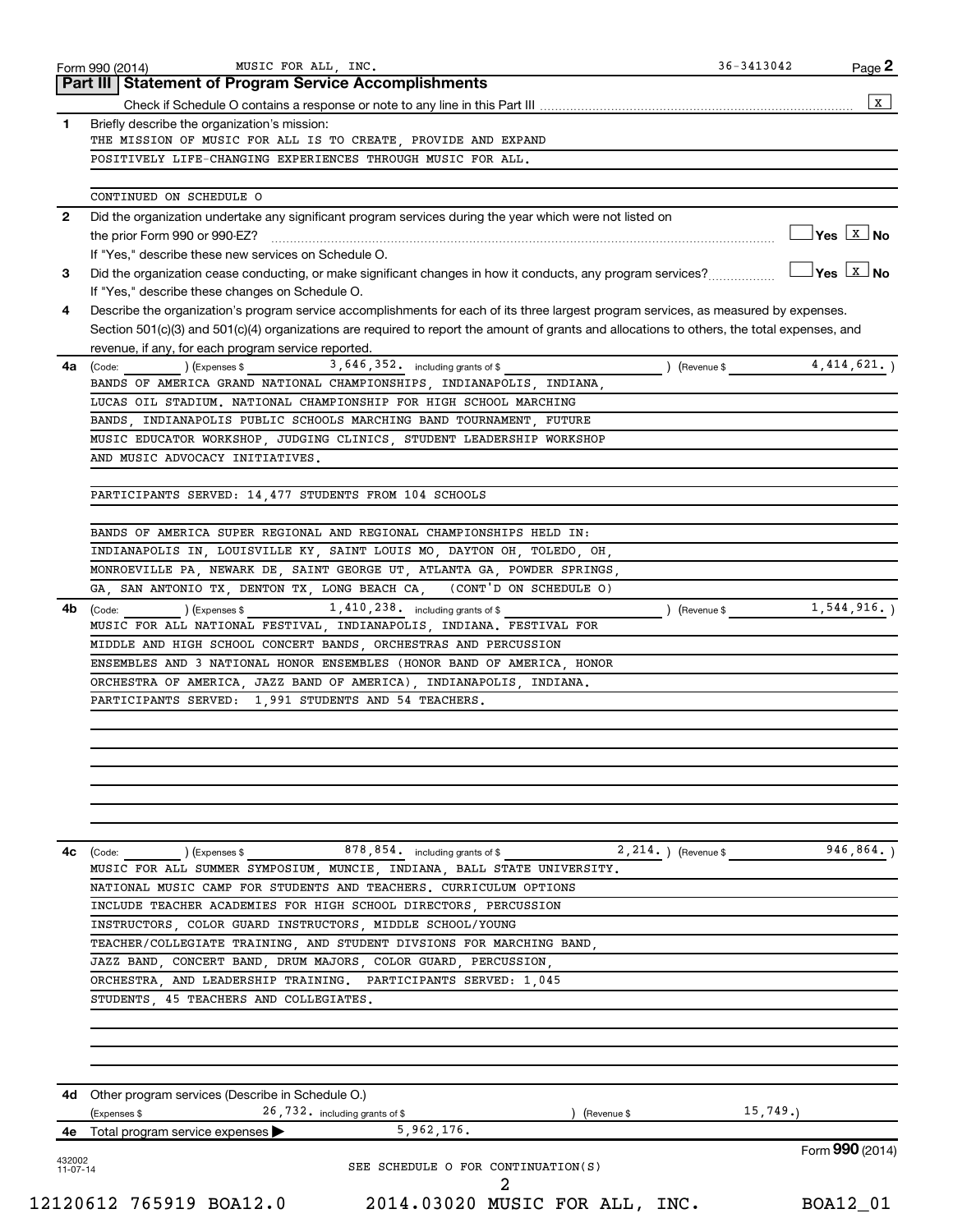|     | <b>Part IV   Checklist of Required Schedules</b>                                                                                                                                                                                    |                 |     |    |
|-----|-------------------------------------------------------------------------------------------------------------------------------------------------------------------------------------------------------------------------------------|-----------------|-----|----|
|     |                                                                                                                                                                                                                                     |                 | Yes | No |
| 1   | Is the organization described in section $501(c)(3)$ or $4947(a)(1)$ (other than a private foundation)?                                                                                                                             |                 |     |    |
|     |                                                                                                                                                                                                                                     | 1               | х   |    |
| 2   | Is the organization required to complete Schedule B, Schedule of Contributors? [111] [12] the organization required to complete Schedule B, Schedule of Contributors? [11] [12] $\cdot$                                             | $\overline{2}$  | x   |    |
| 3   | Did the organization engage in direct or indirect political campaign activities on behalf of or in opposition to candidates for                                                                                                     |                 |     |    |
|     |                                                                                                                                                                                                                                     | 3               |     | x  |
| 4   | Section 501(c)(3) organizations. Did the organization engage in lobbying activities, or have a section 501(h) election in effect                                                                                                    |                 |     |    |
|     |                                                                                                                                                                                                                                     | 4               |     | x  |
| 5   | Is the organization a section 501(c)(4), 501(c)(5), or 501(c)(6) organization that receives membership dues, assessments, or                                                                                                        |                 |     |    |
|     |                                                                                                                                                                                                                                     | 5               |     | x  |
| 6   | Did the organization maintain any donor advised funds or any similar funds or accounts for which donors have the right to                                                                                                           |                 |     |    |
|     | provide advice on the distribution or investment of amounts in such funds or accounts? If "Yes," complete Schedule D, Part I                                                                                                        | 6               |     | x  |
| 7   | Did the organization receive or hold a conservation easement, including easements to preserve open space,                                                                                                                           |                 |     |    |
|     | the environment, historic land areas, or historic structures? If "Yes," complete Schedule D, Part II                                                                                                                                | $\overline{7}$  |     | x  |
| 8   | Did the organization maintain collections of works of art, historical treasures, or other similar assets? If "Yes," complete                                                                                                        |                 |     |    |
|     | Schedule D, Part III <b>Marting Constructs</b> 2014 11 2014 12:00 12:00 12:00 12:00 12:00 12:00 12:00 12:00 12:00 12:00 12:00 12:00 12:00 12:00 12:00 12:00 12:00 12:00 12:00 12:00 12:00 12:00 12:00 12:00 12:00 12:00 12:00 12:00 | 8               |     | х  |
| 9   | Did the organization report an amount in Part X, line 21, for escrow or custodial account liability; serve as a custodian for                                                                                                       |                 |     |    |
|     | amounts not listed in Part X; or provide credit counseling, debt management, credit repair, or debt negotiation services?                                                                                                           |                 |     |    |
|     | If "Yes," complete Schedule D, Part IV                                                                                                                                                                                              | 9               |     | х  |
| 10  | Did the organization, directly or through a related organization, hold assets in temporarily restricted endowments, permanent                                                                                                       |                 |     |    |
|     |                                                                                                                                                                                                                                     | 10              | х   |    |
| 11  | If the organization's answer to any of the following questions is "Yes," then complete Schedule D, Parts VI, VII, VIII, IX, or X                                                                                                    |                 |     |    |
|     | as applicable.                                                                                                                                                                                                                      |                 |     |    |
|     | a Did the organization report an amount for land, buildings, and equipment in Part X, line 10? If "Yes," complete Schedule D,                                                                                                       |                 |     |    |
|     | Part VI                                                                                                                                                                                                                             | 11a             | X   |    |
|     | <b>b</b> Did the organization report an amount for investments - other securities in Part X, line 12 that is 5% or more of its total                                                                                                |                 |     |    |
|     |                                                                                                                                                                                                                                     | 11b             |     | х  |
|     | c Did the organization report an amount for investments - program related in Part X, line 13 that is 5% or more of its total                                                                                                        |                 |     |    |
|     |                                                                                                                                                                                                                                     | 11c             |     | x  |
|     | d Did the organization report an amount for other assets in Part X, line 15 that is 5% or more of its total assets reported in                                                                                                      |                 |     |    |
|     |                                                                                                                                                                                                                                     | 11d             |     | x  |
|     | Did the organization report an amount for other liabilities in Part X, line 25? If "Yes," complete Schedule D, Part X                                                                                                               | 11e             | X   |    |
| Ť   | Did the organization's separate or consolidated financial statements for the tax year include a footnote that addresses                                                                                                             |                 |     |    |
|     | the organization's liability for uncertain tax positions under FIN 48 (ASC 740)? If "Yes," complete Schedule D, Part X                                                                                                              | 11f             | X   |    |
|     | 12a Did the organization obtain separate, independent audited financial statements for the tax year? If "Yes," complete                                                                                                             |                 |     |    |
|     | Schedule D, Parts XI and XII                                                                                                                                                                                                        | 12a             |     | х  |
|     | b Was the organization included in consolidated, independent audited financial statements for the tax year?                                                                                                                         |                 |     |    |
|     | If "Yes," and if the organization answered "No" to line 12a, then completing Schedule D, Parts XI and XII is optional                                                                                                               | 12b             | Х   |    |
| 13  |                                                                                                                                                                                                                                     | 13              |     | x  |
| 14a | Did the organization maintain an office, employees, or agents outside of the United States?                                                                                                                                         | 14a             |     | X  |
|     | <b>b</b> Did the organization have aggregate revenues or expenses of more than \$10,000 from grantmaking, fundraising, business,                                                                                                    |                 |     |    |
|     | investment, and program service activities outside the United States, or aggregate foreign investments valued at \$100,000                                                                                                          |                 |     |    |
|     |                                                                                                                                                                                                                                     | 14b             |     | х  |
| 15  | Did the organization report on Part IX, column (A), line 3, more than \$5,000 of grants or other assistance to or for any                                                                                                           |                 |     |    |
|     |                                                                                                                                                                                                                                     | 15              |     | x  |
| 16  | Did the organization report on Part IX, column (A), line 3, more than \$5,000 of aggregate grants or other assistance to                                                                                                            |                 |     | x  |
|     |                                                                                                                                                                                                                                     | 16              |     |    |
| 17  | Did the organization report a total of more than \$15,000 of expenses for professional fundraising services on Part IX,                                                                                                             | 17              |     | x  |
|     |                                                                                                                                                                                                                                     |                 |     |    |
| 18  | Did the organization report more than \$15,000 total of fundraising event gross income and contributions on Part VIII, lines                                                                                                        |                 |     | x  |
|     | Did the organization report more than \$15,000 of gross income from gaming activities on Part VIII, line 9a? If "Yes,"                                                                                                              | 18              |     |    |
| 19  |                                                                                                                                                                                                                                     | 19              |     | х  |
|     | 20a Did the organization operate one or more hospital facilities? If "Yes," complete Schedule H                                                                                                                                     | 20a             |     | х  |
|     |                                                                                                                                                                                                                                     | 20 <sub>b</sub> |     |    |
|     |                                                                                                                                                                                                                                     |                 |     |    |

Form 990 (2014) MUSIC FOR ALL, INC. Some and the set of the set of the set of the set of the Page

Form (2014) **990**

**3**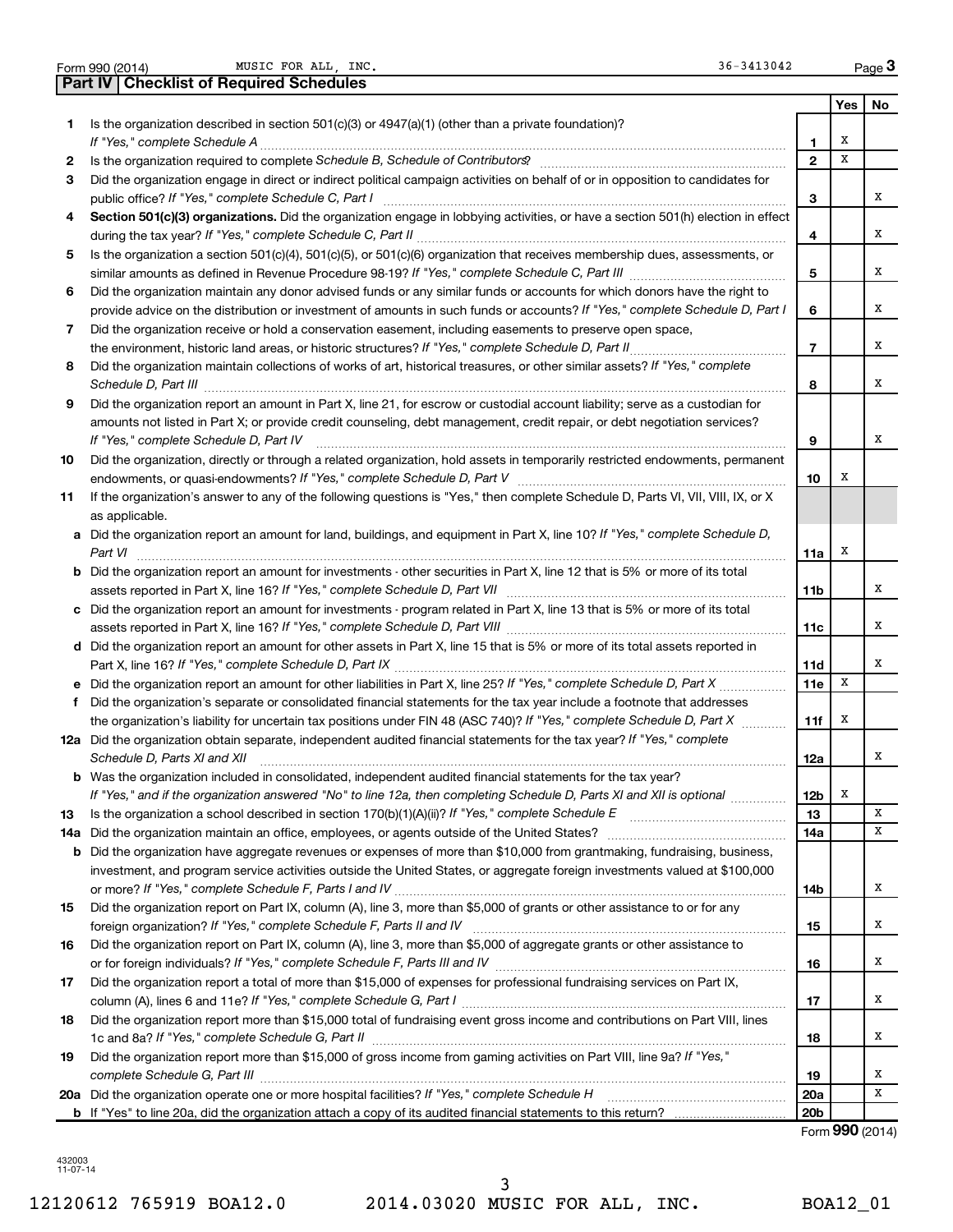|    | 36-3413042<br>MUSIC FOR ALL, INC.<br>Form 990 (2014)                                                                              |     |            | Page 4          |
|----|-----------------------------------------------------------------------------------------------------------------------------------|-----|------------|-----------------|
|    | <b>Part IV   Checklist of Required Schedules (continued)</b>                                                                      |     |            |                 |
|    |                                                                                                                                   |     | <b>Yes</b> | No              |
| 21 | Did the organization report more than \$5,000 of grants or other assistance to any domestic organization or                       |     |            |                 |
|    | domestic government on Part IX, column (A), line 1? If "Yes," complete Schedule I, Parts I and II manuscription                   | 21  |            | х               |
| 22 | Did the organization report more than \$5,000 of grants or other assistance to or for domestic individuals on                     |     |            |                 |
|    |                                                                                                                                   | 22  |            | x               |
| 23 | Did the organization answer "Yes" to Part VII, Section A, line 3, 4, or 5 about compensation of the organization's current        |     |            |                 |
|    | and former officers, directors, trustees, key employees, and highest compensated employees? If "Yes," complete                    |     |            |                 |
|    |                                                                                                                                   | 23  | х          |                 |
|    | 24a Did the organization have a tax-exempt bond issue with an outstanding principal amount of more than \$100,000 as of the       |     |            |                 |
|    | last day of the year, that was issued after December 31, 2002? If "Yes," answer lines 24b through 24d and complete                |     |            |                 |
|    | Schedule K. If "No", go to line 25a                                                                                               | 24a |            | x               |
|    |                                                                                                                                   | 24b |            |                 |
|    | c Did the organization maintain an escrow account other than a refunding escrow at any time during the year to defease            |     |            |                 |
|    |                                                                                                                                   | 24c |            |                 |
|    | d Did the organization act as an "on behalf of" issuer for bonds outstanding at any time during the year?                         | 24d |            |                 |
|    | 25a Section 501(c)(3), 501(c)(4), and 501(c)(29) organizations. Did the organization engage in an excess benefit                  |     |            |                 |
|    |                                                                                                                                   | 25a |            | x               |
|    | b Is the organization aware that it engaged in an excess benefit transaction with a disqualified person in a prior year, and      |     |            |                 |
|    | that the transaction has not been reported on any of the organization's prior Forms 990 or 990-EZ? If "Yes," complete             |     |            |                 |
|    | Schedule L, Part I                                                                                                                | 25b |            | х               |
| 26 | Did the organization report any amount on Part X, line 5, 6, or 22 for receivables from or payables to any current or             |     |            |                 |
|    | former officers, directors, trustees, key employees, highest compensated employees, or disqualified persons? If "Yes,"            |     |            |                 |
|    | complete Schedule L, Part II                                                                                                      | 26  |            | х               |
| 27 | Did the organization provide a grant or other assistance to an officer, director, trustee, key employee, substantial              |     |            |                 |
|    | contributor or employee thereof, a grant selection committee member, or to a 35% controlled entity or family member               |     |            |                 |
|    |                                                                                                                                   | 27  |            | х               |
| 28 | Was the organization a party to a business transaction with one of the following parties (see Schedule L, Part IV                 |     |            |                 |
|    | instructions for applicable filing thresholds, conditions, and exceptions):                                                       |     |            |                 |
|    | a A current or former officer, director, trustee, or key employee? If "Yes," complete Schedule L, Part IV                         | 28a | Х          |                 |
|    | b A family member of a current or former officer, director, trustee, or key employee? If "Yes," complete Schedule L, Part IV      | 28b |            | x               |
|    | c An entity of which a current or former officer, director, trustee, or key employee (or a family member thereof) was an officer, |     |            |                 |
|    | director, trustee, or direct or indirect owner? If "Yes," complete Schedule L, Part IV                                            | 28c | х          |                 |
| 29 |                                                                                                                                   | 29  |            | x               |
| 30 | Did the organization receive contributions of art, historical treasures, or other similar assets, or qualified conservation       |     |            |                 |
|    |                                                                                                                                   | 30  |            | x               |
| 31 | Did the organization liquidate, terminate, or dissolve and cease operations?                                                      |     |            |                 |
|    |                                                                                                                                   | 31  |            | х               |
| 32 | Did the organization sell, exchange, dispose of, or transfer more than 25% of its net assets? If "Yes," complete                  |     |            |                 |
|    |                                                                                                                                   | 32  |            | x               |
| 33 | Did the organization own 100% of an entity disregarded as separate from the organization under Regulations                        |     |            | x               |
|    |                                                                                                                                   | 33  |            |                 |
| 34 | Was the organization related to any tax-exempt or taxable entity? If "Yes," complete Schedule R, Part II, III, or IV, and         |     | х          |                 |
|    | Part V, line 1                                                                                                                    | 34  | X          |                 |
|    |                                                                                                                                   | 35a |            |                 |
|    | b If "Yes" to line 35a, did the organization receive any payment from or engage in any transaction with a controlled entity       | 35b | х          |                 |
|    | Section 501(c)(3) organizations. Did the organization make any transfers to an exempt non-charitable related organization?        |     |            |                 |
| 36 |                                                                                                                                   |     |            | x               |
|    | Did the organization conduct more than 5% of its activities through an entity that is not a related organization                  | 36  |            |                 |
| 37 |                                                                                                                                   | 37  |            | X               |
| 38 | Did the organization complete Schedule O and provide explanations in Schedule O for Part VI, lines 11b and 19?                    |     |            |                 |
|    |                                                                                                                                   | 38  | х          |                 |
|    |                                                                                                                                   |     |            | Form 990 (2014) |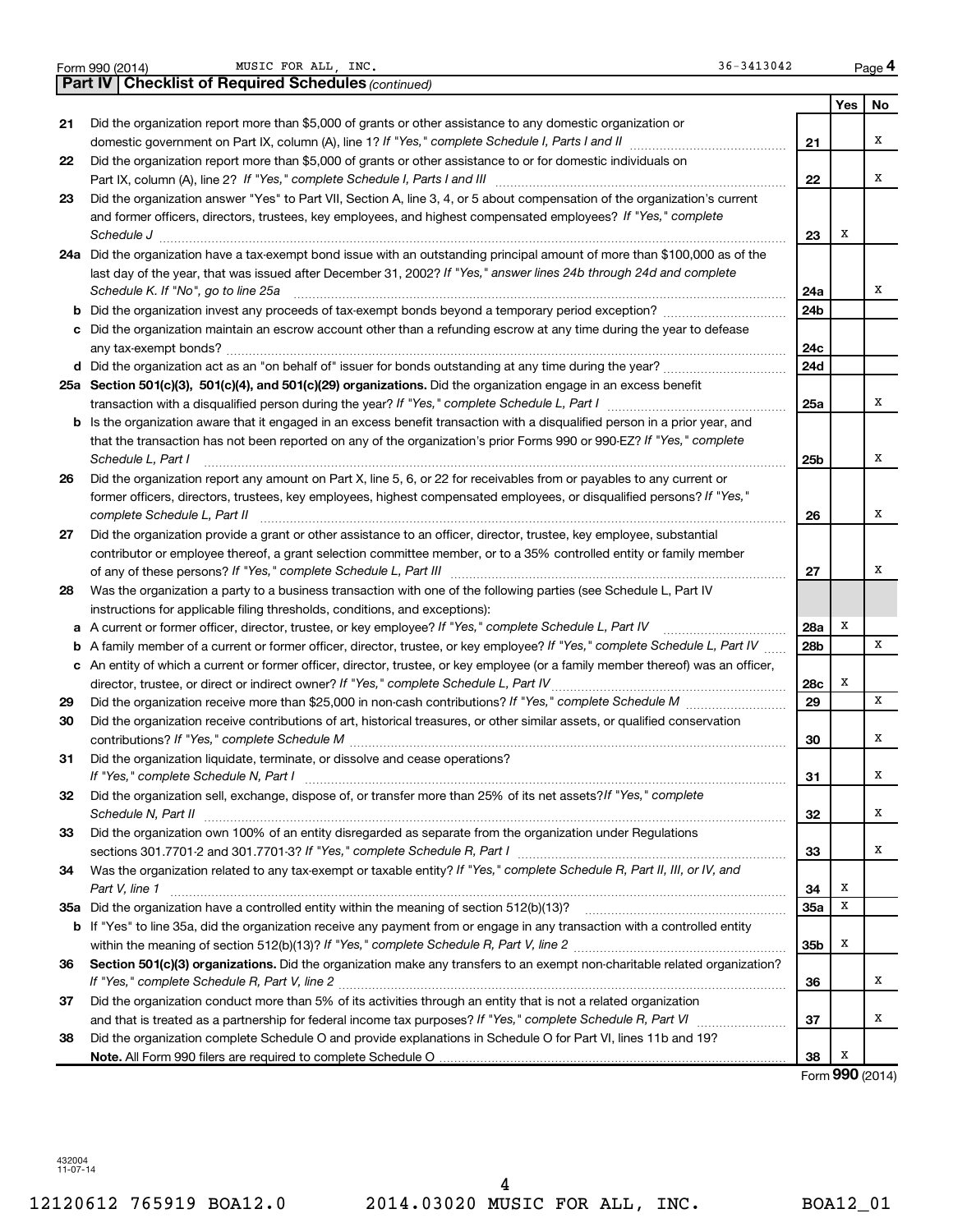|               | 36-3413042<br>MUSIC FOR ALL, INC.<br>Form 990 (2014)                                                                                                                                                                                             |                |                 | Page 5    |
|---------------|--------------------------------------------------------------------------------------------------------------------------------------------------------------------------------------------------------------------------------------------------|----------------|-----------------|-----------|
| <b>Part V</b> | <b>Statements Regarding Other IRS Filings and Tax Compliance</b>                                                                                                                                                                                 |                |                 |           |
|               | Check if Schedule O contains a response or note to any line in this Part V                                                                                                                                                                       |                |                 |           |
|               |                                                                                                                                                                                                                                                  |                | Yes             | <b>No</b> |
|               | 231<br>1a                                                                                                                                                                                                                                        |                |                 |           |
| b             | 1 <sub>b</sub><br>Enter the number of Forms W-2G included in line 1a. Enter -0- if not applicable                                                                                                                                                |                |                 |           |
| с             | Did the organization comply with backup withholding rules for reportable payments to vendors and reportable gaming                                                                                                                               |                |                 |           |
|               |                                                                                                                                                                                                                                                  | 1c             | х               |           |
|               | 2a Enter the number of employees reported on Form W-3, Transmittal of Wage and Tax Statements,                                                                                                                                                   |                |                 |           |
|               | 31<br>filed for the calendar year ending with or within the year covered by this return <i></i><br>2a                                                                                                                                            |                |                 |           |
|               |                                                                                                                                                                                                                                                  | 2 <sub>b</sub> | Х               |           |
|               |                                                                                                                                                                                                                                                  |                |                 |           |
|               | 3a Did the organization have unrelated business gross income of \$1,000 or more during the year?                                                                                                                                                 | За             | х               |           |
|               |                                                                                                                                                                                                                                                  | 3 <sub>b</sub> | x               |           |
|               | 4a At any time during the calendar year, did the organization have an interest in, or a signature or other authority over, a                                                                                                                     |                |                 |           |
|               | financial account in a foreign country (such as a bank account, securities account, or other financial account)?                                                                                                                                 | 4a             |                 | х         |
|               | <b>b</b> If "Yes," enter the name of the foreign country: $\blacktriangleright$                                                                                                                                                                  |                |                 |           |
|               | See instructions for filing requirements for FinCEN Form 114, Report of Foreign Bank and Financial Accounts (FBAR).                                                                                                                              |                |                 |           |
|               |                                                                                                                                                                                                                                                  | 5a             |                 | х         |
| b             |                                                                                                                                                                                                                                                  | 5 <sub>b</sub> |                 | x         |
| c             |                                                                                                                                                                                                                                                  | 5c             |                 |           |
|               | 6a Does the organization have annual gross receipts that are normally greater than \$100,000, and did the organization solicit                                                                                                                   |                |                 |           |
|               |                                                                                                                                                                                                                                                  | 6a             |                 | x         |
|               | <b>b</b> If "Yes," did the organization include with every solicitation an express statement that such contributions or gifts                                                                                                                    |                |                 |           |
|               |                                                                                                                                                                                                                                                  | 6b             |                 |           |
| 7             | Organizations that may receive deductible contributions under section 170(c).                                                                                                                                                                    |                |                 |           |
| a             | Did the organization receive a payment in excess of \$75 made partly as a contribution and partly for goods and services provided to the payor?                                                                                                  | 7a             |                 | х         |
| b             |                                                                                                                                                                                                                                                  | 7b             |                 |           |
|               | c Did the organization sell, exchange, or otherwise dispose of tangible personal property for which it was required                                                                                                                              |                |                 |           |
|               |                                                                                                                                                                                                                                                  | 7c             |                 | х         |
|               | 7d<br>d If "Yes," indicate the number of Forms 8282 filed during the year manufactured in the set of the number of Forms 8282 filed during the year                                                                                              |                |                 | х         |
| е             |                                                                                                                                                                                                                                                  | 7е<br>7f       |                 | X         |
| f.            | Did the organization, during the year, pay premiums, directly or indirectly, on a personal benefit contract?<br>If the organization received a contribution of qualified intellectual property, did the organization file Form 8899 as required? | 7g             | N/A             |           |
| h             | If the organization received a contribution of cars, boats, airplanes, or other vehicles, did the organization file a Form 1098-C?                                                                                                               | 7h             | N/A             |           |
| 8             | N/A<br>Sponsoring organizations maintaining donor advised funds. Did a donor advised fund maintained by the                                                                                                                                      |                |                 |           |
|               | sponsoring organization have excess business holdings at any time during the year?                                                                                                                                                               | 8              |                 |           |
|               | Sponsoring organizations maintaining donor advised funds.                                                                                                                                                                                        |                |                 |           |
| а             | N/A<br>Did the sponsoring organization make any taxable distributions under section 4966?                                                                                                                                                        | 9а             |                 |           |
| b             | N/A                                                                                                                                                                                                                                              | 9b             |                 |           |
| 10            | Section 501(c)(7) organizations. Enter:                                                                                                                                                                                                          |                |                 |           |
| а             | 10a                                                                                                                                                                                                                                              |                |                 |           |
| b             | 10 <sub>b</sub><br>Gross receipts, included on Form 990, Part VIII, line 12, for public use of club facilities                                                                                                                                   |                |                 |           |
| 11            | Section 501(c)(12) organizations. Enter:                                                                                                                                                                                                         |                |                 |           |
| а             | N/A<br>11a                                                                                                                                                                                                                                       |                |                 |           |
| b             | Gross income from other sources (Do not net amounts due or paid to other sources against                                                                                                                                                         |                |                 |           |
|               | 11 <sub>b</sub>                                                                                                                                                                                                                                  |                |                 |           |
|               | 12a Section 4947(a)(1) non-exempt charitable trusts. Is the organization filing Form 990 in lieu of Form 1041?                                                                                                                                   | 12a            |                 |           |
| b             | 12 <sub>b</sub>                                                                                                                                                                                                                                  |                |                 |           |
| 13            | Section 501(c)(29) qualified nonprofit health insurance issuers.                                                                                                                                                                                 |                |                 |           |
| а             | N/A                                                                                                                                                                                                                                              | 13a            |                 |           |
|               | Note. See the instructions for additional information the organization must report on Schedule O.                                                                                                                                                |                |                 |           |
|               | <b>b</b> Enter the amount of reserves the organization is required to maintain by the states in which the                                                                                                                                        |                |                 |           |
|               | 13 <sub>b</sub>                                                                                                                                                                                                                                  |                |                 |           |
| c             | 13c<br>14a Did the organization receive any payments for indoor tanning services during the tax year?                                                                                                                                            | 14a            |                 | х         |
|               |                                                                                                                                                                                                                                                  | 14b            |                 |           |
|               |                                                                                                                                                                                                                                                  |                | Form 990 (2014) |           |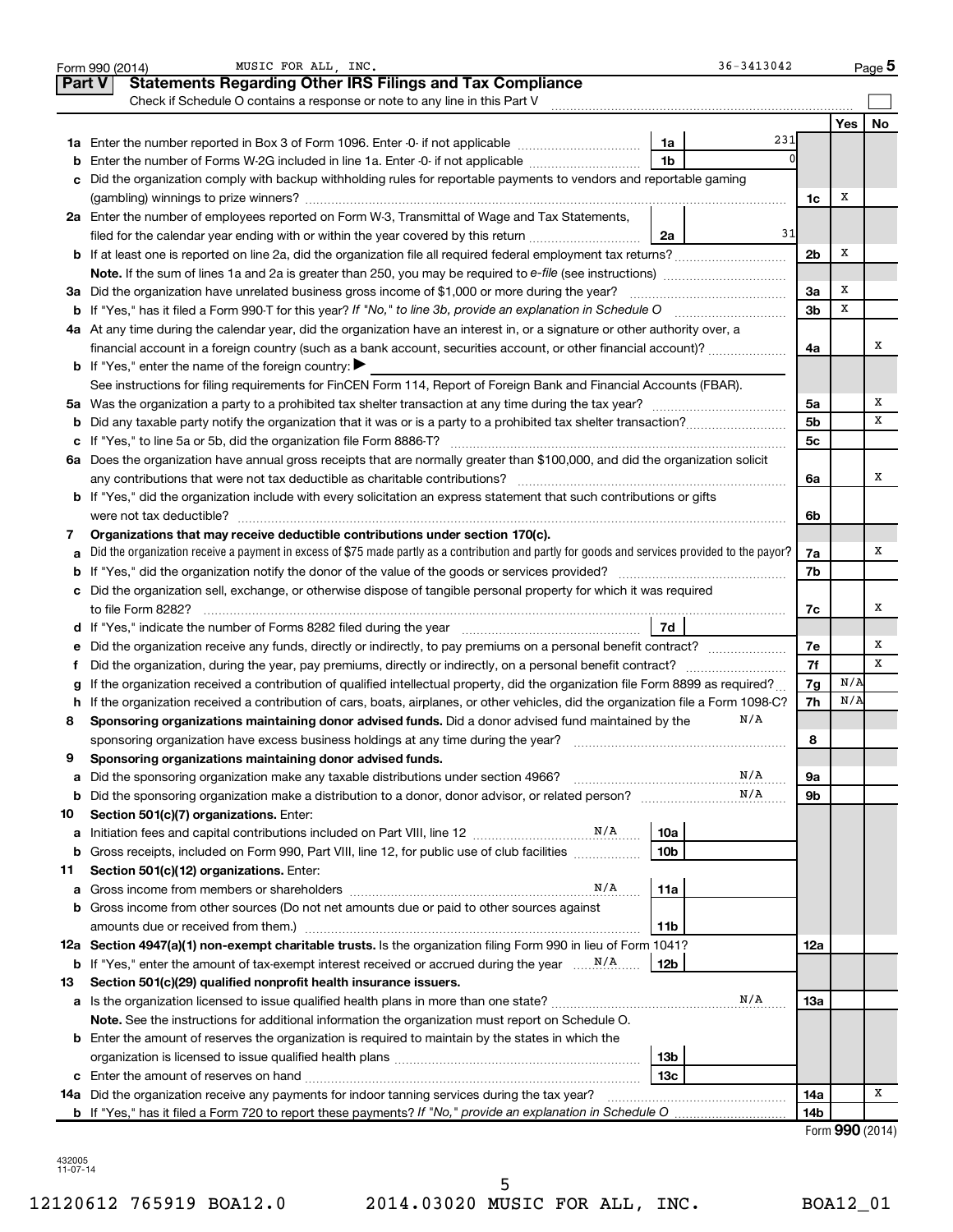|    | MUSIC FOR ALL, INC.<br>Form 990 (2014)                                                                                                                                                                                         | $36 - 3413042$ |                  |                 | Page 6       |
|----|--------------------------------------------------------------------------------------------------------------------------------------------------------------------------------------------------------------------------------|----------------|------------------|-----------------|--------------|
|    | Governance, Management, and Disclosure For each "Yes" response to lines 2 through 7b below, and for a "No" response<br>Part VI                                                                                                 |                |                  |                 |              |
|    | to line 8a, 8b, or 10b below, describe the circumstances, processes, or changes in Schedule O. See instructions.                                                                                                               |                |                  |                 |              |
|    |                                                                                                                                                                                                                                |                |                  |                 | $\mathbf{x}$ |
|    | <b>Section A. Governing Body and Management</b>                                                                                                                                                                                |                |                  |                 |              |
|    |                                                                                                                                                                                                                                |                |                  | Yes             | No           |
|    | 1a Enter the number of voting members of the governing body at the end of the tax year<br>1a                                                                                                                                   | 18             |                  |                 |              |
|    | If there are material differences in voting rights among members of the governing body, or if the governing                                                                                                                    |                |                  |                 |              |
|    | body delegated broad authority to an executive committee or similar committee, explain in Schedule O.                                                                                                                          | 17             |                  |                 |              |
|    | <b>b</b> Enter the number of voting members included in line 1a, above, who are independent<br>1b                                                                                                                              |                |                  |                 |              |
| 2  | Did any officer, director, trustee, or key employee have a family relationship or a business relationship with any other                                                                                                       |                |                  |                 | х            |
|    | officer, director, trustee, or key employee?<br>Did the organization delegate control over management duties customarily performed by or under the direct supervision                                                          |                | $\mathbf{2}$     |                 |              |
| З  |                                                                                                                                                                                                                                |                | 3                |                 | х            |
| 4  | Did the organization make any significant changes to its governing documents since the prior Form 990 was filed?                                                                                                               |                | 4                |                 | x            |
| 5  |                                                                                                                                                                                                                                |                | 5                |                 | x            |
| 6  |                                                                                                                                                                                                                                |                | 6                |                 | x            |
| 7a | Did the organization have members, stockholders, or other persons who had the power to elect or appoint one or                                                                                                                 |                |                  |                 |              |
|    |                                                                                                                                                                                                                                |                | 7a               |                 | х            |
|    | b Are any governance decisions of the organization reserved to (or subject to approval by) members, stockholders, or                                                                                                           |                |                  |                 |              |
|    | persons other than the governing body?                                                                                                                                                                                         |                | 7b               |                 | x            |
| 8  | Did the organization contemporaneously document the meetings held or written actions undertaken during the year by the following:                                                                                              |                |                  |                 |              |
| а  |                                                                                                                                                                                                                                |                | 8a               | х               |              |
| b  |                                                                                                                                                                                                                                |                | 8b               | х               |              |
| 9  | Is there any officer, director, trustee, or key employee listed in Part VII, Section A, who cannot be reached at the                                                                                                           |                |                  |                 |              |
|    |                                                                                                                                                                                                                                |                | 9                |                 | x            |
|    | Section B. Policies (This Section B requests information about policies not required by the Internal Revenue Code.)                                                                                                            |                |                  |                 |              |
|    |                                                                                                                                                                                                                                |                |                  | Yes             | No           |
|    |                                                                                                                                                                                                                                |                | <b>10a</b>       |                 | X            |
|    | b If "Yes," did the organization have written policies and procedures governing the activities of such chapters, affiliates,                                                                                                   |                |                  |                 |              |
|    |                                                                                                                                                                                                                                |                | 10 <sub>b</sub>  |                 |              |
|    | 11a Has the organization provided a complete copy of this Form 990 to all members of its governing body before filing the form?                                                                                                |                | 11a              | х               |              |
|    | <b>b</b> Describe in Schedule O the process, if any, used by the organization to review this Form 990.                                                                                                                         |                |                  |                 |              |
|    | 12a Did the organization have a written conflict of interest policy? If "No," go to line 13                                                                                                                                    |                | 12a              | X               |              |
| b  | Were officers, directors, or trustees, and key employees required to disclose annually interests that could give rise to conflicts?                                                                                            |                | 12 <sub>b</sub>  | x               |              |
|    | c Did the organization regularly and consistently monitor and enforce compliance with the policy? If "Yes," describe                                                                                                           |                |                  |                 |              |
|    | in Schedule O how this was done <b>construction and construction</b> of the state of the state of the state of the sta                                                                                                         |                | 12c              | x               |              |
| 13 |                                                                                                                                                                                                                                |                | 13 <sub>13</sub> | $\mathbf x$     |              |
| 14 | Did the organization have a written document retention and destruction policy? [11] manufaction in the organization have a written document retention and destruction policy?                                                  |                | 14               | X               |              |
| 15 | Did the process for determining compensation of the following persons include a review and approval by independent                                                                                                             |                |                  |                 |              |
|    | persons, comparability data, and contemporaneous substantiation of the deliberation and decision?                                                                                                                              |                |                  |                 |              |
|    | a The organization's CEO, Executive Director, or top management official manufactured content of the organization's CEO, Executive Director, or top management official manufactured and the state of the state of the state o |                | <b>15a</b>       | Х               |              |
|    |                                                                                                                                                                                                                                |                | 15 <sub>b</sub>  | x               |              |
|    | If "Yes" to line 15a or 15b, describe the process in Schedule O (see instructions).                                                                                                                                            |                |                  |                 |              |
|    | <b>16a</b> Did the organization invest in, contribute assets to, or participate in a joint venture or similar arrangement with a                                                                                               |                |                  |                 |              |
|    | taxable entity during the year?                                                                                                                                                                                                |                | 16a              |                 | х            |
|    | b If "Yes," did the organization follow a written policy or procedure requiring the organization to evaluate its participation                                                                                                 |                |                  |                 |              |
|    | in joint venture arrangements under applicable federal tax law, and take steps to safequard the organization's                                                                                                                 |                |                  |                 |              |
|    | exempt status with respect to such arrangements?                                                                                                                                                                               |                | 16b              |                 |              |
|    | <b>Section C. Disclosure</b>                                                                                                                                                                                                   |                |                  |                 |              |
| 17 | List the states with which a copy of this Form 990 is required to be filed $\blacktriangleright$ IN, IL                                                                                                                        |                |                  |                 |              |
| 18 | Section 6104 requires an organization to make its Forms 1023 (or 1024 if applicable), 990, and 990-T (Section 501(c)(3)s only) available                                                                                       |                |                  |                 |              |
|    | for public inspection. Indicate how you made these available. Check all that apply.                                                                                                                                            |                |                  |                 |              |
|    | X   Own website<br>$\lfloor x \rfloor$ Upon request<br>Another's website<br>Other (explain in Schedule O)                                                                                                                      |                |                  |                 |              |
| 19 | Describe in Schedule O whether (and if so, how) the organization made its governing documents, conflict of interest policy, and financial                                                                                      |                |                  |                 |              |
|    | statements available to the public during the tax year.                                                                                                                                                                        |                |                  |                 |              |
| 20 | State the name, address, and telephone number of the person who possesses the organization's books and records:                                                                                                                |                |                  |                 |              |
|    | NANCY CARLSON - 317-636-2263                                                                                                                                                                                                   |                |                  |                 |              |
|    | 39 WEST JACKSON PLACE ST. #150, INDIANAPOLIS, IN<br>46225                                                                                                                                                                      |                |                  |                 |              |
|    | 432006 11-07-14                                                                                                                                                                                                                |                |                  | Form 990 (2014) |              |
|    | 6                                                                                                                                                                                                                              |                |                  |                 |              |
|    | 12120612 765919 BOA12.0<br>2014.03020 MUSIC FOR ALL, INC.                                                                                                                                                                      |                |                  | BOA12_01        |              |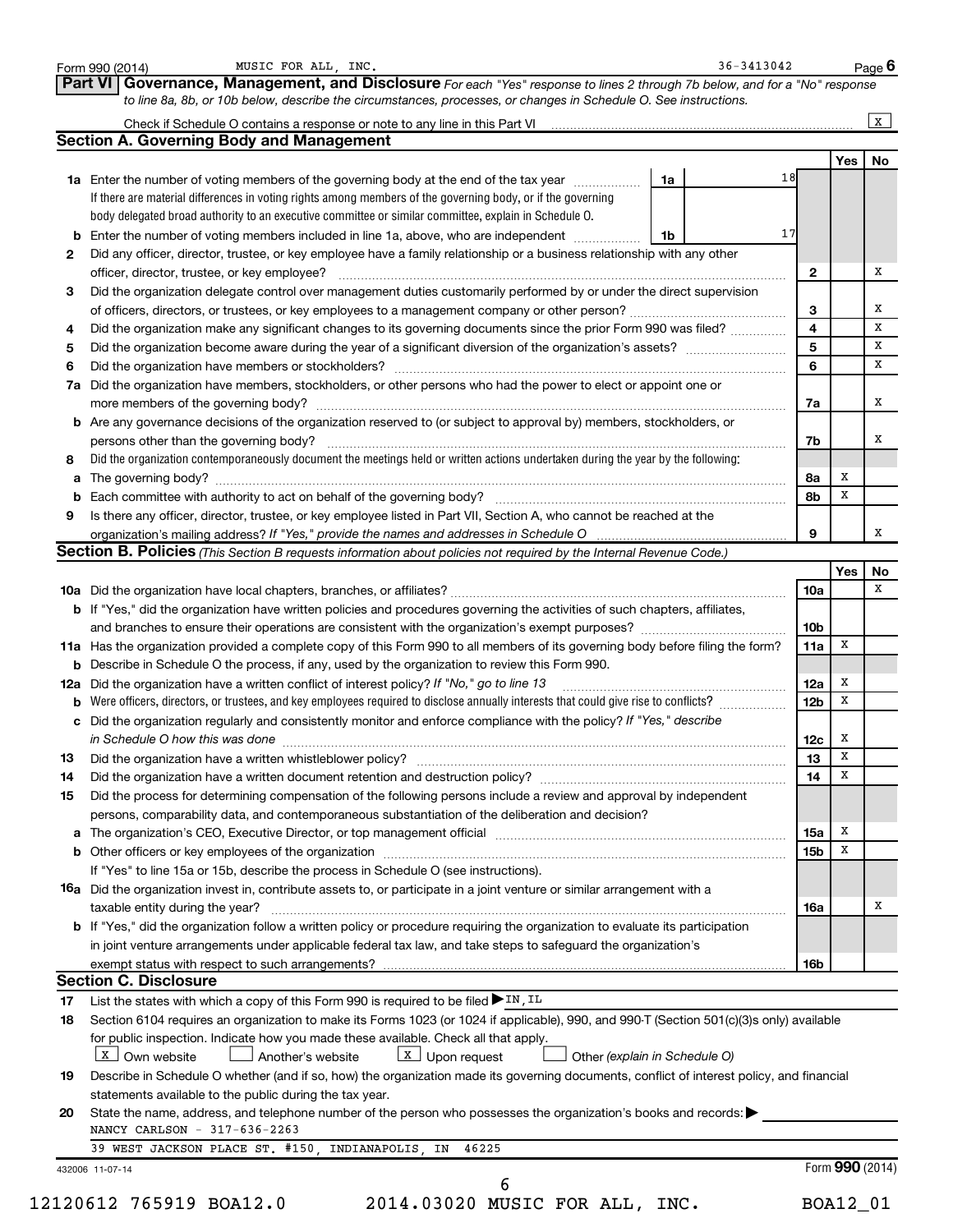| Form 990 (2014)   | MUSIC FOR ALL INC.                                                              | $36 - 3413042$                                                                                    | Page i |
|-------------------|---------------------------------------------------------------------------------|---------------------------------------------------------------------------------------------------|--------|
|                   |                                                                                 | <b>Part VII</b> Compensation of Officers, Directors, Trustees, Key Employees, Highest Compensated |        |
|                   | <b>Employees, and Independent Contractors</b>                                   |                                                                                                   |        |
|                   | Check if Schedule O contains a response or note to any line in this Part VII    |                                                                                                   |        |
| <b>Section A.</b> | Officers, Directors, Trustees, Key Employees, and Highest Compensated Employees |                                                                                                   |        |

**1a**  Complete this table for all persons required to be listed. Report compensation for the calendar year ending with or within the organization's tax year.

**•** List all of the organization's current officers, directors, trustees (whether individuals or organizations), regardless of amount of compensation. Enter  $-0$ - in columns  $(D)$ ,  $(E)$ , and  $(F)$  if no compensation was paid.

**•** List all of the organization's **current** key employees, if any. See instructions for definition of "key employee."

**•** List the organization's five current highest compensated employees (other than an officer, director, trustee, or key employee) who received reportable compensation (Box 5 of Form W-2 and/or Box 7 of Form 1099-MISC) of more than \$100,000 from the organization and any related organizations.

**•** List all of the organization's former officers, key employees, and highest compensated employees who received more than \$100,000 of reportable compensation from the organization and any related organizations.

**•** List all of the organization's former directors or trustees that received, in the capacity as a former director or trustee of the organization, more than \$10,000 of reportable compensation from the organization and any related organizations.

List persons in the following order: individual trustees or directors; institutional trustees; officers; key employees; highest compensated employees; and former such persons.

Check this box if neither the organization nor any related organization compensated any current officer, director, or trustee. †

| (A)                       | (B)                    |                                |                                                                  |         | (C)          |                                 |        | (D)                 | (E)                              | (F)                      |
|---------------------------|------------------------|--------------------------------|------------------------------------------------------------------|---------|--------------|---------------------------------|--------|---------------------|----------------------------------|--------------------------|
| Name and Title            | Average                |                                | (do not check more than one                                      |         | Position     |                                 |        | Reportable          | Reportable                       | Estimated                |
|                           | hours per              |                                | box, unless person is both an<br>officer and a director/trustee) |         |              |                                 |        | compensation        | compensation                     | amount of                |
|                           | week                   |                                |                                                                  |         |              |                                 |        | from                | from related                     | other                    |
|                           | (list any<br>hours for | Individual trustee or director |                                                                  |         |              |                                 |        | the<br>organization | organizations<br>(W-2/1099-MISC) | compensation<br>from the |
|                           | related                |                                |                                                                  |         |              | Highest compensated<br>employee |        | (W-2/1099-MISC)     |                                  | organization             |
|                           | organizations          |                                | Institutional trustee                                            |         |              |                                 |        |                     |                                  | and related              |
|                           | below                  |                                |                                                                  |         | Key employee |                                 |        |                     |                                  | organizations            |
|                           | line)                  |                                |                                                                  | Officer |              |                                 | Former |                     |                                  |                          |
| <b>GAYL DOSTER</b><br>(1) | 7.00                   |                                |                                                                  |         |              |                                 |        |                     |                                  |                          |
| CHAIRMAN                  |                        | $\mathbf x$                    |                                                                  |         |              |                                 |        | 0.                  | 0                                | 0.                       |
| DOUG PILERI<br>(2)        | 4.00                   |                                |                                                                  |         |              |                                 |        |                     |                                  |                          |
| VICE CHAIRMAN             |                        | $\mathbf x$                    |                                                                  |         |              |                                 |        | $\mathbf{0}$ .      | 0                                | 0.                       |
| JAMES BICKEL<br>(3)       | 1.00                   |                                |                                                                  |         |              |                                 |        |                     |                                  |                          |
| <b>DIRECTOR</b>           |                        | X                              |                                                                  |         |              |                                 |        | 0                   | 0                                | 0.                       |
| KATHY BLACK<br>(4)        | 1.00                   |                                |                                                                  |         |              |                                 |        |                     |                                  |                          |
| <b>DIRECTOR</b>           |                        | X                              |                                                                  |         |              |                                 |        | $\mathbf{0}$ .      | 0                                | 0.                       |
| (5)<br>PATRICK BURLEY     | 2.50                   |                                |                                                                  |         |              |                                 |        |                     |                                  |                          |
| <b>DIRECTOR</b>           |                        | X                              |                                                                  |         |              |                                 |        | $\mathbf{0}$ .      | 0                                | 0.                       |
| <b>KEN BREWER</b><br>(6)  | 1.00                   |                                |                                                                  |         |              |                                 |        |                     |                                  |                          |
| <b>DIRECTOR</b>           |                        | X                              |                                                                  |         |              |                                 |        | $\mathbf 0$ .       | 0                                | 0.                       |
| (7)<br>SAMUEL HODSON      | 1.50                   |                                |                                                                  |         |              |                                 |        |                     |                                  |                          |
| <b>DIRECTOR</b>           |                        | X                              |                                                                  |         |              |                                 |        | $\mathbf 0$ .       | 0                                | 0.                       |
| V SAMUEL LAURIN<br>(8)    | 1.00                   |                                |                                                                  |         |              |                                 |        |                     |                                  |                          |
| <b>DIRECTOR</b>           |                        | Х                              |                                                                  |         |              |                                 |        | 0.                  | 0                                | $\mathbf 0$ .            |
| ANMOL MEHRA<br>(9)        | 1.00                   |                                |                                                                  |         |              |                                 |        |                     |                                  |                          |
| <b>DIRECTOR</b>           |                        | $\mathbf x$                    |                                                                  |         |              |                                 |        | $\mathbf{0}$ .      | 0                                | 0.                       |
| (10) MARLENE MILLER       | 1.00                   |                                |                                                                  |         |              |                                 |        |                     |                                  |                          |
| <b>DIRECTOR</b>           |                        | $\mathbf x$                    |                                                                  |         |              |                                 |        | $\mathbf{0}$        | 0                                | $\mathbf 0$ .            |
| (11) GARRETT SCHARTON     | 1.00                   |                                |                                                                  |         |              |                                 |        |                     |                                  |                          |
| <b>DIRECTOR</b>           |                        | х                              |                                                                  |         |              |                                 |        | 0.                  | 0                                | 0.                       |
| (12) JAY SCHREIBER        | 2,50                   |                                |                                                                  |         |              |                                 |        |                     |                                  |                          |
| <b>DIRECTOR</b>           |                        | X                              |                                                                  |         |              |                                 |        | $\mathbf{0}$        | 0                                | 0.                       |
| (13) CHUCK SPRINGER       | 1,50                   |                                |                                                                  |         |              |                                 |        |                     |                                  |                          |
| <b>DIRECTOR</b>           |                        | X                              |                                                                  |         |              |                                 |        | 0.                  | 0                                | 0.                       |
| (14) GARTH GILMAN         | 1.00                   |                                |                                                                  |         |              |                                 |        |                     |                                  |                          |
| <b>DIRECTOR</b>           |                        | X                              |                                                                  |         |              |                                 |        | $\mathbf{0}$ .      | 0                                | 0.                       |
| (15) RICHARD FLOYD        | 1,00                   |                                |                                                                  |         |              |                                 |        |                     |                                  |                          |
| <b>DIRECTOR</b>           |                        | X                              |                                                                  |         |              |                                 |        | 0.                  | 0                                | 0.                       |
| (16) RANDY KIDD           | 1.00                   |                                |                                                                  |         |              |                                 |        |                     |                                  |                          |
| <b>DIRECTOR</b>           |                        | X                              |                                                                  |         |              |                                 |        | 0.                  | 0                                | 0.                       |
| (17) HERMAN KNOLL         | 1,00                   |                                |                                                                  |         |              |                                 |        |                     |                                  |                          |
| <b>DIRECTOR</b>           |                        | X                              |                                                                  |         |              |                                 |        | 0.                  | 0                                | 0.                       |
| 432007 11-07-14           |                        |                                |                                                                  |         |              |                                 |        |                     |                                  | Form 990 (2014)          |

432007 11-07-14

7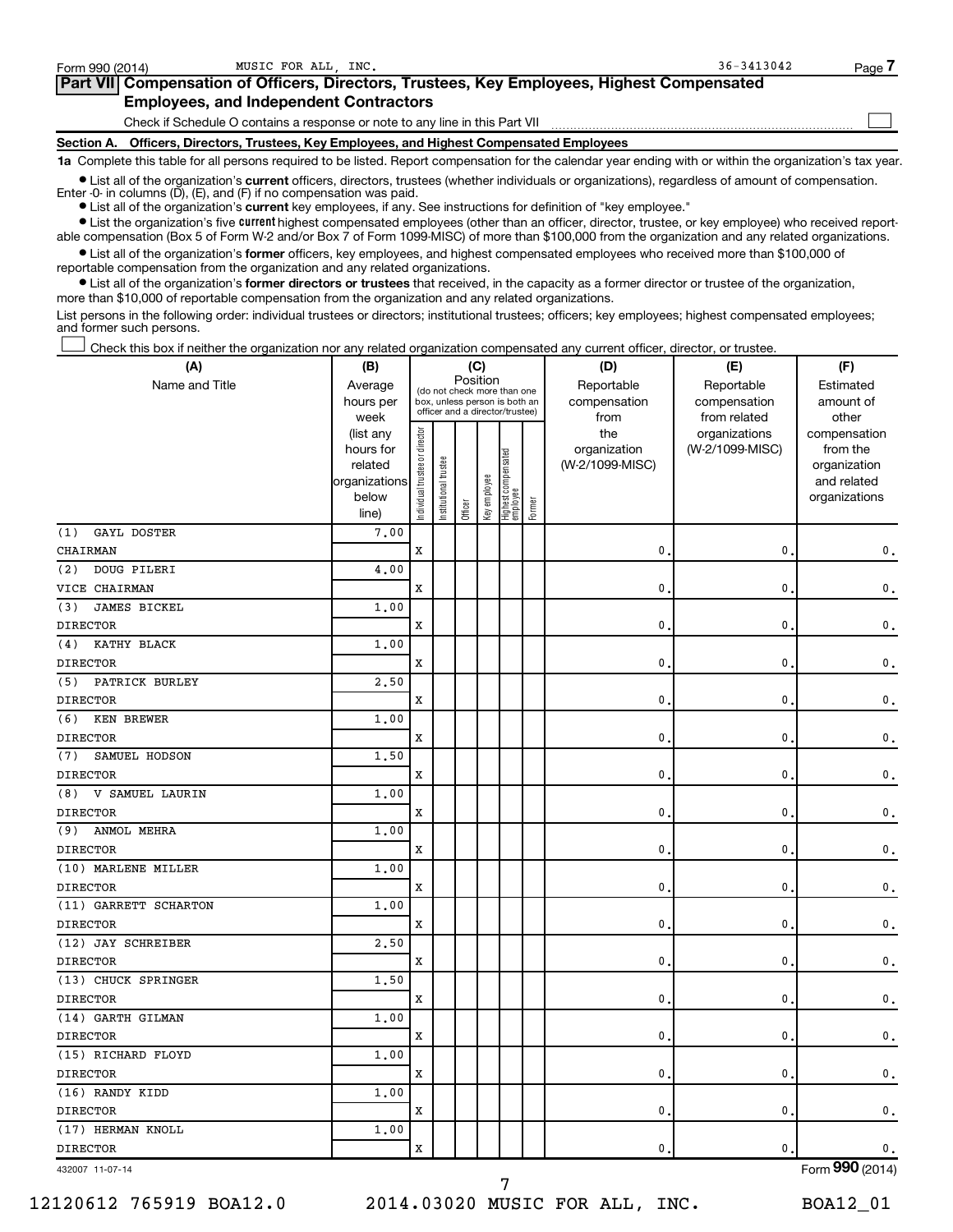|                 | MUSIC FOR ALL, INC.<br>Form 990 (2014)                                                                                                                                                                                                                             |                                                                      |                                |                                                                                                                    |         |              |                                 |        |                                           | 36-3413042                                        |          |               |                                                                          | Page 8          |
|-----------------|--------------------------------------------------------------------------------------------------------------------------------------------------------------------------------------------------------------------------------------------------------------------|----------------------------------------------------------------------|--------------------------------|--------------------------------------------------------------------------------------------------------------------|---------|--------------|---------------------------------|--------|-------------------------------------------|---------------------------------------------------|----------|---------------|--------------------------------------------------------------------------|-----------------|
|                 | Part VII Section A. Officers, Directors, Trustees, Key Employees, and Highest Compensated Employees (continued)                                                                                                                                                    |                                                                      |                                |                                                                                                                    |         |              |                                 |        |                                           |                                                   |          |               |                                                                          |                 |
|                 | (A)<br>Name and title                                                                                                                                                                                                                                              | (B)<br>Average<br>hours per<br>week                                  |                                | (C)<br>Position<br>(do not check more than one<br>box, unless person is both an<br>officer and a director/trustee) |         |              |                                 |        | (D)<br>Reportable<br>compensation<br>from | (E)<br>Reportable<br>compensation<br>from related |          |               | (F)<br>Estimated<br>amount of<br>other                                   |                 |
|                 |                                                                                                                                                                                                                                                                    | (list any<br>hours for<br>related<br>organizations<br>below<br>line) | Individual trustee or director | Institutional trustee                                                                                              | Officer | Key employee | Highest compensated<br>employee | Former | the<br>organization<br>(W-2/1099-MISC)    | organizations<br>(W-2/1099-MISC)                  |          |               | compensation<br>from the<br>organization<br>and related<br>organizations |                 |
|                 | (18) RANDALL GONZALEZ                                                                                                                                                                                                                                              | 1,00                                                                 |                                |                                                                                                                    |         |              |                                 |        |                                           |                                                   |          |               |                                                                          |                 |
| <b>DIRECTOR</b> |                                                                                                                                                                                                                                                                    |                                                                      | х                              |                                                                                                                    |         |              |                                 |        | 0                                         |                                                   | 0.       |               |                                                                          | 0.              |
|                 | (19) ERIC L. MARTIN                                                                                                                                                                                                                                                | 50.00                                                                |                                |                                                                                                                    |         |              |                                 |        |                                           |                                                   |          |               |                                                                          |                 |
|                 | PRESIDENT/CEO<br>(20) NANCY H. CARLSON                                                                                                                                                                                                                             | 50.00                                                                |                                |                                                                                                                    | х       |              |                                 |        | 169,796.                                  |                                                   | 0.       |               |                                                                          | 21,713.         |
|                 | VICE PRESIDENT/CFO                                                                                                                                                                                                                                                 |                                                                      |                                |                                                                                                                    | х       |              |                                 |        | 110,613.                                  |                                                   | 0.       |               |                                                                          | 24,691.         |
|                 |                                                                                                                                                                                                                                                                    |                                                                      |                                |                                                                                                                    |         |              |                                 |        |                                           |                                                   |          |               |                                                                          |                 |
|                 |                                                                                                                                                                                                                                                                    |                                                                      |                                |                                                                                                                    |         |              |                                 |        |                                           |                                                   |          |               |                                                                          |                 |
|                 |                                                                                                                                                                                                                                                                    |                                                                      |                                |                                                                                                                    |         |              |                                 |        |                                           |                                                   |          |               |                                                                          |                 |
|                 |                                                                                                                                                                                                                                                                    |                                                                      |                                |                                                                                                                    |         |              |                                 |        |                                           |                                                   |          |               |                                                                          |                 |
|                 |                                                                                                                                                                                                                                                                    |                                                                      |                                |                                                                                                                    |         |              |                                 |        |                                           |                                                   |          |               |                                                                          |                 |
|                 |                                                                                                                                                                                                                                                                    |                                                                      |                                |                                                                                                                    |         |              |                                 |        |                                           |                                                   |          |               |                                                                          |                 |
|                 |                                                                                                                                                                                                                                                                    |                                                                      |                                |                                                                                                                    |         |              |                                 |        | 280,409.                                  |                                                   | 0.       |               |                                                                          | 46,404.         |
|                 |                                                                                                                                                                                                                                                                    |                                                                      |                                |                                                                                                                    |         |              |                                 |        | 0.<br>280,409.                            |                                                   | 0.<br>0. | 0.<br>46,404. |                                                                          |                 |
| $\mathbf{2}$    | Total number of individuals (including but not limited to those listed above) who received more than \$100,000 of reportable<br>compensation from the organization $\blacktriangleright$                                                                           |                                                                      |                                |                                                                                                                    |         |              |                                 |        |                                           |                                                   |          |               |                                                                          | 2               |
|                 |                                                                                                                                                                                                                                                                    |                                                                      |                                |                                                                                                                    |         |              |                                 |        |                                           |                                                   |          |               | Yes                                                                      | No              |
| 3               | Did the organization list any former officer, director, or trustee, key employee, or highest compensated employee on<br>line 1a? If "Yes," complete Schedule J for such individual manufacture content to the set of the set of the schedule J for such individual |                                                                      |                                |                                                                                                                    |         |              |                                 |        |                                           |                                                   |          | З             |                                                                          | Χ               |
| 4               | For any individual listed on line 1a, is the sum of reportable compensation and other compensation from the organization                                                                                                                                           |                                                                      |                                |                                                                                                                    |         |              |                                 |        |                                           |                                                   |          | 4             | X                                                                        |                 |
| 5               | Did any person listed on line 1a receive or accrue compensation from any unrelated organization or individual for services                                                                                                                                         |                                                                      |                                |                                                                                                                    |         |              |                                 |        |                                           |                                                   |          |               |                                                                          |                 |
|                 |                                                                                                                                                                                                                                                                    |                                                                      |                                |                                                                                                                    |         |              |                                 |        |                                           |                                                   |          | 5             |                                                                          | X               |
| 1               | <b>Section B. Independent Contractors</b><br>Complete this table for your five highest compensated independent contractors that received more than \$100,000 of compensation from                                                                                  |                                                                      |                                |                                                                                                                    |         |              |                                 |        |                                           |                                                   |          |               |                                                                          |                 |
|                 | the organization. Report compensation for the calendar year ending with or within the organization's tax year.                                                                                                                                                     |                                                                      |                                |                                                                                                                    |         |              |                                 |        |                                           |                                                   |          |               |                                                                          |                 |
|                 | (A)<br>Name and business address                                                                                                                                                                                                                                   |                                                                      | NONE                           |                                                                                                                    |         |              |                                 |        | (B)<br>Description of services            |                                                   |          | (C)           | Compensation                                                             |                 |
|                 |                                                                                                                                                                                                                                                                    |                                                                      |                                |                                                                                                                    |         |              |                                 |        |                                           |                                                   |          |               |                                                                          |                 |
|                 |                                                                                                                                                                                                                                                                    |                                                                      |                                |                                                                                                                    |         |              |                                 |        |                                           |                                                   |          |               |                                                                          |                 |
|                 |                                                                                                                                                                                                                                                                    |                                                                      |                                |                                                                                                                    |         |              |                                 |        |                                           |                                                   |          |               |                                                                          |                 |
|                 |                                                                                                                                                                                                                                                                    |                                                                      |                                |                                                                                                                    |         |              |                                 |        |                                           |                                                   |          |               |                                                                          |                 |
|                 |                                                                                                                                                                                                                                                                    |                                                                      |                                |                                                                                                                    |         |              |                                 |        |                                           |                                                   |          |               |                                                                          |                 |
| $\mathbf{2}$    | Total number of independent contractors (including but not limited to those listed above) who received more than<br>\$100,000 of compensation from the organization                                                                                                |                                                                      |                                |                                                                                                                    |         |              | 0                               |        |                                           |                                                   |          |               |                                                                          |                 |
|                 |                                                                                                                                                                                                                                                                    |                                                                      |                                |                                                                                                                    |         |              |                                 |        |                                           |                                                   |          |               |                                                                          | Form 990 (2014) |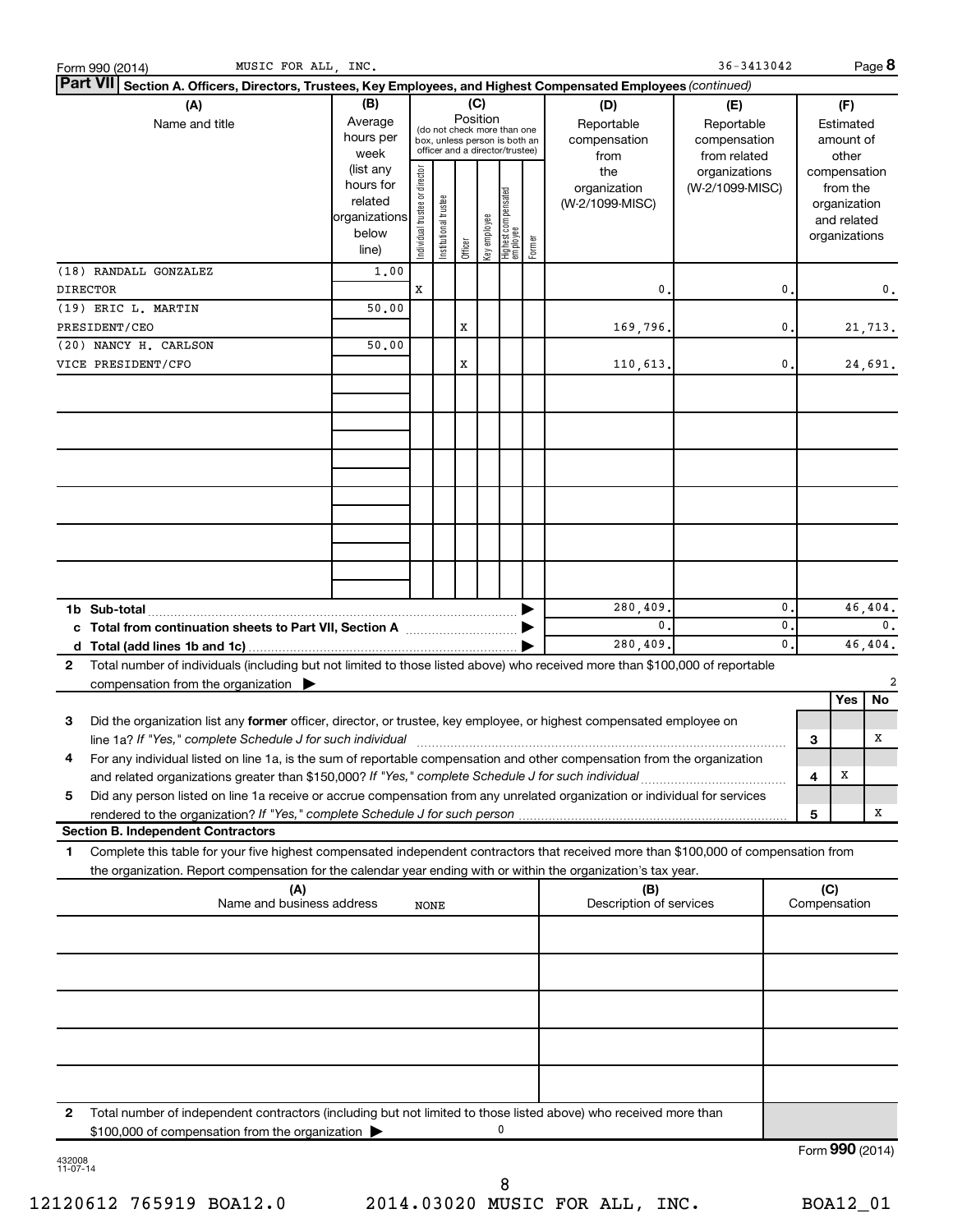|                                                           |      |    | Form 990 (2014)                                                                     | MUSIC FOR ALL, INC. |                      |                        |                                                 | 36-3413042                              | Page 9                                                             |
|-----------------------------------------------------------|------|----|-------------------------------------------------------------------------------------|---------------------|----------------------|------------------------|-------------------------------------------------|-----------------------------------------|--------------------------------------------------------------------|
| <b>Part VIII</b>                                          |      |    | <b>Statement of Revenue</b>                                                         |                     |                      |                        |                                                 |                                         |                                                                    |
|                                                           |      |    |                                                                                     |                     |                      | (A)<br>Total revenue   | (B)<br>Related or<br>exempt function<br>revenue | (C)<br>Unrelated<br>business<br>revenue | (D)<br>Revenue excluded<br>from tax under<br>sections<br>512 - 514 |
|                                                           |      |    | 1 a Federated campaigns                                                             | 1a                  |                      |                        |                                                 |                                         |                                                                    |
|                                                           |      |    |                                                                                     | 1b                  |                      |                        |                                                 |                                         |                                                                    |
|                                                           |      |    | c Fundraising events                                                                | 1 <sub>c</sub>      |                      |                        |                                                 |                                         |                                                                    |
|                                                           |      |    | d Related organizations                                                             | 1 <sub>d</sub>      |                      |                        |                                                 |                                         |                                                                    |
|                                                           |      |    | e Government grants (contributions)                                                 | 1e                  | 52,415.              |                        |                                                 |                                         |                                                                    |
| Contributions, Gifts, Grants<br>and Other Similar Amounts |      |    | f All other contributions, gifts, grants, and<br>similar amounts not included above | 1f                  | 178,030.             |                        |                                                 |                                         |                                                                    |
|                                                           |      |    | <b>g</b> Noncash contributions included in lines 1a-1f: \$                          |                     | 1,335.               |                        |                                                 |                                         |                                                                    |
|                                                           |      |    |                                                                                     |                     |                      | 230,445.               |                                                 |                                         |                                                                    |
|                                                           |      |    |                                                                                     |                     | <b>Business Code</b> |                        |                                                 |                                         |                                                                    |
| Program Service<br>Revenue                                |      | 2а | TICKET FEES<br>HOUSING AND MEAL FEES                                                |                     | 711190<br>711190     | 2,472,160.             | 2,472,160.                                      |                                         |                                                                    |
|                                                           |      | b  | EVENT FEES                                                                          |                     | 711190               | 1,279,977.<br>819,121. | 819,121.                                        |                                         | 1,279,977.                                                         |
|                                                           |      |    | <b>BAND FEES</b>                                                                    |                     | 711190               | 531,446.               | 531,446.                                        |                                         |                                                                    |
|                                                           |      |    | HOTEL COMMISSIONS                                                                   |                     | 711190               | 232,706.               |                                                 |                                         | 232,706.                                                           |
|                                                           |      |    | f All other program service revenue                                                 |                     |                      |                        |                                                 |                                         |                                                                    |
|                                                           |      |    |                                                                                     |                     |                      | 5, 335, 410.           |                                                 |                                         |                                                                    |
|                                                           | 3    |    | Investment income (including dividends, interest, and                               |                     |                      |                        |                                                 |                                         |                                                                    |
|                                                           |      |    |                                                                                     |                     |                      | 437.                   |                                                 |                                         | 437.                                                               |
|                                                           | 4    |    | Income from investment of tax-exempt bond proceeds                                  |                     |                      |                        |                                                 |                                         |                                                                    |
|                                                           | 5    |    |                                                                                     |                     |                      |                        |                                                 |                                         |                                                                    |
|                                                           |      |    |                                                                                     | (i) Real            | (ii) Personal        |                        |                                                 |                                         |                                                                    |
|                                                           |      |    | <b>6 a</b> Gross rents                                                              |                     |                      |                        |                                                 |                                         |                                                                    |
|                                                           |      |    | <b>b</b> Less: rental expenses                                                      |                     |                      |                        |                                                 |                                         |                                                                    |
|                                                           |      |    | c Rental income or (loss)                                                           |                     |                      |                        |                                                 |                                         |                                                                    |
|                                                           |      |    |                                                                                     |                     |                      |                        |                                                 |                                         |                                                                    |
|                                                           |      |    | <b>7 a</b> Gross amount from sales of                                               | (i) Securities      | (ii) Other           |                        |                                                 |                                         |                                                                    |
|                                                           |      |    | assets other than inventory                                                         |                     |                      |                        |                                                 |                                         |                                                                    |
|                                                           |      |    | <b>b</b> Less: cost or other basis                                                  |                     |                      |                        |                                                 |                                         |                                                                    |
|                                                           |      |    | and sales expenses                                                                  |                     |                      |                        |                                                 |                                         |                                                                    |
|                                                           |      |    |                                                                                     |                     |                      |                        |                                                 |                                         |                                                                    |
|                                                           |      |    |                                                                                     |                     |                      |                        |                                                 |                                         |                                                                    |
| <b>Other Revenue</b>                                      |      |    | 8 a Gross income from fundraising events (not<br>including \$                       | оf                  |                      |                        |                                                 |                                         |                                                                    |
|                                                           |      |    | contributions reported on line 1c). See                                             |                     |                      |                        |                                                 |                                         |                                                                    |
|                                                           |      |    |                                                                                     |                     |                      |                        |                                                 |                                         |                                                                    |
|                                                           |      |    | <b>b</b> Less: direct expenses <b>contained b</b> Less: direct expenses             | b                   |                      |                        |                                                 |                                         |                                                                    |
|                                                           |      |    | c Net income or (loss) from fundraising events                                      |                     |                      |                        |                                                 |                                         |                                                                    |
|                                                           |      |    | 9 a Gross income from gaming activities. See                                        |                     |                      |                        |                                                 |                                         |                                                                    |
|                                                           |      |    |                                                                                     | b                   |                      |                        |                                                 |                                         |                                                                    |
|                                                           |      |    | c Net income or (loss) from gaming activities                                       |                     |                      |                        |                                                 |                                         |                                                                    |
|                                                           |      |    | 10 a Gross sales of inventory, less returns                                         |                     |                      |                        |                                                 |                                         |                                                                    |
|                                                           |      |    |                                                                                     |                     | 779,876.             |                        |                                                 |                                         |                                                                    |
|                                                           |      |    |                                                                                     | b                   | 210,820.             |                        |                                                 |                                         |                                                                    |
|                                                           |      |    | c Net income or (loss) from sales of inventory                                      |                     |                      | 569,056.               | 569,056.                                        |                                         |                                                                    |
|                                                           |      |    | Miscellaneous Revenue                                                               |                     | <b>Business Code</b> |                        |                                                 |                                         |                                                                    |
|                                                           | 11 a |    | SPONSORSHIP REVENUE                                                                 |                     | 541800               | 740,397.               |                                                 | 35, 116.                                | 705,281.                                                           |
|                                                           |      | b  | MISCELLANEOUS REVENUE                                                               |                     | 900099               | 46,404.                | 46,404.                                         |                                         |                                                                    |
|                                                           |      | c  |                                                                                     |                     |                      |                        |                                                 |                                         |                                                                    |
|                                                           |      | d  |                                                                                     |                     |                      |                        |                                                 |                                         |                                                                    |
|                                                           |      |    |                                                                                     |                     |                      | 786,801.               |                                                 |                                         |                                                                    |
|                                                           | 12   |    |                                                                                     |                     |                      | 6,922,149.             | 4,438,187.                                      | 35, 116.                                | 2,218,401.                                                         |
| 432009<br>11-07-14                                        |      |    |                                                                                     |                     |                      |                        |                                                 |                                         | Form 990 (2014)                                                    |

12120612 765919 BOA12.0 2014.03020 MUSIC FOR ALL, INC. BOA12\_01

 <sup>9</sup>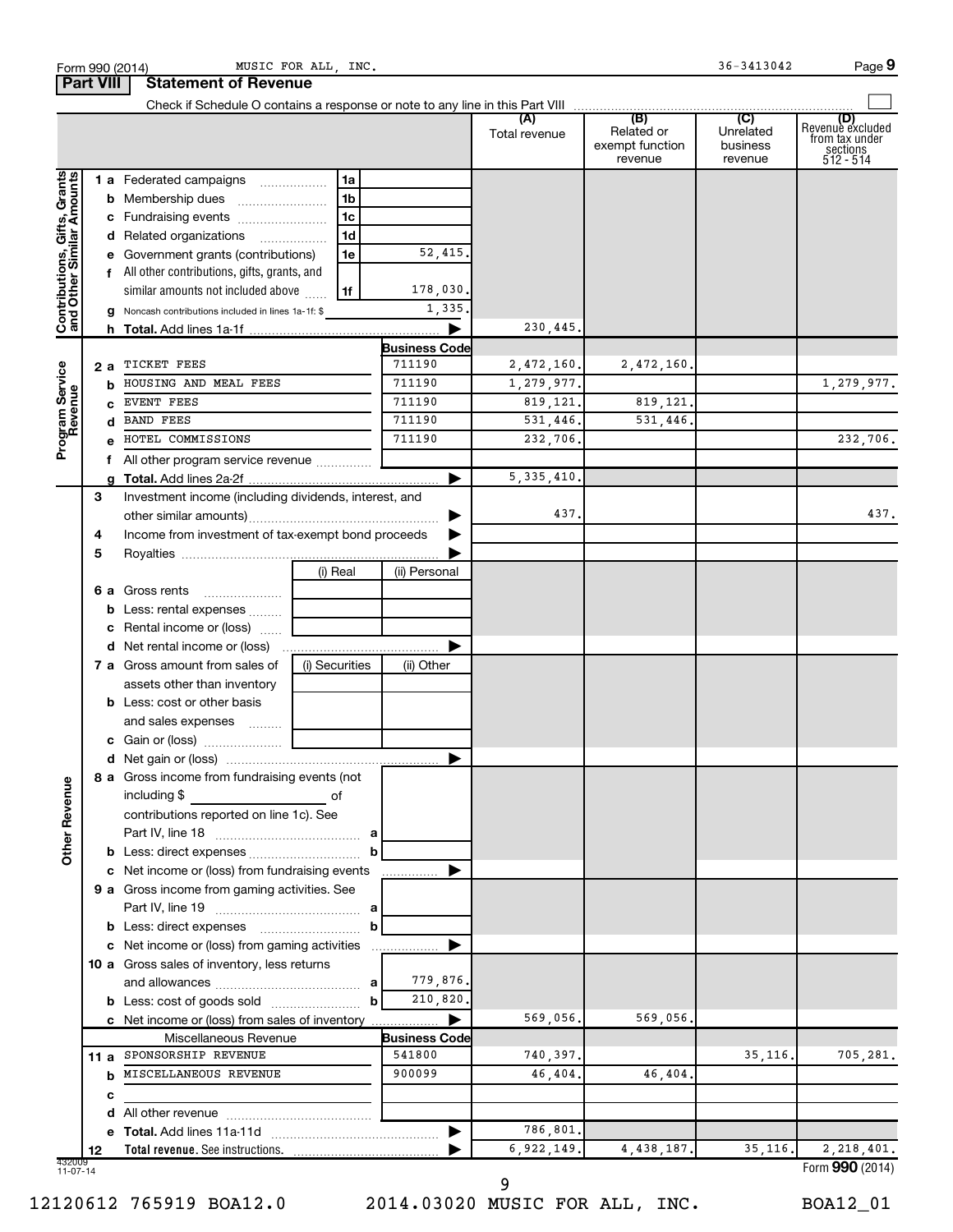**10**

|          | Part IX   Statement of Functional Expenses                                                                                                                |                       |                                    |                                           |                                |
|----------|-----------------------------------------------------------------------------------------------------------------------------------------------------------|-----------------------|------------------------------------|-------------------------------------------|--------------------------------|
|          | Section 501(c)(3) and 501(c)(4) organizations must complete all columns. All other organizations must complete column (A).                                |                       |                                    |                                           |                                |
|          | Check if Schedule O contains a response or note to any line in this Part IX                                                                               |                       |                                    |                                           |                                |
|          | Do not include amounts reported on lines 6b,<br>7b, 8b, 9b, and 10b of Part VIII.                                                                         | (A)<br>Total expenses | (B)<br>Program service<br>expenses | (C)<br>Management and<br>general expenses | (D)<br>Fundraising<br>expenses |
| 1.       | Grants and other assistance to domestic organizations                                                                                                     |                       |                                    |                                           |                                |
|          | and domestic governments. See Part IV, line 21                                                                                                            |                       |                                    |                                           |                                |
| 2        | Grants and other assistance to domestic                                                                                                                   |                       |                                    |                                           |                                |
|          | individuals. See Part IV, line 22                                                                                                                         | 2,214.                | 2,214.                             |                                           |                                |
| 3        | Grants and other assistance to foreign                                                                                                                    |                       |                                    |                                           |                                |
|          | organizations, foreign governments, and foreign                                                                                                           |                       |                                    |                                           |                                |
|          | individuals. See Part IV, lines 15 and 16                                                                                                                 |                       |                                    |                                           |                                |
| 4        | Benefits paid to or for members                                                                                                                           |                       |                                    |                                           |                                |
| 5        | Compensation of current officers, directors,                                                                                                              |                       |                                    |                                           |                                |
|          | trustees, and key employees                                                                                                                               | 289,740.              | 204,032.                           | 51,008.                                   | 34,700.                        |
| 6        | Compensation not included above, to disqualified                                                                                                          |                       |                                    |                                           |                                |
|          | persons (as defined under section 4958(f)(1)) and<br>persons described in section 4958(c)(3)(B)                                                           |                       |                                    |                                           |                                |
| 7        |                                                                                                                                                           | 981.421.              | 735,931.                           | 181,483.                                  | 64,007.                        |
| 8        | Pension plan accruals and contributions (include                                                                                                          |                       |                                    |                                           |                                |
|          | section 401(k) and 403(b) employer contributions)                                                                                                         | 22,538.               | 17,022.                            | 4,256.                                    | 1,260.                         |
| 9        |                                                                                                                                                           | 99,950.               | 75,015.                            | 18,004.                                   | 6,931.                         |
| 10       |                                                                                                                                                           | 87,307.               | 67.544.                            | 16,886.                                   | 2,877.                         |
| 11       | Fees for services (non-employees):                                                                                                                        |                       |                                    |                                           |                                |
| а        |                                                                                                                                                           |                       |                                    |                                           |                                |
| b        |                                                                                                                                                           | 878.                  |                                    | 878.                                      |                                |
|          |                                                                                                                                                           | 21,335.               |                                    | 21,335.                                   |                                |
| d        |                                                                                                                                                           |                       |                                    |                                           |                                |
| е        | Professional fundraising services. See Part IV, line 17                                                                                                   |                       |                                    |                                           |                                |
|          | f Investment management fees                                                                                                                              |                       |                                    |                                           |                                |
| g        | Other. (If line 11g amount exceeds 10% of line 25,                                                                                                        |                       |                                    |                                           |                                |
|          | column (A) amount, list line 11g expenses on Sch O.)                                                                                                      |                       |                                    |                                           |                                |
| 12       |                                                                                                                                                           | 158,726.              | 125,298.                           | 23,538.                                   | 9,890.                         |
| 13       |                                                                                                                                                           | 129,094.              | 119,219.                           | 3,736.                                    | 6,139.                         |
| 14       |                                                                                                                                                           | 60,155.               | 37, 193.                           | 18,522.                                   | 4,440.                         |
| 15       |                                                                                                                                                           | 119,269.              | 119,269.                           |                                           |                                |
| 16       |                                                                                                                                                           | 150,799.              | 118,050.                           | 29,482.                                   | 3,267.                         |
| 17       | Travel                                                                                                                                                    | 9,593.                | 8,943.                             |                                           | 650.                           |
| 18       | Payments of travel or entertainment expenses                                                                                                              |                       |                                    |                                           |                                |
|          | for any federal, state, or local public officials                                                                                                         |                       |                                    |                                           |                                |
| 19       | Conferences, conventions, and meetings                                                                                                                    | 782.                  | 626                                |                                           |                                |
| 20       | Interest                                                                                                                                                  |                       |                                    | 156.                                      |                                |
| 21<br>22 | Depreciation, depletion, and amortization                                                                                                                 | 22,938.               | 17,948.                            | 4,487.                                    | 503.                           |
| 23       | Insurance                                                                                                                                                 | 68,518.               | 53,212.                            | 13,303.                                   | 2,003.                         |
| 24       | Other expenses. Itemize expenses not covered<br>above. (List miscellaneous expenses in line 24e. If line<br>24e amount exceeds 10% of line 25, column (A) |                       |                                    |                                           |                                |
|          | amount, list line 24e expenses on Schedule O.)<br>PARTICIPANT HOUSING AND                                                                                 |                       |                                    |                                           |                                |
| a        | CONTRACTED SERVICES                                                                                                                                       | 1,229,849.            | 1,229,849.                         |                                           | 894.                           |
| b        | CLINICIAN AND JUDGE FEE                                                                                                                                   | 917,987.<br>760,390.  | 911, 519.<br>760,390.              | 5,574.                                    |                                |
| C<br>d   | FACILITY RENTAL FOR EVE                                                                                                                                   | 740,396.              | 740,396.                           |                                           |                                |
|          | All other expenses                                                                                                                                        | 649,648.              | 618,506.                           | 22,909.                                   | 8,233.                         |
| е<br>25  | Total functional expenses. Add lines 1 through 24e                                                                                                        | 6,523,527.            | 5,962,176.                         | 415, 557.                                 | 145,794.                       |
| 26       | Joint costs. Complete this line only if the organization                                                                                                  |                       |                                    |                                           |                                |
|          | reported in column (B) joint costs from a combined                                                                                                        |                       |                                    |                                           |                                |
|          | educational campaign and fundraising solicitation.                                                                                                        |                       |                                    |                                           |                                |

432010 11-07-14

Check here

 $\Box$ 

if following SOP 98-2 (ASC 958-720)

Form (2014) **990**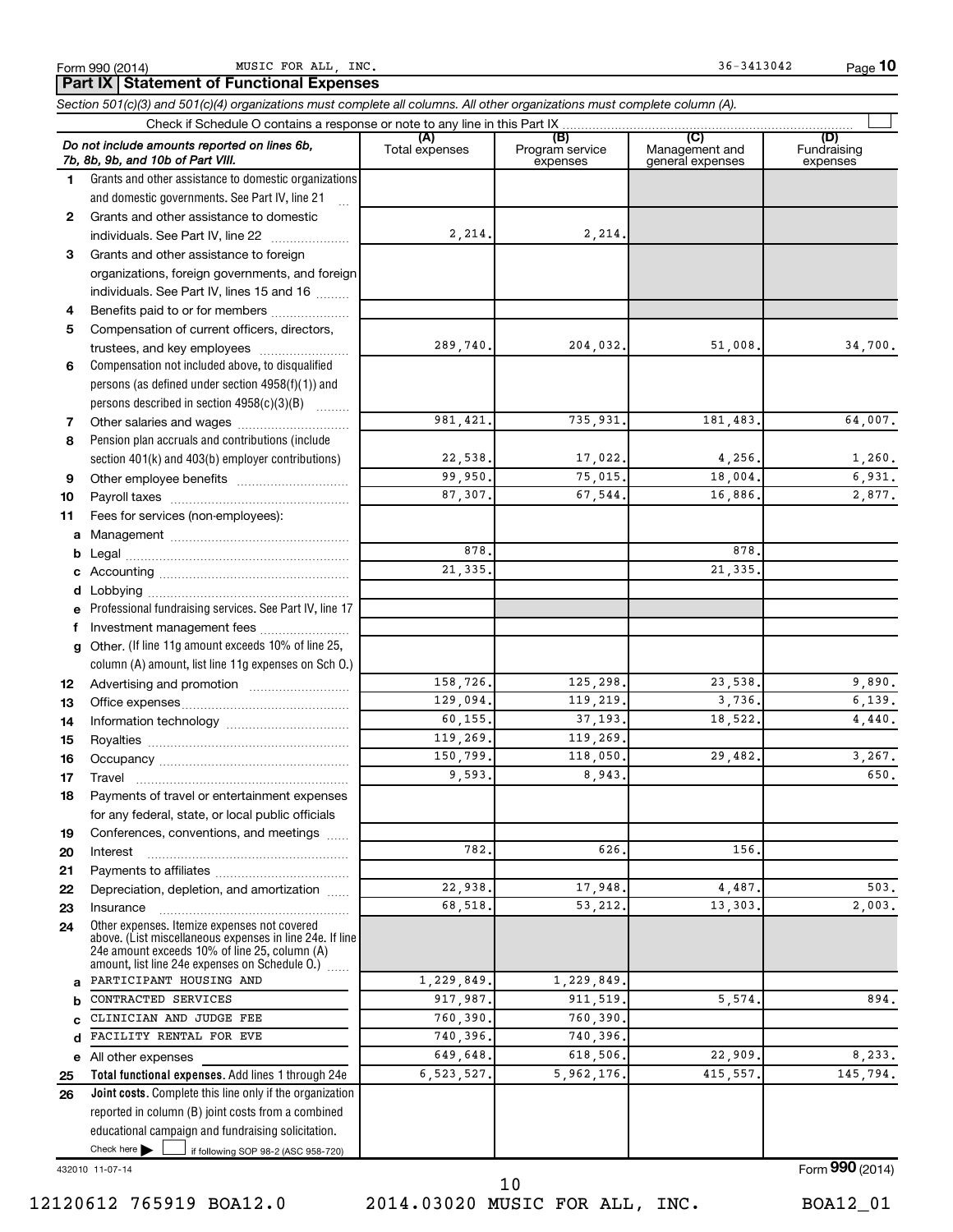|                             |    |                                                                                                                                                                                                                                |                 |            | Beginning of year           |                         | End of year                   |
|-----------------------------|----|--------------------------------------------------------------------------------------------------------------------------------------------------------------------------------------------------------------------------------|-----------------|------------|-----------------------------|-------------------------|-------------------------------|
|                             | 1  |                                                                                                                                                                                                                                |                 |            | 1, 124, 937.                | $\mathbf{1}$            | 689,047.                      |
|                             | 2  |                                                                                                                                                                                                                                |                 |            | 844,368.                    | $\overline{2}$          | 1,765,305.                    |
|                             | З  |                                                                                                                                                                                                                                |                 |            |                             | 3                       |                               |
|                             | 4  |                                                                                                                                                                                                                                |                 |            | 526,204.                    | $\overline{\mathbf{4}}$ | 558,730.                      |
|                             | 5  | Loans and other receivables from current and former officers, directors,                                                                                                                                                       |                 |            |                             |                         |                               |
|                             |    | trustees, key employees, and highest compensated employees. Complete                                                                                                                                                           |                 |            |                             |                         |                               |
|                             |    |                                                                                                                                                                                                                                |                 |            |                             | 5                       |                               |
|                             | 6  | Loans and other receivables from other disqualified persons (as defined under                                                                                                                                                  |                 |            |                             |                         |                               |
|                             |    | section 4958(f)(1)), persons described in section 4958(c)(3)(B), and contributing                                                                                                                                              |                 |            |                             |                         |                               |
|                             |    | employers and sponsoring organizations of section 501(c)(9) voluntary                                                                                                                                                          |                 |            |                             |                         |                               |
|                             |    | employees' beneficiary organizations (see instr). Complete Part II of Sch L                                                                                                                                                    |                 |            |                             | 6                       |                               |
| Assets                      | 7  |                                                                                                                                                                                                                                |                 |            |                             | $\overline{7}$          |                               |
|                             | 8  |                                                                                                                                                                                                                                |                 |            | 17,984.                     | 8                       | 18,653.                       |
|                             | 9  | Prepaid expenses and deferred charges [11] [11] prepaid expenses and deferred charges [11] [11] minimum and the Prepaid expenses and deferred charges [11] minimum and the Prepaid expenses and the Prepaid experiment of Prep |                 |            | 217,768.                    | 9                       | 271,806.                      |
|                             |    | <b>10a</b> Land, buildings, and equipment: cost or other                                                                                                                                                                       |                 |            |                             |                         |                               |
|                             |    | basis. Complete Part VI of Schedule D  10a                                                                                                                                                                                     |                 | 1,456,187. |                             |                         |                               |
|                             |    | <b>b</b> Less: accumulated depreciation<br>. 1                                                                                                                                                                                 | 10 <sub>b</sub> | 1,401,705. | 48,046.                     | 10 <sub>c</sub>         | 54,482.                       |
|                             | 11 |                                                                                                                                                                                                                                |                 |            |                             | 11                      |                               |
|                             | 12 |                                                                                                                                                                                                                                |                 |            |                             | 12                      |                               |
|                             | 13 |                                                                                                                                                                                                                                |                 |            |                             | 13                      |                               |
|                             | 14 |                                                                                                                                                                                                                                |                 |            | 20,000.                     | 14                      | 20,000.                       |
|                             | 15 |                                                                                                                                                                                                                                |                 |            | 10,709.                     | 15                      | 16,800.                       |
|                             | 16 |                                                                                                                                                                                                                                |                 |            | 2,810,016.                  | 16                      | 3, 394, 823.                  |
|                             | 17 |                                                                                                                                                                                                                                |                 |            | 156,682.                    | 17                      | 307,465.                      |
|                             | 18 |                                                                                                                                                                                                                                |                 |            |                             | 18                      |                               |
|                             | 19 |                                                                                                                                                                                                                                | 2,124,967.      | 19         | 2,156,666.                  |                         |                               |
|                             | 20 |                                                                                                                                                                                                                                |                 |            |                             | 20                      |                               |
|                             | 21 |                                                                                                                                                                                                                                |                 |            |                             | 21                      |                               |
|                             | 22 | Escrow or custodial account liability. Complete Part IV of Schedule D                                                                                                                                                          |                 |            |                             |                         |                               |
|                             |    | Loans and other payables to current and former officers, directors, trustees,                                                                                                                                                  |                 |            |                             |                         |                               |
| Liabilities                 |    | key employees, highest compensated employees, and disqualified persons.                                                                                                                                                        |                 |            |                             | 22                      |                               |
|                             |    |                                                                                                                                                                                                                                |                 |            |                             | 23                      |                               |
|                             | 23 | Secured mortgages and notes payable to unrelated third parties                                                                                                                                                                 |                 |            |                             | 24                      |                               |
|                             | 24 | Unsecured notes and loans payable to unrelated third parties                                                                                                                                                                   |                 |            |                             |                         |                               |
|                             | 25 | Other liabilities (including federal income tax, payables to related third                                                                                                                                                     |                 |            |                             |                         |                               |
|                             |    | parties, and other liabilities not included on lines 17-24). Complete Part X of                                                                                                                                                |                 |            | 72,451.                     |                         | 76,154.                       |
|                             |    | Schedule D                                                                                                                                                                                                                     |                 |            | $\overline{2,354,100}$ , 26 | 25                      | $\overline{2,540,285}$ .      |
|                             | 26 |                                                                                                                                                                                                                                |                 |            |                             |                         |                               |
|                             |    | Organizations that follow SFAS 117 (ASC 958), check here $\blacktriangleright \begin{array}{c} \boxed{X} \\ \end{array}$ and                                                                                                   |                 |            |                             |                         |                               |
|                             |    | complete lines 27 through 29, and lines 33 and 34.                                                                                                                                                                             |                 |            | 405,916.                    |                         | 804,538.                      |
|                             | 27 |                                                                                                                                                                                                                                |                 |            | 50,000.                     | 27<br>28                | 50,000.                       |
|                             | 28 |                                                                                                                                                                                                                                |                 |            |                             |                         |                               |
|                             | 29 | Permanently restricted net assets                                                                                                                                                                                              |                 |            |                             | 29                      |                               |
|                             |    | Organizations that do not follow SFAS 117 (ASC 958), check here $\blacktriangleright$                                                                                                                                          |                 |            |                             |                         |                               |
| Net Assets or Fund Balances |    | and complete lines 30 through 34.                                                                                                                                                                                              |                 |            |                             |                         |                               |
|                             | 30 |                                                                                                                                                                                                                                |                 |            |                             | 30                      |                               |
|                             | 31 | Paid-in or capital surplus, or land, building, or equipment fund                                                                                                                                                               |                 |            |                             | 31                      |                               |
|                             | 32 | Retained earnings, endowment, accumulated income, or other funds                                                                                                                                                               |                 |            |                             | 32                      |                               |
|                             | 33 |                                                                                                                                                                                                                                |                 |            | 455,916.                    | 33                      | 854,538.                      |
|                             | 34 |                                                                                                                                                                                                                                |                 |            | 2,810,016.                  | 34                      | 3,394,823.<br>Form 990 (2014) |

Check if Schedule O contains a response or note to any line in this Part X

**(A) (B)**

**11**

 $\perp$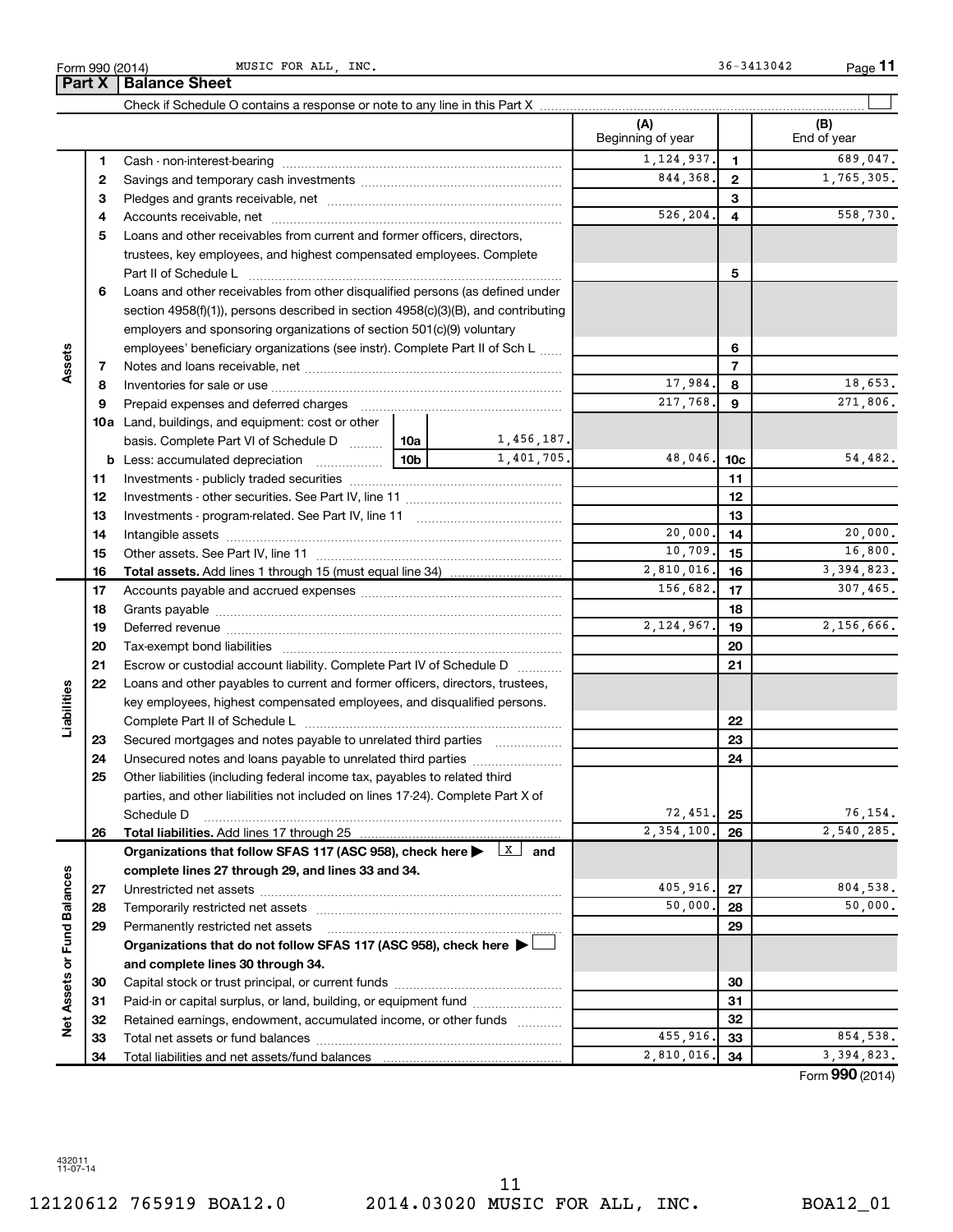|    | MUSIC FOR ALL, INC.<br>Form 990 (2014)                                                                                          | 36-3413042     |                |            | Page 12        |
|----|---------------------------------------------------------------------------------------------------------------------------------|----------------|----------------|------------|----------------|
|    | Part XI<br><b>Reconciliation of Net Assets</b>                                                                                  |                |                |            |                |
|    |                                                                                                                                 |                |                |            |                |
|    |                                                                                                                                 |                |                |            |                |
| 1  |                                                                                                                                 | 1              |                |            | 6,922,149.     |
| 2  |                                                                                                                                 | $\mathbf{2}$   |                |            | 6,523,527.     |
| з  | Revenue less expenses. Subtract line 2 from line 1                                                                              | 3              |                |            | 398,622.       |
| 4  |                                                                                                                                 | 4              |                |            | 455,916.       |
| 5  |                                                                                                                                 | 5              |                |            |                |
| 6  | Donated services and use of facilities                                                                                          | 6              |                |            |                |
| 7  | Investment expenses                                                                                                             | $\overline{7}$ |                |            |                |
| 8  | Prior period adjustments                                                                                                        | 8              |                |            |                |
| 9  |                                                                                                                                 | $\mathbf{Q}$   |                |            | 0.             |
| 10 | Net assets or fund balances at end of year. Combine lines 3 through 9 (must equal Part X, line 33,                              |                |                |            |                |
|    | column (B))                                                                                                                     | 10             |                |            | 854,538.       |
|    | Part XII Financial Statements and Reporting                                                                                     |                |                |            |                |
|    |                                                                                                                                 |                |                |            | l x            |
|    |                                                                                                                                 |                |                | <b>Yes</b> | No             |
| 1. | $X$ Accrual<br>Accounting method used to prepare the Form 990: [130] Cash<br>Other                                              |                |                |            |                |
|    | If the organization changed its method of accounting from a prior year or checked "Other," explain in Schedule O.               |                |                |            |                |
|    | 2a Were the organization's financial statements compiled or reviewed by an independent accountant?                              |                | 2a             |            | х              |
|    | If "Yes," check a box below to indicate whether the financial statements for the year were compiled or reviewed on a            |                |                |            |                |
|    | separate basis, consolidated basis, or both:                                                                                    |                |                |            |                |
|    | Separate basis<br>Consolidated basis<br>Both consolidated and separate basis                                                    |                |                |            |                |
|    |                                                                                                                                 |                | 2 <sub>b</sub> | х          |                |
|    | If "Yes," check a box below to indicate whether the financial statements for the year were audited on a separate basis,         |                |                |            |                |
|    | consolidated basis, or both:                                                                                                    |                |                |            |                |
|    | X   Consolidated basis<br>Separate basis<br>Both consolidated and separate basis                                                |                |                |            |                |
|    | c If "Yes" to line 2a or 2b, does the organization have a committee that assumes responsibility for oversight of the audit,     |                |                |            |                |
|    |                                                                                                                                 |                | 2c             | x          |                |
|    | If the organization changed either its oversight process or selection process during the tax year, explain in Schedule O.       |                |                |            |                |
|    | 3a As a result of a federal award, was the organization required to undergo an audit or audits as set forth in the Single Audit |                |                |            |                |
|    | Act and OMB Circular A-133?                                                                                                     |                | За             |            | x              |
|    | b If "Yes," did the organization undergo the required audit or audits? If the organization did not undergo the required audit   |                |                |            |                |
|    |                                                                                                                                 |                | 3b             |            | $000$ ( $0014$ |

Form (2014) **990**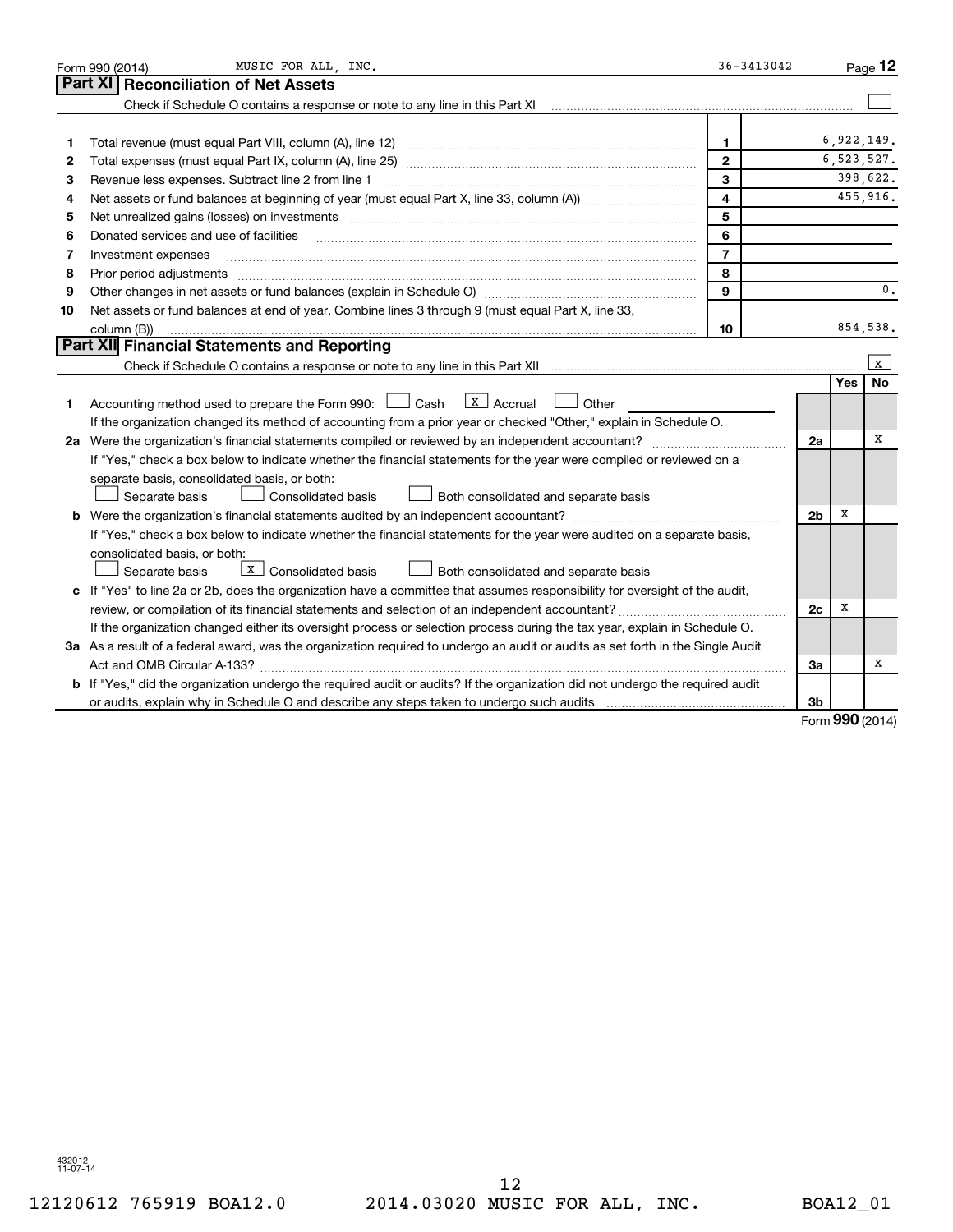# Form 990 or 990-EZ) **Public Charity Status and Public Support**<br>
Complete if the organization is a section 501(c)(3) organization or a section<br> **2014**

**4947(a)(1) nonexempt charitable trust.**

Information about Schedule A (Form 990 or 990-EZ) and its instructions is at www.irs.gov/form990. **| Attach to Form 990 or Form 990-EZ.** 

| <b>Open to Public</b><br>Inspection |
|-------------------------------------|
| tificatic                           |

OMB No. 1545-0047

Department of the Treasury Internal Revenue Service

|       |                 | Name of the organization                                                                                                                      |                     |                            |     |                           |                        |  | <b>Employer identification number</b> |  |
|-------|-----------------|-----------------------------------------------------------------------------------------------------------------------------------------------|---------------------|----------------------------|-----|---------------------------|------------------------|--|---------------------------------------|--|
|       |                 |                                                                                                                                               | MUSIC FOR ALL, INC. |                            |     |                           |                        |  | 36-3413042                            |  |
|       | Part I          | Reason for Public Charity Status (All organizations must complete this part.) See instructions.                                               |                     |                            |     |                           |                        |  |                                       |  |
|       |                 | The organization is not a private foundation because it is: (For lines 1 through 11, check only one box.)                                     |                     |                            |     |                           |                        |  |                                       |  |
| 1     |                 | A church, convention of churches, or association of churches described in <b>section 170(b)(1)(A)(i).</b>                                     |                     |                            |     |                           |                        |  |                                       |  |
| 2     |                 | A school described in section 170(b)(1)(A)(ii). (Attach Schedule E.)                                                                          |                     |                            |     |                           |                        |  |                                       |  |
| 3     |                 | A hospital or a cooperative hospital service organization described in section 170(b)(1)(A)(iii).                                             |                     |                            |     |                           |                        |  |                                       |  |
| 4     |                 | A medical research organization operated in conjunction with a hospital described in section 170(b)(1)(A)(iii). Enter the hospital's name,    |                     |                            |     |                           |                        |  |                                       |  |
|       |                 | city, and state:                                                                                                                              |                     |                            |     |                           |                        |  |                                       |  |
| 5     |                 | An organization operated for the benefit of a college or university owned or operated by a governmental unit described in                     |                     |                            |     |                           |                        |  |                                       |  |
|       |                 | section 170(b)(1)(A)(iv). (Complete Part II.)                                                                                                 |                     |                            |     |                           |                        |  |                                       |  |
| 6     |                 | A federal, state, or local government or governmental unit described in section 170(b)(1)(A)(v).                                              |                     |                            |     |                           |                        |  |                                       |  |
| 7     |                 | An organization that normally receives a substantial part of its support from a governmental unit or from the general public described in     |                     |                            |     |                           |                        |  |                                       |  |
|       |                 | section 170(b)(1)(A)(vi). (Complete Part II.)                                                                                                 |                     |                            |     |                           |                        |  |                                       |  |
| 8     |                 | A community trust described in section 170(b)(1)(A)(vi). (Complete Part II.)                                                                  |                     |                            |     |                           |                        |  |                                       |  |
| 9     | $\vert x \vert$ | An organization that normally receives: (1) more than 33 1/3% of its support from contributions, membership fees, and gross receipts from     |                     |                            |     |                           |                        |  |                                       |  |
|       |                 | activities related to its exempt functions - subject to certain exceptions, and (2) no more than 33 1/3% of its support from gross investment |                     |                            |     |                           |                        |  |                                       |  |
|       |                 | income and unrelated business taxable income (less section 511 tax) from businesses acquired by the organization after June 30, 1975.         |                     |                            |     |                           |                        |  |                                       |  |
|       |                 | See section 509(a)(2). (Complete Part III.)                                                                                                   |                     |                            |     |                           |                        |  |                                       |  |
| 10    |                 | An organization organized and operated exclusively to test for public safety. See section 509(a)(4).                                          |                     |                            |     |                           |                        |  |                                       |  |
| 11    |                 | An organization organized and operated exclusively for the benefit of, to perform the functions of, or to carry out the purposes of one or    |                     |                            |     |                           |                        |  |                                       |  |
|       |                 | more publicly supported organizations described in section 509(a)(1) or section 509(a)(2). See section 509(a)(3). Check the box in            |                     |                            |     |                           |                        |  |                                       |  |
|       |                 | lines 11a through 11d that describes the type of supporting organization and complete lines 11e, 11f, and 11g.                                |                     |                            |     |                           |                        |  |                                       |  |
| a     |                 | Type I. A supporting organization operated, supervised, or controlled by its supported organization(s), typically by giving                   |                     |                            |     |                           |                        |  |                                       |  |
|       |                 | the supported organization(s) the power to regularly appoint or elect a majority of the directors or trustees of the supporting               |                     |                            |     |                           |                        |  |                                       |  |
|       |                 | organization. You must complete Part IV, Sections A and B.                                                                                    |                     |                            |     |                           |                        |  |                                       |  |
| b     |                 | Type II. A supporting organization supervised or controlled in connection with its supported organization(s), by having                       |                     |                            |     |                           |                        |  |                                       |  |
|       |                 | control or management of the supporting organization vested in the same persons that control or manage the supported                          |                     |                            |     |                           |                        |  |                                       |  |
|       |                 | organization(s). You must complete Part IV, Sections A and C.                                                                                 |                     |                            |     |                           |                        |  |                                       |  |
| с     |                 | Type III functionally integrated. A supporting organization operated in connection with, and functionally integrated with,                    |                     |                            |     |                           |                        |  |                                       |  |
|       |                 | its supported organization(s) (see instructions). You must complete Part IV, Sections A, D, and E.                                            |                     |                            |     |                           |                        |  |                                       |  |
| d     |                 | Type III non-functionally integrated. A supporting organization operated in connection with its supported organization(s)                     |                     |                            |     |                           |                        |  |                                       |  |
|       |                 | that is not functionally integrated. The organization generally must satisfy a distribution requirement and an attentiveness                  |                     |                            |     |                           |                        |  |                                       |  |
|       |                 | requirement (see instructions). You must complete Part IV, Sections A and D, and Part V.                                                      |                     |                            |     |                           |                        |  |                                       |  |
| е     |                 | Check this box if the organization received a written determination from the IRS that it is a Type I, Type II, Type III                       |                     |                            |     |                           |                        |  |                                       |  |
|       |                 | functionally integrated, or Type III non-functionally integrated supporting organization.                                                     |                     |                            |     |                           |                        |  |                                       |  |
|       |                 |                                                                                                                                               |                     |                            |     |                           |                        |  |                                       |  |
|       |                 |                                                                                                                                               |                     |                            |     |                           |                        |  |                                       |  |
|       |                 | g Provide the following information about the supported organization(s).<br>(i) Name of supported                                             | (ii) EIN            | (iii) Type of organization |     | (iv) Is the organization  | (v) Amount of monetary |  | (vi) Amount of                        |  |
|       |                 | organization                                                                                                                                  |                     | (described on lines 1-9    |     | listed in your            | support (see           |  | other support (see                    |  |
|       |                 |                                                                                                                                               |                     | above or IRC section       | Yes | governing document?<br>No | Instructions)          |  | Instructions)                         |  |
|       |                 |                                                                                                                                               |                     | (see instructions))        |     |                           |                        |  |                                       |  |
|       |                 |                                                                                                                                               |                     |                            |     |                           |                        |  |                                       |  |
|       |                 |                                                                                                                                               |                     |                            |     |                           |                        |  |                                       |  |
|       |                 |                                                                                                                                               |                     |                            |     |                           |                        |  |                                       |  |
|       |                 |                                                                                                                                               |                     |                            |     |                           |                        |  |                                       |  |
|       |                 |                                                                                                                                               |                     |                            |     |                           |                        |  |                                       |  |
|       |                 |                                                                                                                                               |                     |                            |     |                           |                        |  |                                       |  |
|       |                 |                                                                                                                                               |                     |                            |     |                           |                        |  |                                       |  |
|       |                 |                                                                                                                                               |                     |                            |     |                           |                        |  |                                       |  |
|       |                 |                                                                                                                                               |                     |                            |     |                           |                        |  |                                       |  |
|       |                 |                                                                                                                                               |                     |                            |     |                           |                        |  |                                       |  |
|       |                 |                                                                                                                                               |                     |                            |     |                           |                        |  |                                       |  |
| Total |                 |                                                                                                                                               |                     |                            |     |                           |                        |  |                                       |  |
|       |                 | LHA For Paperwork Reduction Act Notice, see the Instructions for                                                                              |                     |                            |     |                           |                        |  | Schedule A (Form 990 or 990-EZ) 2014  |  |
|       |                 | Form 990 or 990-EZ. 432021 09-17-14                                                                                                           |                     |                            |     |                           |                        |  |                                       |  |

12120612 765919 BOA12.0 2014.03020 MUSIC FOR ALL, INC. BOA12\_01 13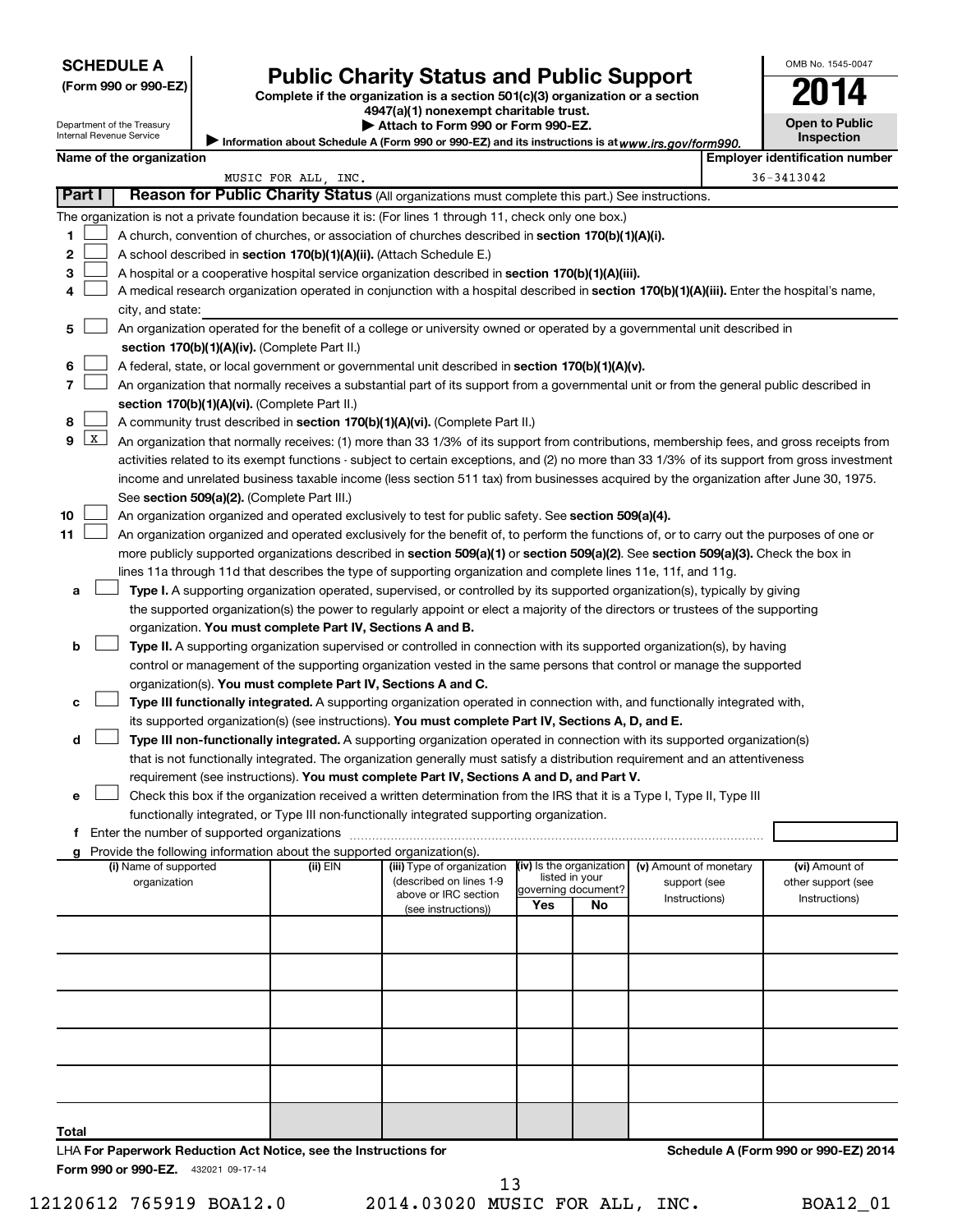| Schedule A (Form 990 or 990-EZ) 2014 | Page |
|--------------------------------------|------|
|--------------------------------------|------|

**2**

(Complete only if you checked the box on line 5, 7, or 8 of Part I or if the organization failed to qualify under Part III. If the organization fails to qualify under the tests listed below, please complete Part III.) **Part II Support Schedule for Organizations Described in Sections 170(b)(1)(A)(iv) and 170(b)(1)(A)(vi)**

|   | <b>Section A. Public Support</b>                                                                                                               |          |          |            |            |          |           |
|---|------------------------------------------------------------------------------------------------------------------------------------------------|----------|----------|------------|------------|----------|-----------|
|   | Calendar year (or fiscal year beginning in) $\blacktriangleright$                                                                              | (a) 2010 | (b) 2011 | $(c)$ 2012 | $(d)$ 2013 | (e) 2014 | (f) Total |
|   | 1 Gifts, grants, contributions, and                                                                                                            |          |          |            |            |          |           |
|   | membership fees received. (Do not                                                                                                              |          |          |            |            |          |           |
|   | include any "unusual grants.")                                                                                                                 |          |          |            |            |          |           |
|   | 2 Tax revenues levied for the organ-                                                                                                           |          |          |            |            |          |           |
|   | ization's benefit and either paid to                                                                                                           |          |          |            |            |          |           |
|   | or expended on its behalf                                                                                                                      |          |          |            |            |          |           |
|   | 3 The value of services or facilities                                                                                                          |          |          |            |            |          |           |
|   | furnished by a governmental unit to                                                                                                            |          |          |            |            |          |           |
|   | the organization without charge                                                                                                                |          |          |            |            |          |           |
|   | 4 Total. Add lines 1 through 3                                                                                                                 |          |          |            |            |          |           |
| 5 | The portion of total contributions                                                                                                             |          |          |            |            |          |           |
|   | by each person (other than a                                                                                                                   |          |          |            |            |          |           |
|   | governmental unit or publicly                                                                                                                  |          |          |            |            |          |           |
|   | supported organization) included                                                                                                               |          |          |            |            |          |           |
|   | on line 1 that exceeds 2% of the                                                                                                               |          |          |            |            |          |           |
|   | amount shown on line 11,                                                                                                                       |          |          |            |            |          |           |
|   | column (f)                                                                                                                                     |          |          |            |            |          |           |
|   | 6 Public support. Subtract line 5 from line 4.                                                                                                 |          |          |            |            |          |           |
|   | <b>Section B. Total Support</b>                                                                                                                |          |          |            |            |          |           |
|   | Calendar year (or fiscal year beginning in) $\blacktriangleright$                                                                              | (a) 2010 | (b) 2011 | $(c)$ 2012 | $(d)$ 2013 | (e) 2014 | (f) Total |
|   | 7 Amounts from line 4                                                                                                                          |          |          |            |            |          |           |
| 8 | Gross income from interest,                                                                                                                    |          |          |            |            |          |           |
|   | dividends, payments received on                                                                                                                |          |          |            |            |          |           |
|   | securities loans, rents, royalties                                                                                                             |          |          |            |            |          |           |
|   | and income from similar sources                                                                                                                |          |          |            |            |          |           |
| 9 | Net income from unrelated business                                                                                                             |          |          |            |            |          |           |
|   | activities, whether or not the                                                                                                                 |          |          |            |            |          |           |
|   | business is regularly carried on                                                                                                               |          |          |            |            |          |           |
|   | <b>10</b> Other income. Do not include gain                                                                                                    |          |          |            |            |          |           |
|   | or loss from the sale of capital                                                                                                               |          |          |            |            |          |           |
|   | assets (Explain in Part VI.)                                                                                                                   |          |          |            |            |          |           |
|   | 11 Total support. Add lines 7 through 10                                                                                                       |          |          |            |            |          |           |
|   | <b>12</b> Gross receipts from related activities, etc. (see instructions)                                                                      |          |          |            |            | 12       |           |
|   | 13 First five years. If the Form 990 is for the organization's first, second, third, fourth, or fifth tax year as a section 501(c)(3)          |          |          |            |            |          |           |
|   | organization, check this box and stop here                                                                                                     |          |          |            |            |          |           |
|   | Section C. Computation of Public Support Percentage                                                                                            |          |          |            |            |          |           |
|   |                                                                                                                                                |          |          |            |            | 14       | %         |
|   |                                                                                                                                                |          |          |            |            | 15       | %         |
|   | 16a 33 1/3% support test - 2014. If the organization did not check the box on line 13, and line 14 is 33 1/3% or more, check this box and      |          |          |            |            |          |           |
|   | stop here. The organization qualifies as a publicly supported organization manufactured content and the organization                           |          |          |            |            |          |           |
|   | b 33 1/3% support test - 2013. If the organization did not check a box on line 13 or 16a, and line 15 is 33 1/3% or more, check this box       |          |          |            |            |          |           |
|   |                                                                                                                                                |          |          |            |            |          |           |
|   | 17a 10% -facts-and-circumstances test - 2014. If the organization did not check a box on line 13, 16a, or 16b, and line 14 is 10% or more,     |          |          |            |            |          |           |
|   | and if the organization meets the "facts-and-circumstances" test, check this box and stop here. Explain in Part VI how the organization        |          |          |            |            |          |           |
|   |                                                                                                                                                |          |          |            |            |          |           |
|   | <b>b 10%</b> -facts-and-circumstances test - 2013. If the organization did not check a box on line 13, 16a, 16b, or 17a, and line 15 is 10% or |          |          |            |            |          |           |
|   | more, and if the organization meets the "facts-and-circumstances" test, check this box and stop here. Explain in Part VI how the               |          |          |            |            |          |           |
|   | organization meets the "facts-and-circumstances" test. The organization qualifies as a publicly supported organization                         |          |          |            |            |          |           |
|   | 18 Private foundation. If the organization did not check a box on line 13, 16a, 16b, 17a, or 17b, check this box and see instructions          |          |          |            |            |          |           |
|   |                                                                                                                                                |          |          |            |            |          |           |

**Schedule A (Form 990 or 990-EZ) 2014**

432022 09-17-14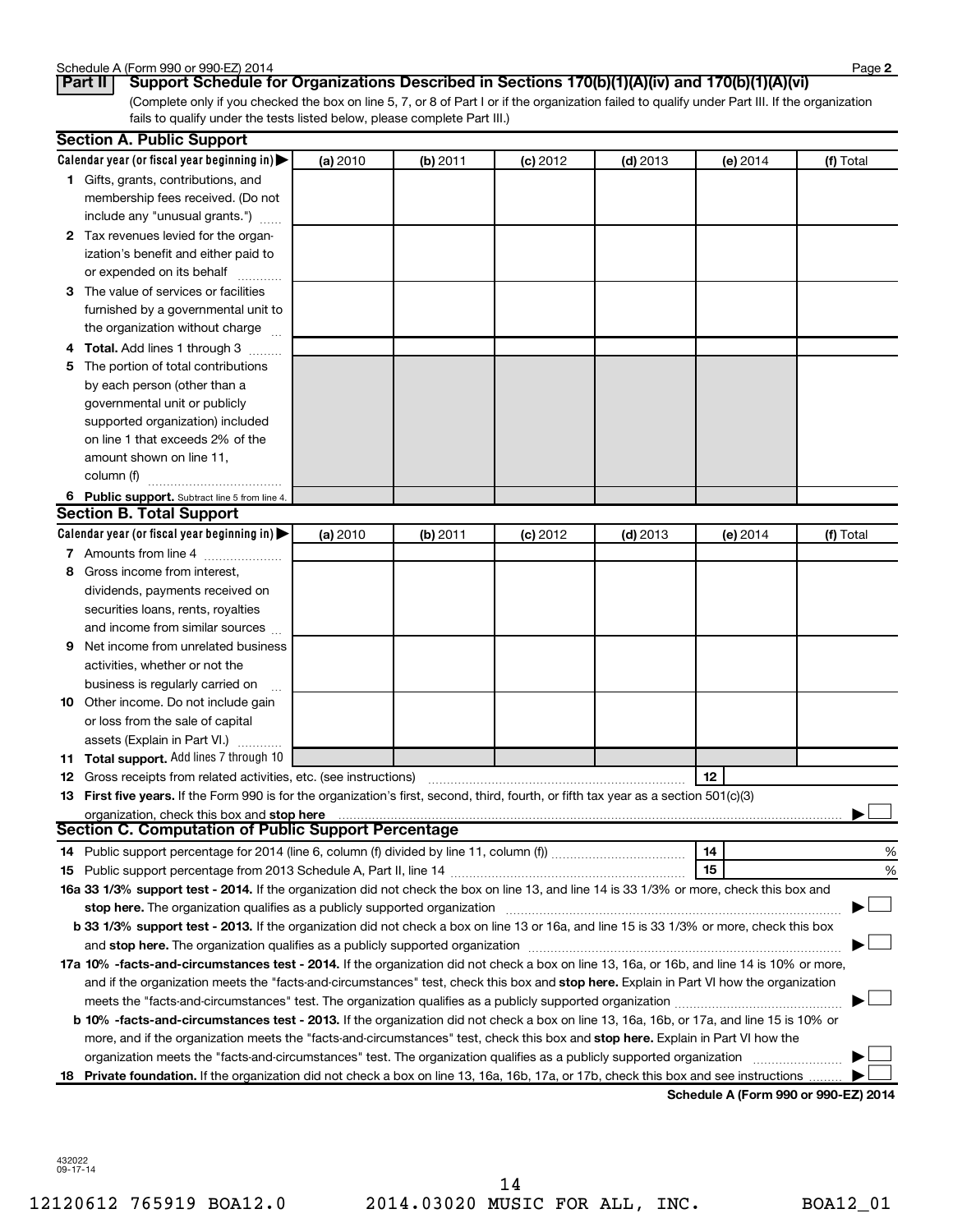### **Part III Support Schedule for Organizations Described in Section 509(a)(2)**

(Complete only if you checked the box on line 9 of Part I or if the organization failed to qualify under Part II. If the organization fails to qualify under the tests listed below, please complete Part II.)

| <b>Section A. Public Support</b>                                                                                                                                                 |              |              |            |              |                                      |                                           |
|----------------------------------------------------------------------------------------------------------------------------------------------------------------------------------|--------------|--------------|------------|--------------|--------------------------------------|-------------------------------------------|
| Calendar year (or fiscal year beginning in)                                                                                                                                      | (a) 2010     | (b) 2011     | $(c)$ 2012 | $(d)$ 2013   | (e) 2014                             | (f) Total                                 |
| 1 Gifts, grants, contributions, and                                                                                                                                              |              |              |            |              |                                      |                                           |
| membership fees received. (Do not                                                                                                                                                |              |              |            |              |                                      |                                           |
| include any "unusual grants.")                                                                                                                                                   | 98,509       | 210, 311.    | 225,840.   | 205,246.     | 230,445.                             | 970, 351.                                 |
| 2 Gross receipts from admissions,<br>merchandise sold or services per-<br>formed, or facilities furnished in<br>any activity that is related to the                              |              |              |            |              |                                      |                                           |
| organization's tax-exempt purpose                                                                                                                                                | 3, 373, 134. | 3, 517, 157. | 4,557,738. | 4, 183, 908. | 4,649,007.                           | 20,280,944.                               |
| 3 Gross receipts from activities that                                                                                                                                            |              |              |            |              |                                      |                                           |
| are not an unrelated trade or bus-                                                                                                                                               |              |              |            |              |                                      |                                           |
| iness under section 513                                                                                                                                                          | 1,625,327.   | 1,637,469.   | 1,661,864. | 2,006,021.   | 2, 217, 964.                         | 9,148,645.                                |
| 4 Tax revenues levied for the organ-                                                                                                                                             |              |              |            |              |                                      |                                           |
| ization's benefit and either paid to                                                                                                                                             |              |              |            |              |                                      |                                           |
| or expended on its behalf                                                                                                                                                        |              |              |            |              |                                      |                                           |
| 5 The value of services or facilities                                                                                                                                            |              |              |            |              |                                      |                                           |
| furnished by a governmental unit to                                                                                                                                              |              |              |            |              |                                      |                                           |
| the organization without charge                                                                                                                                                  |              |              |            |              |                                      |                                           |
| 6 Total. Add lines 1 through 5                                                                                                                                                   | 5,096,970    | 5, 364, 937  | 6,445,442  | 6, 395, 175. | 7,097,416.                           | 30, 399, 940.                             |
| 7a Amounts included on lines 1, 2, and                                                                                                                                           |              |              |            |              |                                      |                                           |
| 3 received from disqualified persons                                                                                                                                             |              |              |            |              |                                      | $\mathbf 0$ .                             |
| <b>b</b> Amounts included on lines 2 and 3 received<br>from other than disqualified persons that<br>exceed the greater of \$5,000 or 1% of the<br>amount on line 13 for the year |              |              |            |              |                                      | $\mathbf{0}$ .                            |
| c Add lines 7a and 7b                                                                                                                                                            |              |              |            |              |                                      | 0.                                        |
| 8 Public support (Subtract line 7c from line 6.)                                                                                                                                 |              |              |            |              |                                      | 30, 399, 940.                             |
| <b>Section B. Total Support</b>                                                                                                                                                  |              |              |            |              |                                      |                                           |
| Calendar year (or fiscal year beginning in)                                                                                                                                      | (a) 2010     | (b) 2011     | $(c)$ 2012 | $(d)$ 2013   | (e) 2014                             | (f) Total                                 |
| 9 Amounts from line 6                                                                                                                                                            | 5,096,970    | 5, 364, 937  | 6,445,442  | 6, 395, 175  | 7,097,416.                           | 30, 399, 940.                             |
| <b>10a</b> Gross income from interest,<br>dividends, payments received on<br>securities loans, rents, royalties                                                                  |              |              |            |              |                                      |                                           |
| and income from similar sources                                                                                                                                                  | 1,170        | 288          | 140        | 124          | 437.                                 | 2,159.                                    |
| <b>b</b> Unrelated business taxable income                                                                                                                                       |              |              |            |              |                                      |                                           |
| (less section 511 taxes) from businesses                                                                                                                                         |              |              |            |              |                                      |                                           |
| acquired after June 30, 1975                                                                                                                                                     | 33,129.      | 26,479       | 21,857,    | 30,149       | 35.116.                              | 146,730.                                  |
| c Add lines 10a and 10b                                                                                                                                                          | 34,299       | 26,767       | 21,997     | 30,273       | 35,553.                              | 148,889.                                  |
| 11 Net income from unrelated business<br>activities not included in line 10b.<br>whether or not the business is<br>regularly carried on                                          |              |              |            |              |                                      |                                           |
| 12 Other income. Do not include gain<br>or loss from the sale of capital<br>assets (Explain in Part VI.)                                                                         |              |              |            |              |                                      |                                           |
| <b>13</b> Total support. (Add lines 9, 10c, 11, and 12.)                                                                                                                         | 5, 131, 269. | 5, 391, 704. | 6,467,439. | 6,425,448    | 7,132,969.                           | 30,548,829.                               |
| 14 First five years. If the Form 990 is for the organization's first, second, third, fourth, or fifth tax year as a section 501(c)(3) organization,                              |              |              |            |              |                                      |                                           |
| check this box and stop here                                                                                                                                                     |              |              |            |              |                                      |                                           |
| <b>Section C. Computation of Public Support Percentage</b>                                                                                                                       |              |              |            |              |                                      |                                           |
|                                                                                                                                                                                  |              |              |            |              | 15                                   | 99.51<br>%                                |
| 16 Public support percentage from 2013 Schedule A, Part III, line 15                                                                                                             |              |              |            |              | 16                                   | 99.47<br>%                                |
| Section D. Computation of Investment Income Percentage                                                                                                                           |              |              |            |              |                                      |                                           |
| 17 Investment income percentage for 2014 (line 10c, column (f) divided by line 13, column (f))                                                                                   |              |              |            |              | 17                                   | .49<br>%                                  |
| 18 Investment income percentage from 2013 Schedule A, Part III, line 17                                                                                                          |              |              |            |              | 18                                   | .53<br>$\%$                               |
| 19a 33 1/3% support tests - 2014. If the organization did not check the box on line 14, and line 15 is more than 33 1/3%, and line 17 is not                                     |              |              |            |              |                                      |                                           |
| more than 33 1/3%, check this box and stop here. The organization qualifies as a publicly supported organization                                                                 |              |              |            |              |                                      | $\blacktriangleright$ $\lfloor x \rfloor$ |
| b 33 1/3% support tests - 2013. If the organization did not check a box on line 14 or line 19a, and line 16 is more than 33 1/3%, and                                            |              |              |            |              |                                      |                                           |
| line 18 is not more than 33 1/3%, check this box and stop here. The organization qualifies as a publicly supported organization                                                  |              |              |            |              |                                      |                                           |
|                                                                                                                                                                                  |              |              |            |              |                                      |                                           |
| 432023 09-17-14                                                                                                                                                                  |              |              | 15         |              | Schedule A (Form 990 or 990-EZ) 2014 |                                           |

12120612 765919 BOA12.0 2014.03020 MUSIC FOR ALL, INC. BOA12\_01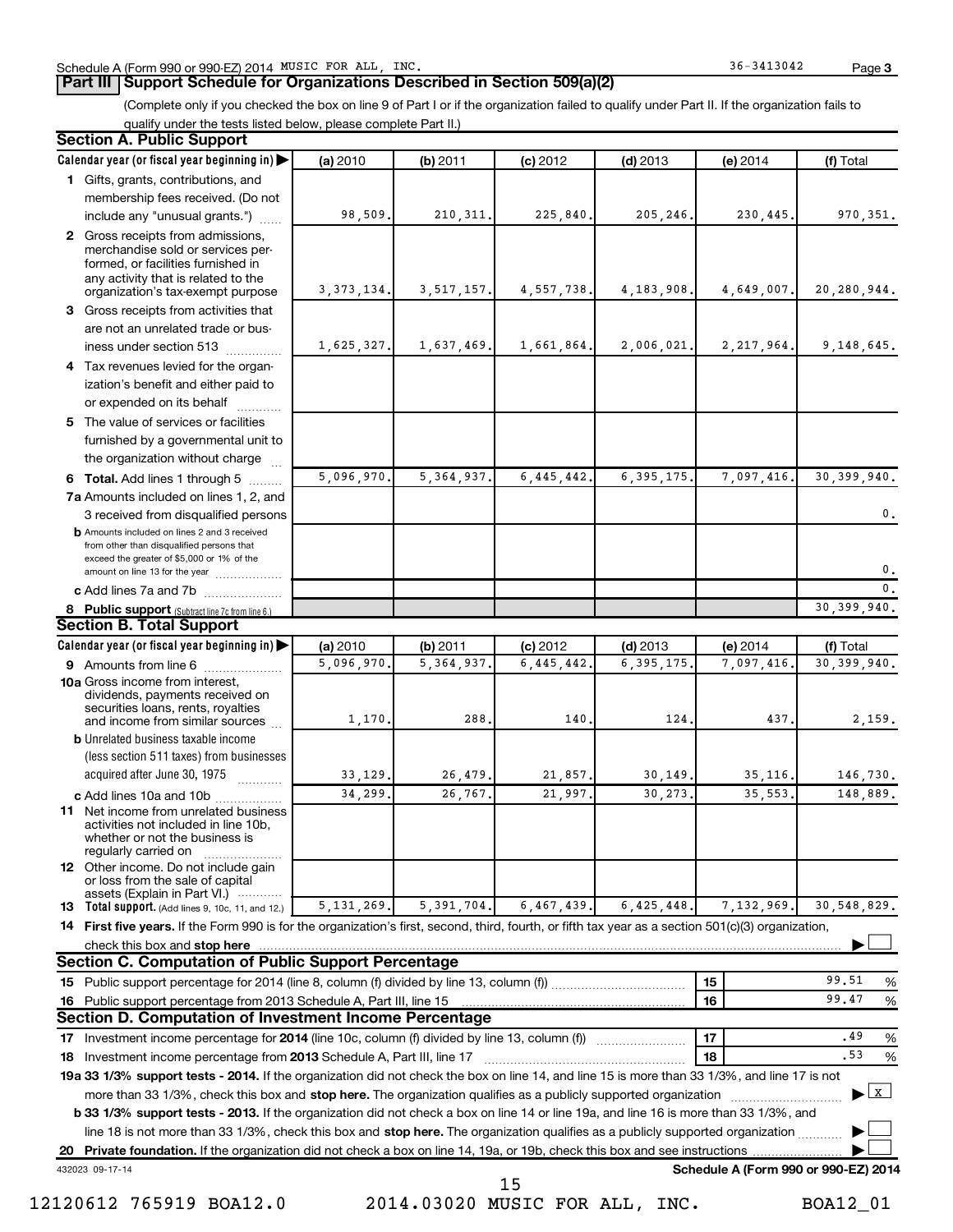### **Part IV Supporting Organizations**

(Complete only if you checked a box on line 11 of Part I. If you checked 11a of Part I, complete Sections A and B. If you checked 11b of Part I, complete Sections A and C. If you checked 11c of Part I, complete Sections A, D, and E. If you checked 11d of Part I, complete Sections A and D, and complete Part V.)

### **Section A. All Supporting Organizations**

- **1** Are all of the organization's supported organizations listed by name in the organization's governing documents? If "No" describe in  $_{\mathsf{Part}}$   $_{\mathsf{V}}$  how the supported organizations are designated. If designated by *class or purpose, describe the designation. If historic and continuing relationship, explain.*
- **2** Did the organization have any supported organization that does not have an IRS determination of status under section 509(a)(1) or (2)? If "Yes," explain in  $_{\sf Part}$   $_{\sf VI}$  how the organization determined that the supported *organization was described in section 509(a)(1) or (2).*
- **3a** Did the organization have a supported organization described in section 501(c)(4), (5), or (6)? If "Yes," answer *(b) and (c) below.*
- **b** Did the organization confirm that each supported organization qualified under section 501(c)(4), (5), or (6) and satisfied the public support tests under section 509(a)(2)? If "Yes," describe in  $_{\rm Part}$   $_{\rm VI}$  when and how the *organization made the determination.*
- **c** Did the organization ensure that all support to such organizations was used exclusively for section 170(c)(2) (B) purposes? If "Yes," explain in  $_{\mathsf{Part}}$   $_{\mathsf{V}}$  what controls the organization put in place to ensure such use.
- **4 a** *If* Was any supported organization not organized in the United States ("foreign supported organization")? *"Yes" and if you checked 11a or 11b in Part I, answer (b) and (c) below.*
- **b** Did the organization have ultimate control and discretion in deciding whether to make grants to the foreign supported organization? If "Yes," describe in Part VI how the organization had such control and discretion *despite being controlled or supervised by or in connection with its supported organizations.*
- **c** Did the organization support any foreign supported organization that does not have an IRS determination under sections 501(c)(3) and 509(a)(1) or (2)? If "Yes," ex*plain in*  $_{\sf Part}$  *v*J what controls the organization used *to ensure that all support to the foreign supported organization was used exclusively for section 170(c)(2)(B) purposes.*
- **5a** Did the organization add, substitute, or remove any supported organizations during the tax year? If "Yes," answer (b) and (c) below (if applicable). Also, provide detail in  $_{\mathsf{Part}}$   $_{\mathsf{V{\mathsf{I}}}}$ , including (i) the names and EIN *numbers of the supported organizations added, substituted, or removed, (ii) the reasons for each such action, (iii) the authority under the organization's organizing document authorizing such action, and (iv) how the action was accomplished (such as by amendment to the organizing document).*
- **b** Type I or Type II only. Was any added or substituted supported organization part of a class already designated in the organization's organizing document?
- **c Substitutions only.**  Was the substitution the result of an event beyond the organization's control?
- **6** Did the organization provide support (whether in the form of grants or the provision of services or facilities) to support or benefit one or more of the filing organization's supported organizations? If "Yes," provide detail in anyone other than (a) its supported organizations; (b) individuals that are part of the charitable class benefited by one or more of its supported organizations; or (c) other supporting organizations that also *Part VI.*
- **7** Did the organization provide a grant, loan, compensation, or other similar payment to a substantial controlled entity with regard to a substantial contributor? If "Yes," complete Part I of Schedule L (Form 990). contributor (defined in IRC 4958(c)(3)(C)), a family member of a substantial contributor, or a 35-percent
- **8** Did the organization make a loan to a disqualified person (as defined in section 4958) not described in line 7? *If "Yes," complete Part I of Schedule L (Form 990).*
- **9 a** Was the organization controlled directly or indirectly at any time during the tax year by one or more *If "Yes," provide detail in*  in section 509(a)(1) or (2))? *Part VI.* disqualified persons as defined in section 4946 (other than foundation managers and organizations described
- **b** Did one or more disqualified persons (as defined in line 9(a)) hold a controlling interest in any entity in which  *If "Yes," provide detail in*  the supporting organization had an interest? *Part VI.*
- **c** Did a disqualified person (as defined in line 9(a)) have an ownership interest in, or derive any personal benefit from, assets in which the supporting organization also had an interest? If "Yes," *provide detail in Part VI.*
- **10 a** Was the organization subject to the excess business holdings rules of IRC 4943 because of IRC 4943(f)  *If "Yes," answer (b) below.* organizations)? (regarding certain Type II supporting organizations, and all Type III non-functionally integrated supporting
	- **b** Did the organization have any excess business holdings in the tax year? (Use Schedule C, Form 4720, to *determine whether the organization had excess business holdings.)*

432024 09-17-14

12120612 765919 BOA12.0 2014.03020 MUSIC FOR ALL, INC. BOA12\_01 16

**1**

**2**

**3a**

**3b**

**3c**

**4a**

**4b**

**4c**

**5a**

**5b 5c**

**6**

**7**

**8**

**9a**

**9b**

**9c**

**10a**

**10b**

**Yes No**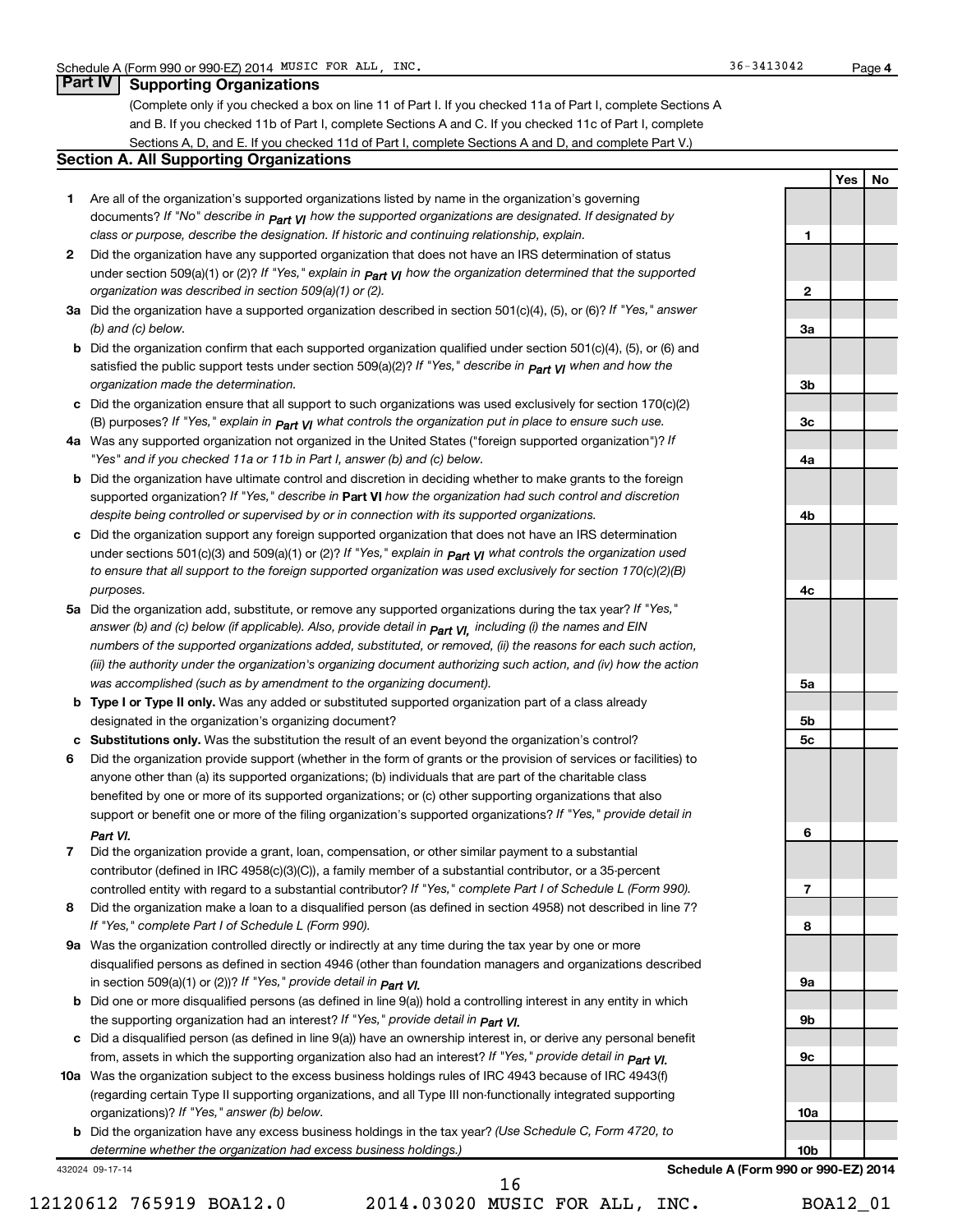**5**

|              | Part IV Supporting Organizations (continued)                                                                                                                                                                                                                  |                 |     |     |
|--------------|---------------------------------------------------------------------------------------------------------------------------------------------------------------------------------------------------------------------------------------------------------------|-----------------|-----|-----|
|              |                                                                                                                                                                                                                                                               |                 | Yes | No  |
| 11           | Has the organization accepted a gift or contribution from any of the following persons?                                                                                                                                                                       |                 |     |     |
|              | a A person who directly or indirectly controls, either alone or together with persons described in (b) and (c)                                                                                                                                                |                 |     |     |
|              | below, the governing body of a supported organization?                                                                                                                                                                                                        | 11a             |     |     |
|              | <b>b</b> A family member of a person described in (a) above?                                                                                                                                                                                                  | 11 <sub>b</sub> |     |     |
|              | c A 35% controlled entity of a person described in (a) or (b) above?If "Yes" to a, b, or c, provide detail in Part VI.                                                                                                                                        | 11c             |     |     |
|              | <b>Section B. Type I Supporting Organizations</b>                                                                                                                                                                                                             |                 |     |     |
|              |                                                                                                                                                                                                                                                               |                 | Yes | No  |
| 1            | Did the directors, trustees, or membership of one or more supported organizations have the power to                                                                                                                                                           |                 |     |     |
|              | regularly appoint or elect at least a majority of the organization's directors or trustees at all times during the                                                                                                                                            |                 |     |     |
|              | tax year? If "No," describe in $p_{art}$ VI how the supported organization(s) effectively operated, supervised, or                                                                                                                                            |                 |     |     |
|              | controlled the organization's activities. If the organization had more than one supported organization,                                                                                                                                                       |                 |     |     |
|              | describe how the powers to appoint and/or remove directors or trustees were allocated among the supported                                                                                                                                                     |                 |     |     |
|              | organizations and what conditions or restrictions, if any, applied to such powers during the tax year.                                                                                                                                                        | 1               |     |     |
| 2            | Did the organization operate for the benefit of any supported organization other than the supported                                                                                                                                                           |                 |     |     |
|              | organization(s) that operated, supervised, or controlled the supporting organization? If "Yes," explain in                                                                                                                                                    |                 |     |     |
|              | $_{Part}$ v <sub>I</sub> how providing such benefit carried out the purposes of the supported organization(s) that operated,                                                                                                                                  |                 |     |     |
|              | supervised, or controlled the supporting organization.                                                                                                                                                                                                        | 2               |     |     |
|              | <b>Section C. Type II Supporting Organizations</b>                                                                                                                                                                                                            |                 |     |     |
|              |                                                                                                                                                                                                                                                               |                 | Yes | No  |
| 1.           | Were a majority of the organization's directors or trustees during the tax year also a majority of the directors                                                                                                                                              |                 |     |     |
|              | or trustees of each of the organization's supported organization(s)? If "No," describe in <b>Part VI</b> how control                                                                                                                                          |                 |     |     |
|              | or management of the supporting organization was vested in the same persons that controlled or managed                                                                                                                                                        |                 |     |     |
|              | the supported organization(s).<br><b>Section D. Type III Supporting Organizations</b>                                                                                                                                                                         | 1               |     |     |
|              |                                                                                                                                                                                                                                                               |                 | Yes | No  |
| 1            | Did the organization provide to each of its supported organizations, by the last day of the fifth month of the                                                                                                                                                |                 |     |     |
|              | organization's tax year, (1) a written notice describing the type and amount of support provided during the prior tax                                                                                                                                         |                 |     |     |
|              | year, (2) a copy of the Form 990 that was most recently filed as of the date of notification, and (3) copies of the                                                                                                                                           |                 |     |     |
|              | organization's governing documents in effect on the date of notification, to the extent not previously provided?                                                                                                                                              | 1               |     |     |
| 2            | Were any of the organization's officers, directors, or trustees either (i) appointed or elected by the supported                                                                                                                                              |                 |     |     |
|              | organization(s) or (ii) serving on the governing body of a supported organization? If "No," explain in part VI how                                                                                                                                            |                 |     |     |
|              | the organization maintained a close and continuous working relationship with the supported organization(s).                                                                                                                                                   | 2               |     |     |
| 3            | By reason of the relationship described in (2), did the organization's supported organizations have a                                                                                                                                                         |                 |     |     |
|              | significant voice in the organization's investment policies and in directing the use of the organization's                                                                                                                                                    |                 |     |     |
|              | income or assets at all times during the tax year? If "Yes," describe in $P_{\text{art } VI}$ the role the organization's                                                                                                                                     |                 |     |     |
|              | supported organizations played in this regard.                                                                                                                                                                                                                | з               |     |     |
|              | Section E. Type III Functionally-Integrated Supporting Organizations                                                                                                                                                                                          |                 |     |     |
| 1            | Check the box next to the method that the organization used to satisfy the Integral Part Test during the year(see instructions):                                                                                                                              |                 |     |     |
| a            | The organization satisfied the Activities Test. Complete line 2 below.                                                                                                                                                                                        |                 |     |     |
| b            | The organization is the parent of each of its supported organizations. Complete $_{\text{line 3}}$ below.                                                                                                                                                     |                 |     |     |
| C            | The organization supported a governmental entity. Describe in Part VI how you supported a government entity (see instructions).                                                                                                                               |                 |     |     |
| $\mathbf{2}$ | Activities Test. Answer (a) and (b) below.                                                                                                                                                                                                                    |                 | Yes | No. |
| а            | Did substantially all of the organization's activities during the tax year directly further the exempt purposes of                                                                                                                                            |                 |     |     |
|              | the supported organization(s) to which the organization was responsive? If "Yes," then in Part VI identify                                                                                                                                                    |                 |     |     |
|              | how these activities directly furthered their exempt purposes,<br>those supported organizations and explain                                                                                                                                                   |                 |     |     |
|              | how the organization was responsive to those supported organizations, and how the organization determined                                                                                                                                                     |                 |     |     |
|              | that these activities constituted substantially all of its activities.                                                                                                                                                                                        | 2a              |     |     |
|              | <b>b</b> Did the activities described in (a) constitute activities that, but for the organization's involvement, one or more                                                                                                                                  |                 |     |     |
|              | of the organization's supported organization(s) would have been engaged in? If "Yes," explain in <b>Part VI</b> the                                                                                                                                           |                 |     |     |
|              | reasons for the organization's position that its supported organization(s) would have engaged in these                                                                                                                                                        |                 |     |     |
|              | activities but for the organization's involvement.                                                                                                                                                                                                            | 2b              |     |     |
|              | Parent of Supported Organizations. Answer (a) and (b) below.                                                                                                                                                                                                  |                 |     |     |
|              |                                                                                                                                                                                                                                                               |                 |     |     |
|              |                                                                                                                                                                                                                                                               |                 |     |     |
|              | a Did the organization have the power to regularly appoint or elect a majority of the officers, directors, or                                                                                                                                                 |                 |     |     |
|              | trustees of each of the supported organizations? Provide details in <i>Part VI.</i>                                                                                                                                                                           | За              |     |     |
| 3            | <b>b</b> Did the organization exercise a substantial degree of direction over the policies, programs, and activities of each<br>of its supported organizations? If "Yes," describe in $P_{\text{art}}$ VI the role played by the organization in this regard. | 3b              |     |     |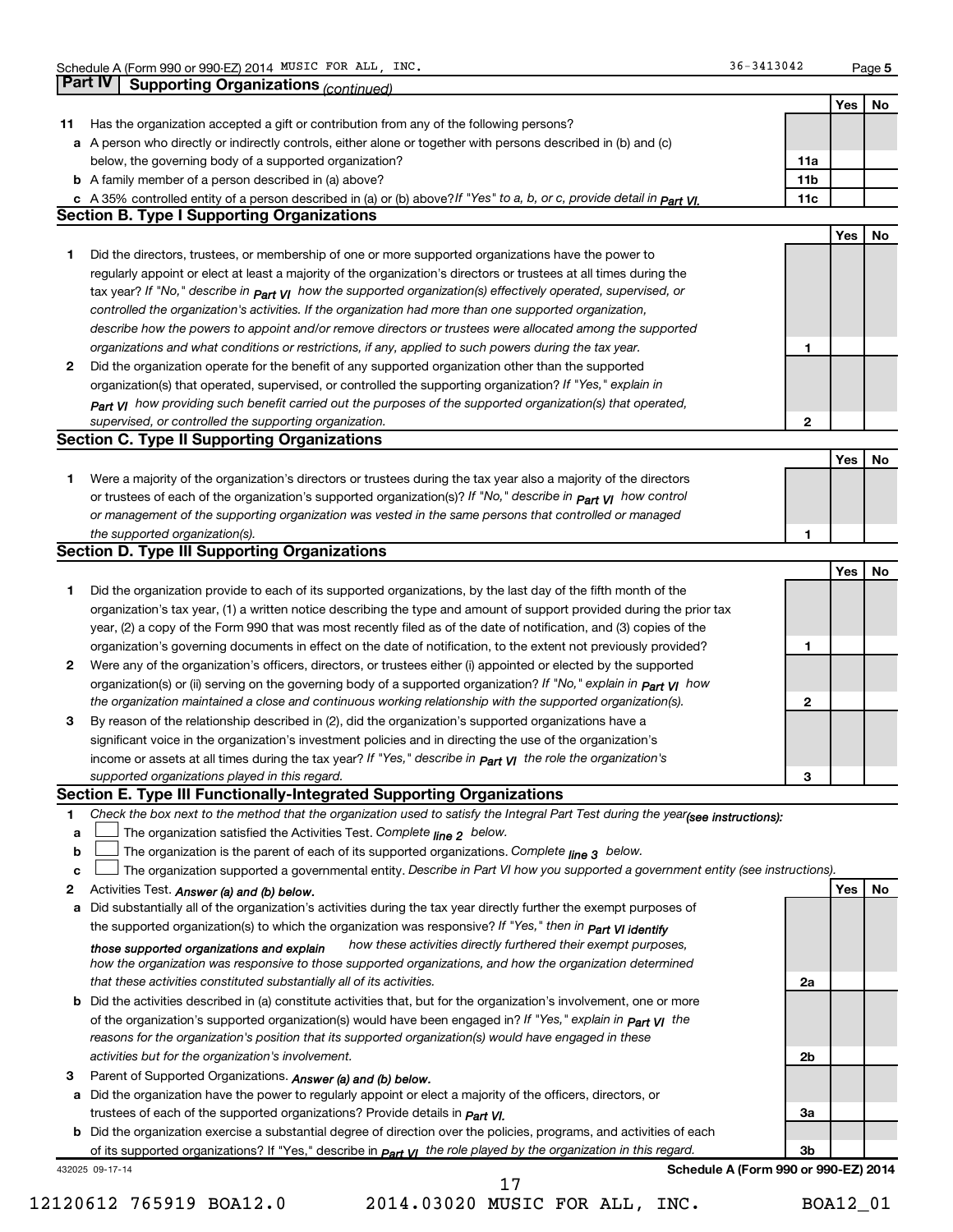Schedule A (Form 990 or 990-EZ) 2014 MUSIC FOR ALL, INC. Schedule A (Form 990 or 990-EZ) 2014 MUSIC FOR ALL, INC.

**6**

1 **Letter on Reck here if the organization satisfied the Integral Part Test as a qualifying trust on Nov. 20, 1970. See instructions. All** other Type III non-functionally integrated supporting organizations must complete Sections A through E. **Part V Type III Non-Functionally Integrated 509(a)(3) Supporting Organizations** 

|                | Section A - Adjusted Net Income                                                                                                   | (A) Prior Year | (B) Current Year<br>(optional) |                                |
|----------------|-----------------------------------------------------------------------------------------------------------------------------------|----------------|--------------------------------|--------------------------------|
| 1              | Net short-term capital gain                                                                                                       | 1              |                                |                                |
| $\mathbf{2}$   | Recoveries of prior-year distributions                                                                                            | $\overline{2}$ |                                |                                |
| 3              | Other gross income (see instructions)                                                                                             | 3              |                                |                                |
| 4              | Add lines 1 through 3                                                                                                             | 4              |                                |                                |
| 5              | Depreciation and depletion                                                                                                        | 5              |                                |                                |
| 6              | Portion of operating expenses paid or incurred for production or                                                                  |                |                                |                                |
|                | collection of gross income or for management, conservation, or                                                                    |                |                                |                                |
|                | maintenance of property held for production of income (see instructions)                                                          | 6              |                                |                                |
| $\overline{7}$ | Other expenses (see instructions)                                                                                                 | 7              |                                |                                |
| 8              | Adjusted Net Income (subtract lines 5, 6 and 7 from line 4)                                                                       | 8              |                                |                                |
|                | <b>Section B - Minimum Asset Amount</b>                                                                                           |                | (A) Prior Year                 | (B) Current Year<br>(optional) |
| 1              | Aggregate fair market value of all non-exempt-use assets (see                                                                     |                |                                |                                |
|                | instructions for short tax year or assets held for part of year):                                                                 |                |                                |                                |
|                | <b>a</b> Average monthly value of securities                                                                                      | 1a             |                                |                                |
|                | <b>b</b> Average monthly cash balances                                                                                            | 1 <sub>b</sub> |                                |                                |
|                | c Fair market value of other non-exempt-use assets                                                                                | 1c             |                                |                                |
|                | d Total (add lines 1a, 1b, and 1c)                                                                                                | 1 <sub>d</sub> |                                |                                |
|                | e Discount claimed for blockage or other                                                                                          |                |                                |                                |
|                | factors (explain in detail in Part VI):                                                                                           |                |                                |                                |
| 2              | Acquisition indebtedness applicable to non-exempt-use assets                                                                      | $\mathbf{2}$   |                                |                                |
| З              | Subtract line 2 from line 1d                                                                                                      | 3              |                                |                                |
| 4              | Cash deemed held for exempt use. Enter 1-1/2% of line 3 (for greater amount,                                                      |                |                                |                                |
|                | see instructions).                                                                                                                | 4              |                                |                                |
| 5              | Net value of non-exempt-use assets (subtract line 4 from line 3)                                                                  | 5              |                                |                                |
| 6              | Multiply line 5 by .035                                                                                                           | 6              |                                |                                |
| 7              | Recoveries of prior-year distributions                                                                                            | 7              |                                |                                |
| 8              | <b>Minimum Asset Amount (add line 7 to line 6)</b>                                                                                | 8              |                                |                                |
|                | <b>Section C - Distributable Amount</b>                                                                                           |                |                                | <b>Current Year</b>            |
| 1.             | Adjusted net income for prior year (from Section A, line 8, Column A)                                                             | 1              |                                |                                |
| $\mathbf{2}$   | Enter 85% of line 1                                                                                                               | $\mathbf{2}$   |                                |                                |
| З              | Minimum asset amount for prior year (from Section B, line 8, Column A)                                                            | 3              |                                |                                |
| 4              | Enter greater of line 2 or line 3                                                                                                 | 4              |                                |                                |
| 5              | Income tax imposed in prior year                                                                                                  | 5              |                                |                                |
| 6              | <b>Distributable Amount.</b> Subtract line 5 from line 4, unless subject to                                                       |                |                                |                                |
|                | emergency temporary reduction (see instructions)                                                                                  | 6              |                                |                                |
| 7              | Check here if the current year is the organization's first as a non-functionally-integrated Type III supporting organization (see |                |                                |                                |

instructions).

**Schedule A (Form 990 or 990-EZ) 2014**

432026 09-17-14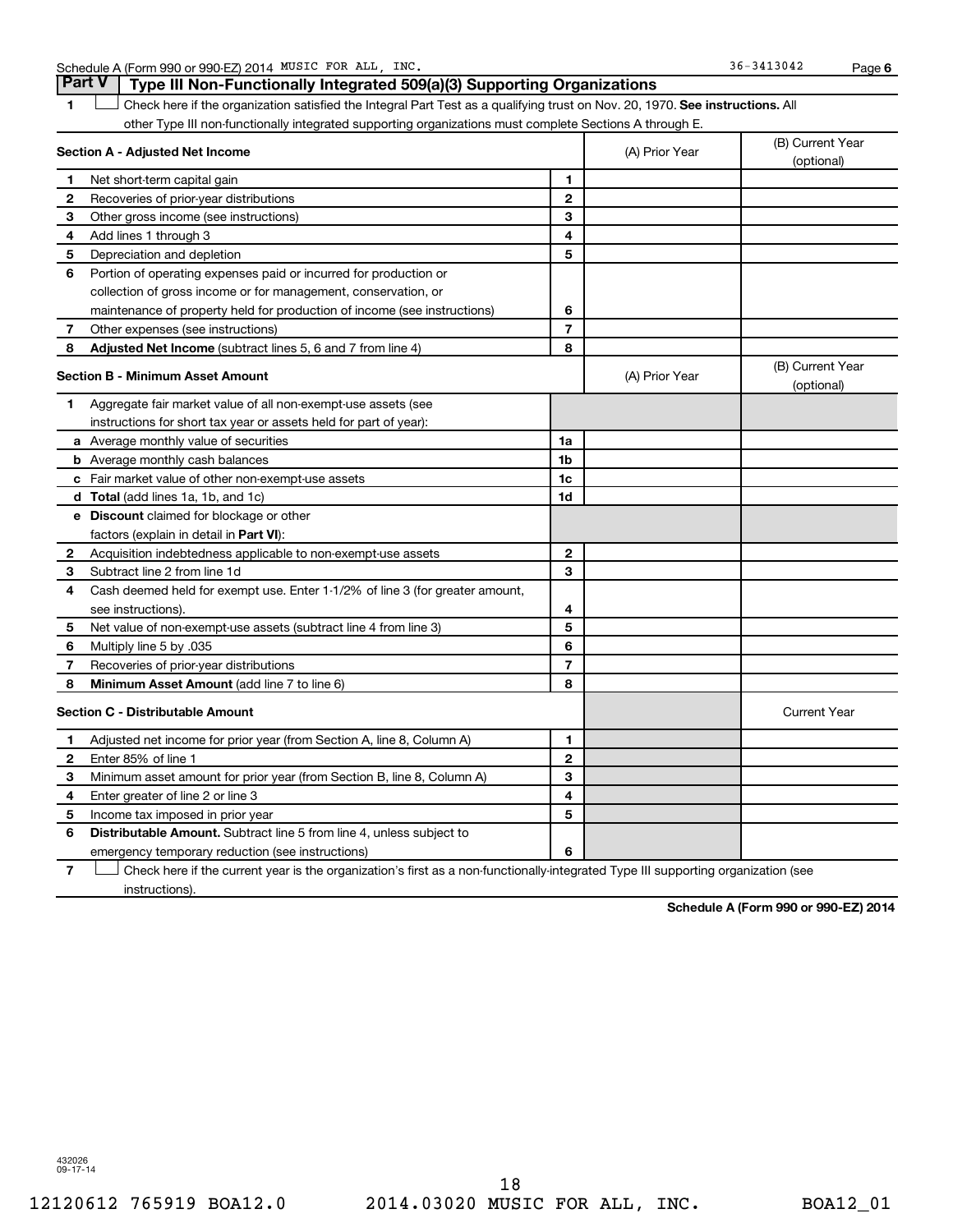| ∣ Part V∣    | Type III Non-Functionally Integrated 509(a)(3) Supporting Organizations (continued)        |                             |                           |                        |
|--------------|--------------------------------------------------------------------------------------------|-----------------------------|---------------------------|------------------------|
|              | <b>Section D - Distributions</b>                                                           |                             |                           | <b>Current Year</b>    |
| 1            | Amounts paid to supported organizations to accomplish exempt purposes                      |                             |                           |                        |
| 2            | Amounts paid to perform activity that directly furthers exempt purposes of supported       |                             |                           |                        |
|              | organizations, in excess of income from activity                                           |                             |                           |                        |
| 3            | Administrative expenses paid to accomplish exempt purposes of supported organizations      |                             |                           |                        |
| 4            | Amounts paid to acquire exempt-use assets                                                  |                             |                           |                        |
| 5            | Qualified set-aside amounts (prior IRS approval required)                                  |                             |                           |                        |
| 6            | Other distributions (describe in Part VI). See instructions.                               |                             |                           |                        |
| 7            | Total annual distributions. Add lines 1 through 6.                                         |                             |                           |                        |
| 8            | Distributions to attentive supported organizations to which the organization is responsive |                             |                           |                        |
|              | (provide details in Part VI). See instructions.                                            |                             |                           |                        |
| 9            | Distributable amount for 2014 from Section C, line 6                                       |                             |                           |                        |
| 10           | Line 8 amount divided by Line 9 amount                                                     |                             |                           |                        |
|              |                                                                                            | (i)                         | (ii)                      | (iii)                  |
|              | Section E - Distribution Allocations (see instructions)                                    | <b>Excess Distributions</b> | <b>Underdistributions</b> | <b>Distributable</b>   |
|              |                                                                                            |                             | Pre-2014                  | <b>Amount for 2014</b> |
| 1.           | Distributable amount for 2014 from Section C, line 6                                       |                             |                           |                        |
| $\mathbf{2}$ | Underdistributions, if any, for years prior to 2014                                        |                             |                           |                        |
|              | (reasonable cause required-see instructions)                                               |                             |                           |                        |
| 3            | Excess distributions carryover, if any, to 2014:                                           |                             |                           |                        |
| a            |                                                                                            |                             |                           |                        |
| b            |                                                                                            |                             |                           |                        |
| с<br>d       |                                                                                            |                             |                           |                        |
|              | e From 2013                                                                                |                             |                           |                        |
|              | f Total of lines 3a through e                                                              |                             |                           |                        |
|              | g Applied to underdistributions of prior years                                             |                             |                           |                        |
|              | <b>h</b> Applied to 2014 distributable amount                                              |                             |                           |                        |
| Î.           | Carryover from 2009 not applied (see instructions)                                         |                             |                           |                        |
|              | Remainder. Subtract lines 3g, 3h, and 3i from 3f.                                          |                             |                           |                        |
| 4            | Distributions for 2014 from Section D,                                                     |                             |                           |                        |
|              | line $7:$<br>\$                                                                            |                             |                           |                        |
|              | a Applied to underdistributions of prior years                                             |                             |                           |                        |
|              | <b>b</b> Applied to 2014 distributable amount                                              |                             |                           |                        |
|              | c Remainder. Subtract lines 4a and 4b from 4.                                              |                             |                           |                        |
| 5            | Remaining underdistributions for years prior to 2014, if                                   |                             |                           |                        |
|              | any. Subtract lines 3g and 4a from line 2 (if amount                                       |                             |                           |                        |
|              | greater than zero, see instructions).                                                      |                             |                           |                        |
| 6            | Remaining underdistributions for 2014. Subtract lines 3h                                   |                             |                           |                        |
|              | and 4b from line 1 (if amount greater than zero, see                                       |                             |                           |                        |
|              | instructions).                                                                             |                             |                           |                        |
| $\mathbf{7}$ | Excess distributions carryover to 2015. Add lines 3j                                       |                             |                           |                        |
|              | and 4c.                                                                                    |                             |                           |                        |
| 8            | Breakdown of line 7:                                                                       |                             |                           |                        |
| a            |                                                                                            |                             |                           |                        |
| b            |                                                                                            |                             |                           |                        |
| c            |                                                                                            |                             |                           |                        |
|              | d Excess from 2013                                                                         |                             |                           |                        |
|              | e Excess from 2014                                                                         |                             |                           |                        |

**Schedule A (Form 990 or 990-EZ) 2014**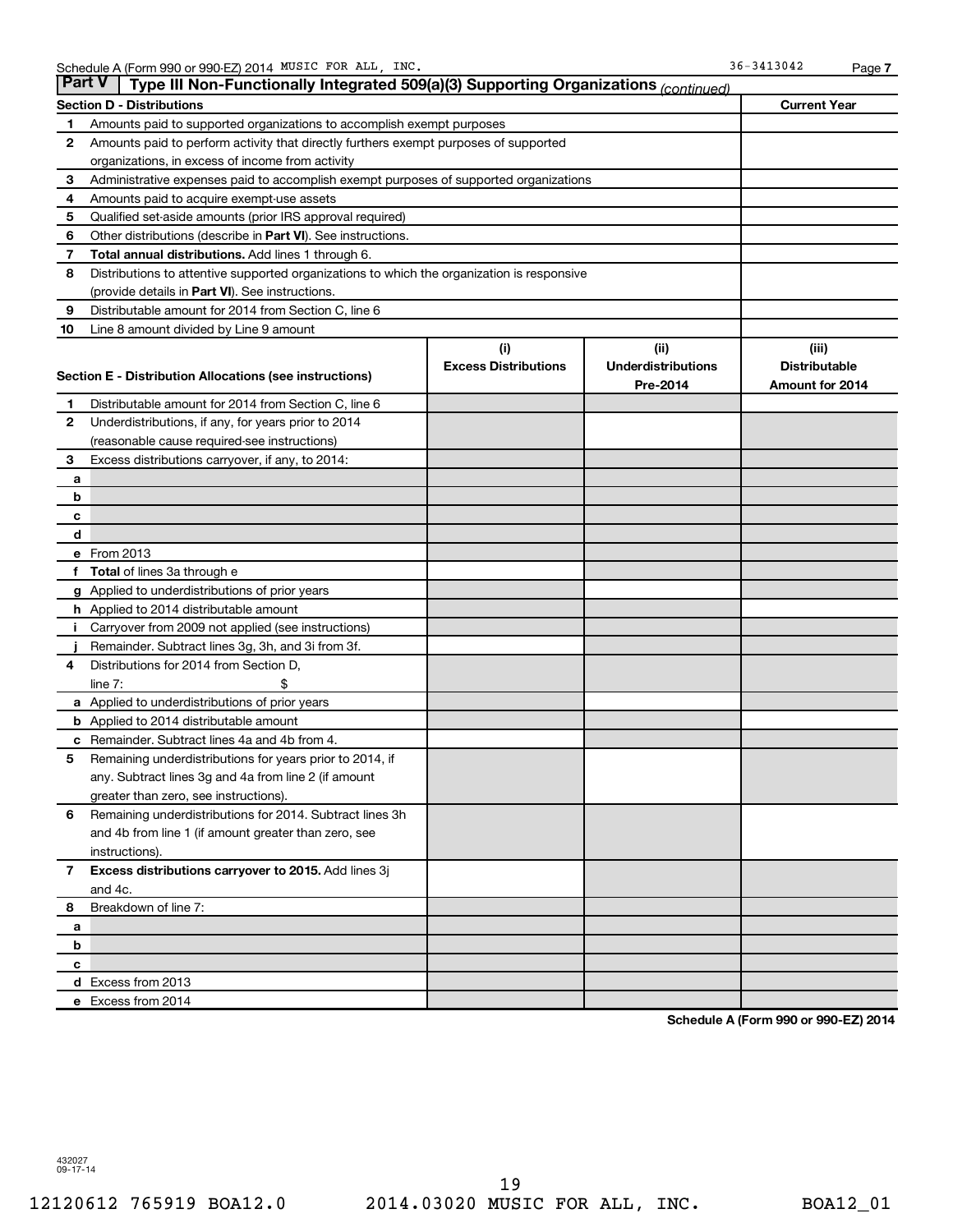Part VI | Supplemental Information. Provide the explanations required by Part II, line 10; Part II, line 17a or 17b; and Part III, line 12. Also complete this part for any additional information. (See instructions).

| 432028 09-17-14         |                                | $2\,0$ |  | Schedule A (Form 990 or 990-EZ) 2014 |
|-------------------------|--------------------------------|--------|--|--------------------------------------|
| 12120612 765919 BOA12.0 | 2014.03020 MUSIC FOR ALL, INC. |        |  | BOA12_01                             |
|                         |                                |        |  |                                      |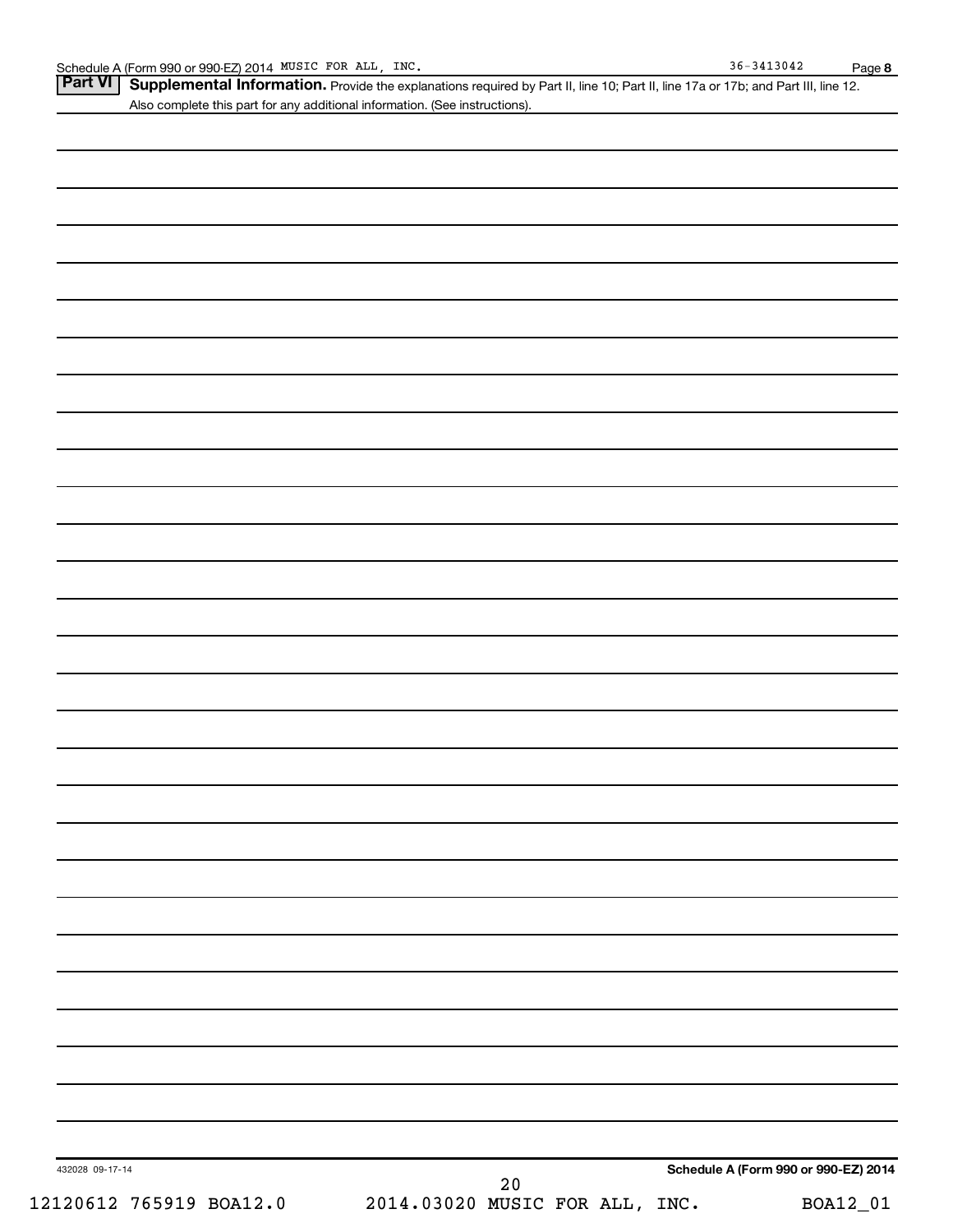\*\* PUBLIC DISCLOSURE COPY \*\*

### **Schedule B Schedule of Contributors**

**or 990-PF) | Attach to Form 990, Form 990-EZ, or Form 990-PF. | Information about Schedule B (Form 990, 990-EZ, or 990-PF) and** its instructions is at <sub>www.irs.gov/form990  $\cdot$ </sub>

OMB No. 1545-0047

**2014**

**Name of the organization Employer identification number**

| Name of the organization |  |
|--------------------------|--|

Department of the Treasury Internal Revenue Service

**(Form 990, 990-EZ,**

| MUSIC FOR ALL | INC. | $36 - 3413042$ |
|---------------|------|----------------|
|               |      |                |

| <b>Organization type (check one):</b> |                                                                                    |  |  |  |
|---------------------------------------|------------------------------------------------------------------------------------|--|--|--|
| Filers of:                            | Section:                                                                           |  |  |  |
| Form 990 or 990-EZ                    | $X \mid$<br>$\frac{1}{2}$ 501(c)( $\frac{3}{2}$ ) (enter number) organization      |  |  |  |
|                                       | $4947(a)(1)$ nonexempt charitable trust <b>not</b> treated as a private foundation |  |  |  |
|                                       | 527 political organization                                                         |  |  |  |
| Form 990-PF                           | 501(c)(3) exempt private foundation                                                |  |  |  |
|                                       | 4947(a)(1) nonexempt charitable trust treated as a private foundation              |  |  |  |
|                                       | 501(c)(3) taxable private foundation                                               |  |  |  |

Check if your organization is covered by the General Rule or a Special Rule.

**Note.**  Only a section 501(c)(7), (8), or (10) organization can check boxes for both the General Rule and a Special Rule. See instructions.

### **General Rule**

**K** For an organization filing Form 990, 990-EZ, or 990-PF that received, during the year, contributions totaling \$5,000 or more (in money or property) from any one contributor. Complete Parts I and II. See instructions for determining a contributor's total contributions.

#### **Special Rules**

 $\Box$ 

any one contributor, during the year, total contributions of the greater of **(1)** \$5,000 or **(2)** 2% of the amount on (i) Form 990, Part VIII, line 1h, For an organization described in section 501(c)(3) filing Form 990 or 990-EZ that met the 33 1/3% support test of the regulations under sections 509(a)(1) and 170(b)(1)(A)(vi), that checked Schedule A (Form 990 or 990-EZ), Part II, line 13, 16a, or 16b, and that received from or (ii) Form 990-EZ, line 1. Complete Parts I and II.  $\Box$ 

year, total contributions of more than \$1,000 *exclusively* for religious, charitable, scientific, literary, or educational purposes, or for For an organization described in section 501(c)(7), (8), or (10) filing Form 990 or 990-EZ that received from any one contributor, during the the prevention of cruelty to children or animals. Complete Parts I, II, and III.  $\Box$ 

purpose. Do not complete any of the parts unless the General Rule applies to this organization because it received nonexclusively year, contributions exclusively for religious, charitable, etc., purposes, but no such contributions totaled more than \$1,000. If this box is checked, enter here the total contributions that were received during the year for an exclusively religious, charitable, etc., For an organization described in section 501(c)(7), (8), or (10) filing Form 990 or 990-EZ that received from any one contributor, during the religious, charitable, etc., contributions totaling \$5,000 or more during the year  $\ldots$  $\ldots$  $\ldots$  $\ldots$  $\ldots$  $\ldots$ 

**Caution.** An organization that is not covered by the General Rule and/or the Special Rules does not file Schedule B (Form 990, 990-EZ, or 990-PF),  **must** but it answer "No" on Part IV, line 2, of its Form 990; or check the box on line H of its Form 990-EZ or on its Form 990-PF, Part I, line 2, to certify that it does not meet the filing requirements of Schedule B (Form 990, 990-EZ, or 990-PF).

LHA For Paperwork Reduction Act Notice, see the Instructions for Form 990, 990-EZ, or 990-PF. Schedule B (Form 990, 990-EZ, or 990-PF) (2014)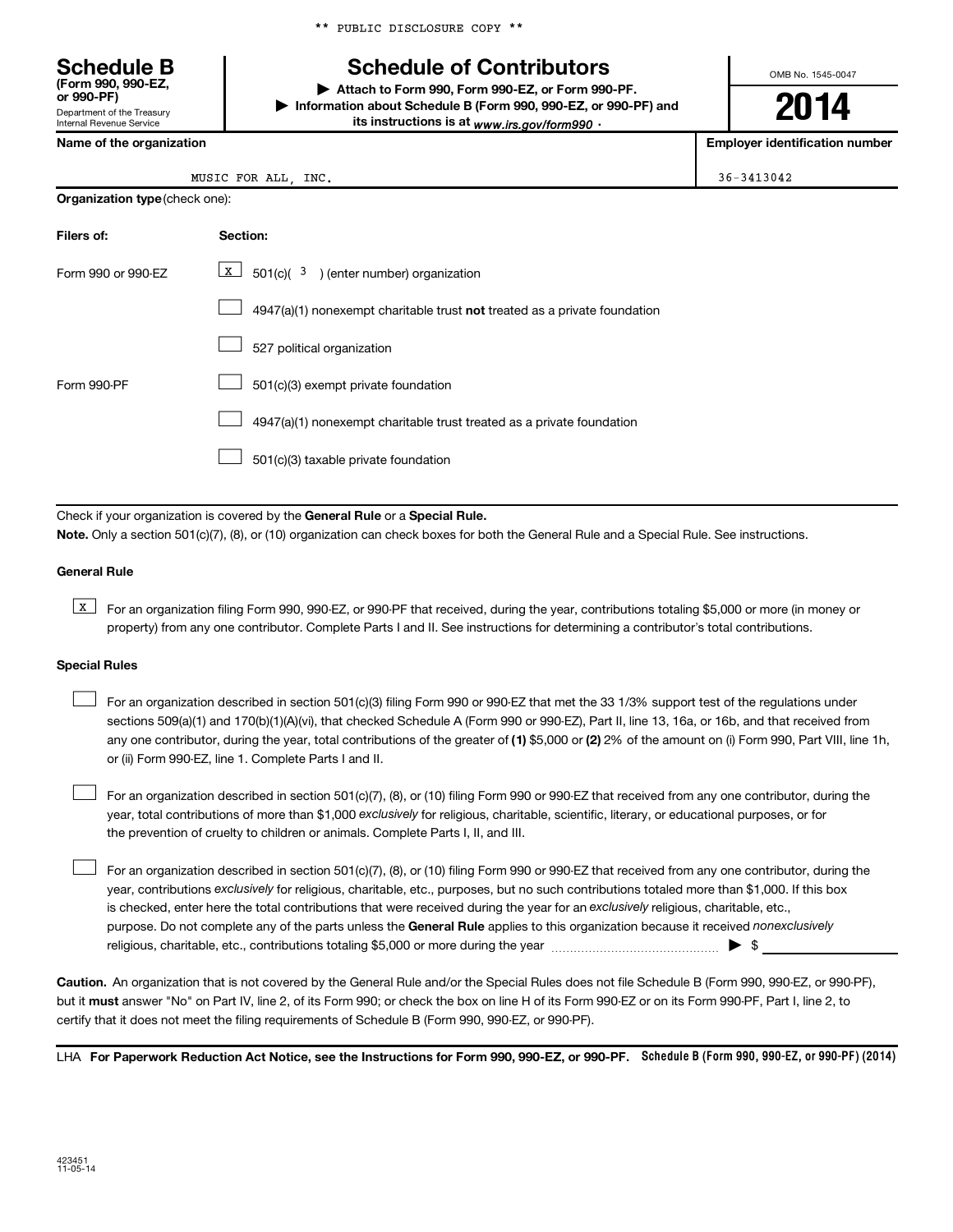|                      | Schedule B (Form 990, 990-EZ, or 990-PF) (2014)                                                       |                                   | Page $2$                                                                                                    |
|----------------------|-------------------------------------------------------------------------------------------------------|-----------------------------------|-------------------------------------------------------------------------------------------------------------|
| Name of organization |                                                                                                       |                                   | <b>Employer identification number</b>                                                                       |
|                      | MUSIC FOR ALL, INC.                                                                                   |                                   | 36-3413042                                                                                                  |
| Part I               | <b>Contributors</b> (see instructions). Use duplicate copies of Part I if additional space is needed. |                                   |                                                                                                             |
| (a)<br>No.           | (b)<br>Name, address, and ZIP + 4                                                                     | (c)<br><b>Total contributions</b> | (d)<br>Type of contribution                                                                                 |
| 1                    |                                                                                                       | \$                                | X<br>Person<br>Payroll<br>Noncash<br>8,500.<br>(Complete Part II for<br>noncash contributions.)             |
| (a)<br>No.           | (b)<br>Name, address, and ZIP + 4                                                                     | (c)<br><b>Total contributions</b> | (d)<br>Type of contribution                                                                                 |
| 2                    |                                                                                                       | \$                                | X<br>Person<br>Payroll<br>Noncash<br>7,400.<br>(Complete Part II for<br>noncash contributions.)             |
| (a)<br>No.           | (b)<br>Name, address, and ZIP + 4                                                                     | (c)<br><b>Total contributions</b> | (d)<br>Type of contribution                                                                                 |
| 3                    |                                                                                                       | \$                                | X<br>Person<br>Payroll<br>Noncash<br>10,000.<br>(Complete Part II for<br>noncash contributions.)            |
| (a)<br>No.           | (b)<br>Name, address, and ZIP + 4                                                                     | (c)<br><b>Total contributions</b> | (d)<br>Type of contribution                                                                                 |
| 4                    |                                                                                                       | \$                                | $\mathbf{x}$<br>Person<br>Payroll<br>Noncash<br>9,000.<br>(Complete Part II for<br>noncash contributions.)  |
| (a)<br>No.           | (b)<br>Name, address, and ZIP + 4                                                                     | (c)<br><b>Total contributions</b> | (d)<br>Type of contribution                                                                                 |
| 5                    |                                                                                                       | \$                                | $\mathbf{X}$<br>Person<br>Payroll<br>Noncash<br>30,000.<br>(Complete Part II for<br>noncash contributions.) |
| (a)<br>No.           | (b)<br>Name, address, and ZIP + 4                                                                     | (c)<br><b>Total contributions</b> | (d)<br>Type of contribution                                                                                 |
| 6                    |                                                                                                       | \$                                | $\mathbf{X}$<br>Person<br>Payroll<br>Noncash<br>14,000.<br>(Complete Part II for<br>noncash contributions.) |
| 423452 11-05-14      |                                                                                                       |                                   | Schedule B (Form 990, 990-EZ, or 990-PF) (2014)                                                             |

22

12120612 765919 BOA12.0 2014.03020 MUSIC FOR ALL, INC. BOA12\_01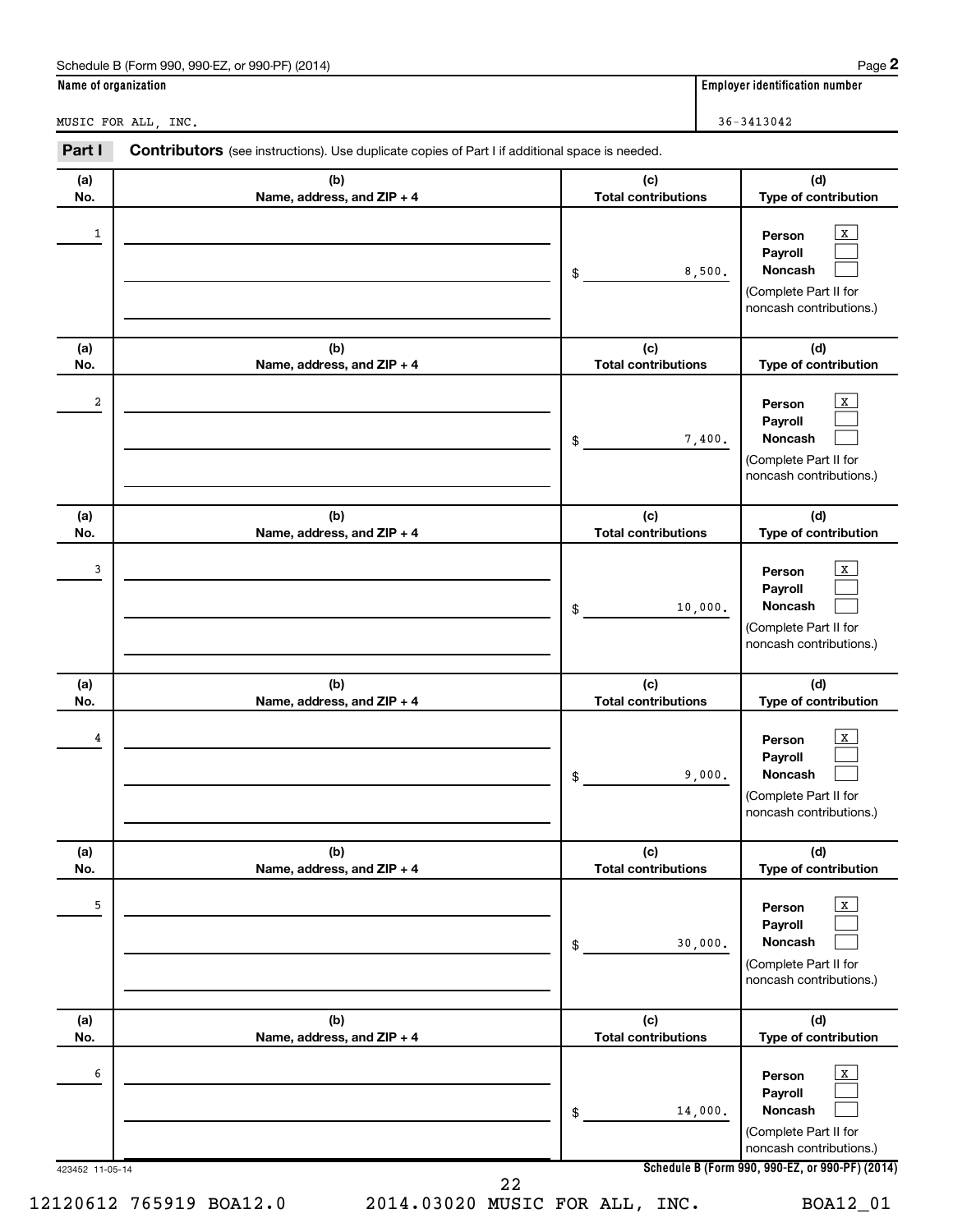|                      | Schedule B (Form 990, 990-EZ, or 990-PF) (2014)                                                |                                   | Page 2                                                                                           |
|----------------------|------------------------------------------------------------------------------------------------|-----------------------------------|--------------------------------------------------------------------------------------------------|
| Name of organization |                                                                                                |                                   | <b>Employer identification number</b>                                                            |
|                      | MUSIC FOR ALL, INC.                                                                            |                                   | 36-3413042                                                                                       |
| Part I               | Contributors (see instructions). Use duplicate copies of Part I if additional space is needed. |                                   |                                                                                                  |
| (a)<br>No.           | (b)<br>Name, address, and ZIP + 4                                                              | (c)<br><b>Total contributions</b> | (d)<br>Type of contribution                                                                      |
| $\overline{7}$       |                                                                                                | 25,000.<br>\$                     | X<br>Person<br>Payroll<br>Noncash<br>(Complete Part II for<br>noncash contributions.)            |
| (a)<br>No.           | (b)<br>Name, address, and ZIP + 4                                                              | (c)<br><b>Total contributions</b> | (d)<br>Type of contribution                                                                      |
| 8                    |                                                                                                | 10,000.<br>\$                     | X<br>Person<br>Payroll<br>Noncash<br>(Complete Part II for<br>noncash contributions.)            |
| (a)<br>No.           | (b)<br>Name, address, and ZIP + 4                                                              | (c)<br><b>Total contributions</b> | (d)<br>Type of contribution                                                                      |
| 9                    |                                                                                                | 5,000.<br>\$                      | x<br>Person<br>Payroll<br>Noncash<br>(Complete Part II for<br>noncash contributions.)            |
| (a)<br>No.           | (b)<br>Name, address, and ZIP + 4                                                              | (c)<br><b>Total contributions</b> | (d)<br>Type of contribution                                                                      |
| 10                   |                                                                                                | 5,254.<br>\$                      | $\mathbf{x}$<br>Person<br>Payroll<br>Noncash<br>(Complete Part II for<br>noncash contributions.) |
| (a)<br>No.           | (b)<br>Name, address, and ZIP + 4                                                              | (c)<br><b>Total contributions</b> | (d)<br>Type of contribution                                                                      |
| 11                   |                                                                                                | 38,415.<br>\$                     | X<br>Person<br>Payroll<br>Noncash<br>(Complete Part II for<br>noncash contributions.)            |
| (a)<br>No.           | (b)<br>Name, address, and ZIP + 4                                                              | (c)<br><b>Total contributions</b> | (d)<br>Type of contribution                                                                      |
|                      |                                                                                                | \$                                | Person<br>Payroll<br>Noncash<br>(Complete Part II for<br>noncash contributions.)                 |

**Schedule B (Form 990, 990-EZ, or 990-PF) (2014)**

12120612 765919 BOA12.0 2014.03020 MUSIC FOR ALL, INC. BOA12\_01

423452 11-05-14

23

**2**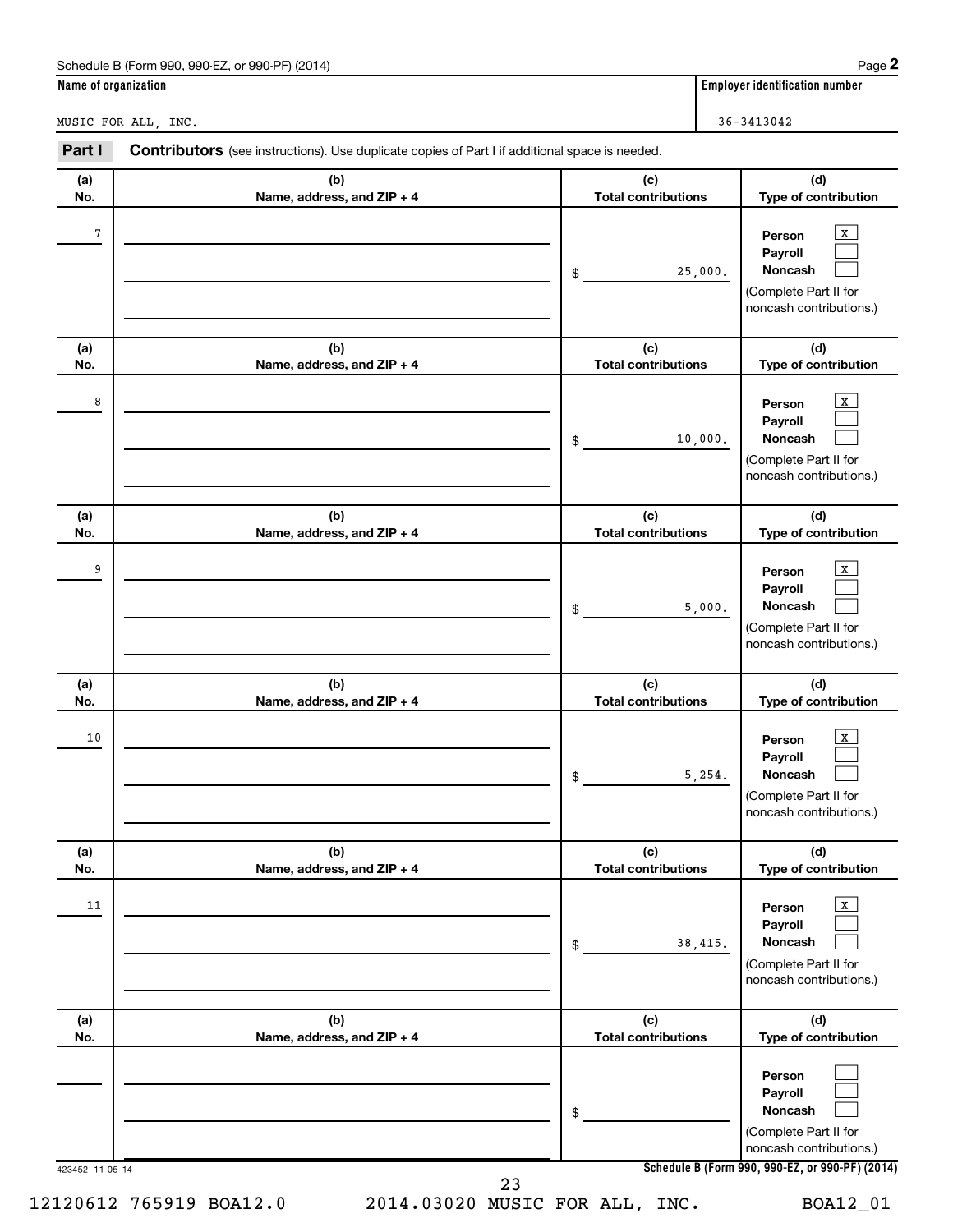| Part II                      | Noncash Property (see instructions). Use duplicate copies of Part II if additional space is needed. |                                                |                      |
|------------------------------|-----------------------------------------------------------------------------------------------------|------------------------------------------------|----------------------|
| (a)<br>No.<br>from<br>Part I | (b)<br>Description of noncash property given                                                        | (c)<br>FMV (or estimate)<br>(see instructions) | (d)<br>Date received |
|                              |                                                                                                     | \$                                             |                      |
| (a)<br>No.<br>from<br>Part I | (b)<br>Description of noncash property given                                                        | (c)<br>FMV (or estimate)<br>(see instructions) | (d)<br>Date received |
|                              |                                                                                                     | \$                                             |                      |
| (a)<br>No.<br>from<br>Part I | (b)<br>Description of noncash property given                                                        | (c)<br>FMV (or estimate)<br>(see instructions) | (d)<br>Date received |
|                              |                                                                                                     | \$                                             |                      |
| (a)<br>No.<br>from<br>Part I | (b)<br>Description of noncash property given                                                        | (c)<br>FMV (or estimate)<br>(see instructions) | (d)<br>Date received |
|                              |                                                                                                     | \$                                             |                      |
| (a)<br>No.<br>from<br>Part I | (b)<br>Description of noncash property given                                                        | (c)<br>FMV (or estimate)<br>(see instructions) | (d)<br>Date received |
|                              |                                                                                                     | \$                                             |                      |
| (a)<br>No.<br>from<br>Part I | (b)<br>Description of noncash property given                                                        | (c)<br>FMV (or estimate)<br>(see instructions) | (d)<br>Date received |
|                              |                                                                                                     | \$                                             |                      |

Schedule B (Form 990, 990-EZ, or 990-PF) (2014)

**3**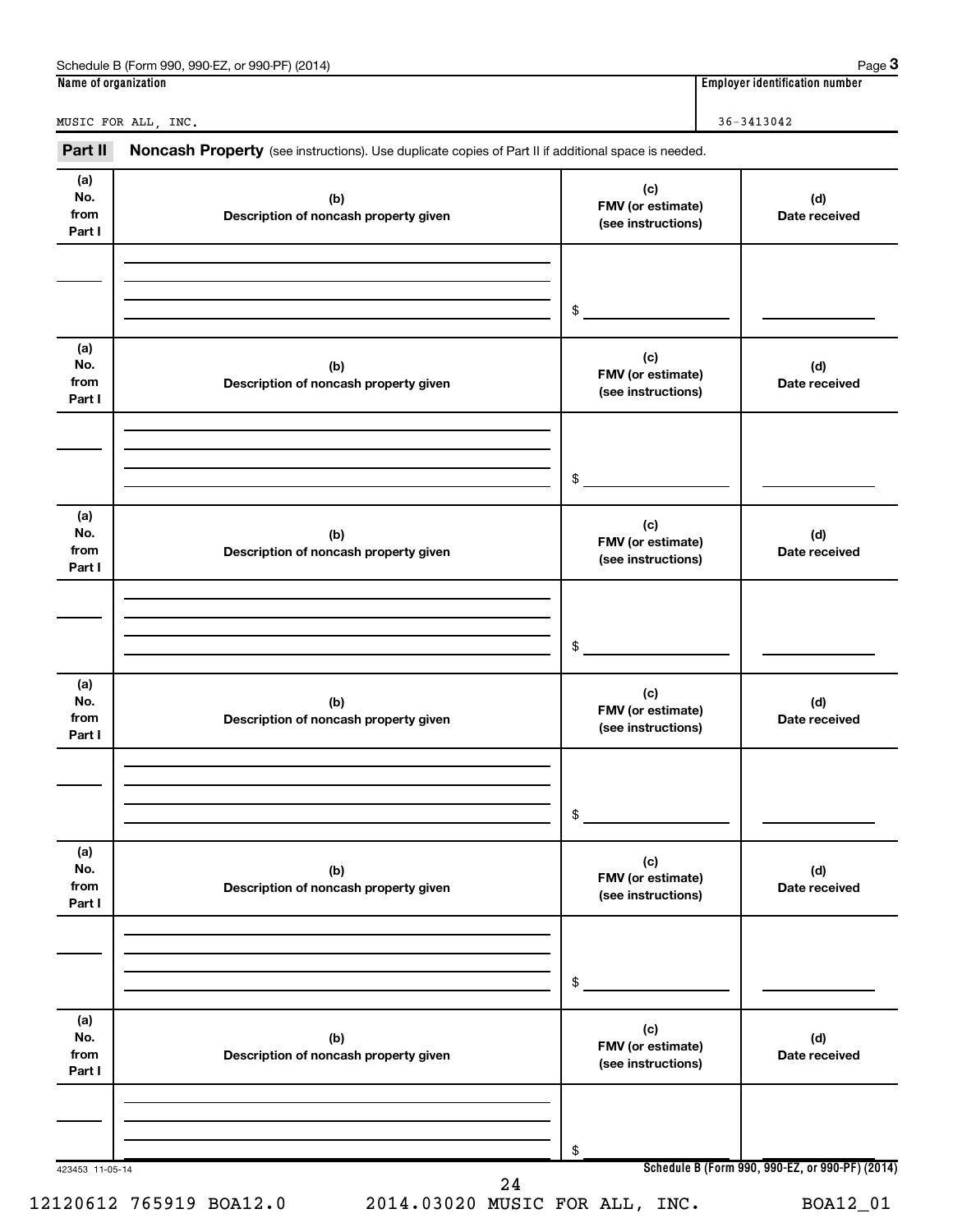| Schedule B<br>990-EZ<br>(2014)<br>. or 990-PF<br>(Form 990) | Paɑe                               |
|-------------------------------------------------------------|------------------------------------|
| Name of organization                                        | <br>Emplover identification number |

|--|--|

| Part III                  | <i>Exclusively</i> religious, charitable, etc., contributions to organizations described in section 501(c)(7), (8), or (10) that total more than \$1,000 for<br>the year from any one contributor. Complete columns (a) through (e) and<br>completing Part III, enter the total of exclusively religious, charitable, etc., contributions of \$1,000 or less for the year. (Enter this info. once.)<br>Use duplicate copies of Part III if additional space is needed. |                      | $\blacktriangleright$ \$                        |
|---------------------------|------------------------------------------------------------------------------------------------------------------------------------------------------------------------------------------------------------------------------------------------------------------------------------------------------------------------------------------------------------------------------------------------------------------------------------------------------------------------|----------------------|-------------------------------------------------|
| (a) No.<br>from<br>Part I | (b) Purpose of gift                                                                                                                                                                                                                                                                                                                                                                                                                                                    | (c) Use of gift      | (d) Description of how gift is held             |
|                           | Transferee's name, address, and ZIP + 4                                                                                                                                                                                                                                                                                                                                                                                                                                | (e) Transfer of gift | Relationship of transferor to transferee        |
| (a) No.<br>from<br>Part I | (b) Purpose of gift                                                                                                                                                                                                                                                                                                                                                                                                                                                    | (c) Use of gift      | (d) Description of how gift is held             |
|                           | Transferee's name, address, and ZIP + 4                                                                                                                                                                                                                                                                                                                                                                                                                                | (e) Transfer of gift | Relationship of transferor to transferee        |
| (a) No.<br>from<br>Part I | (b) Purpose of gift                                                                                                                                                                                                                                                                                                                                                                                                                                                    | (c) Use of gift      | (d) Description of how gift is held             |
|                           | Transferee's name, address, and ZIP + 4                                                                                                                                                                                                                                                                                                                                                                                                                                | (e) Transfer of gift | Relationship of transferor to transferee        |
| (a) No.<br>from<br>Part I | (b) Purpose of gift                                                                                                                                                                                                                                                                                                                                                                                                                                                    | (c) Use of gift      | (d) Description of how gift is held             |
|                           | Transferee's name, address, and ZIP + 4                                                                                                                                                                                                                                                                                                                                                                                                                                | (e) Transfer of gift | Relationship of transferor to transferee        |
|                           |                                                                                                                                                                                                                                                                                                                                                                                                                                                                        |                      | Schedule B (Form 990, 990-EZ, or 990-PF) (2014) |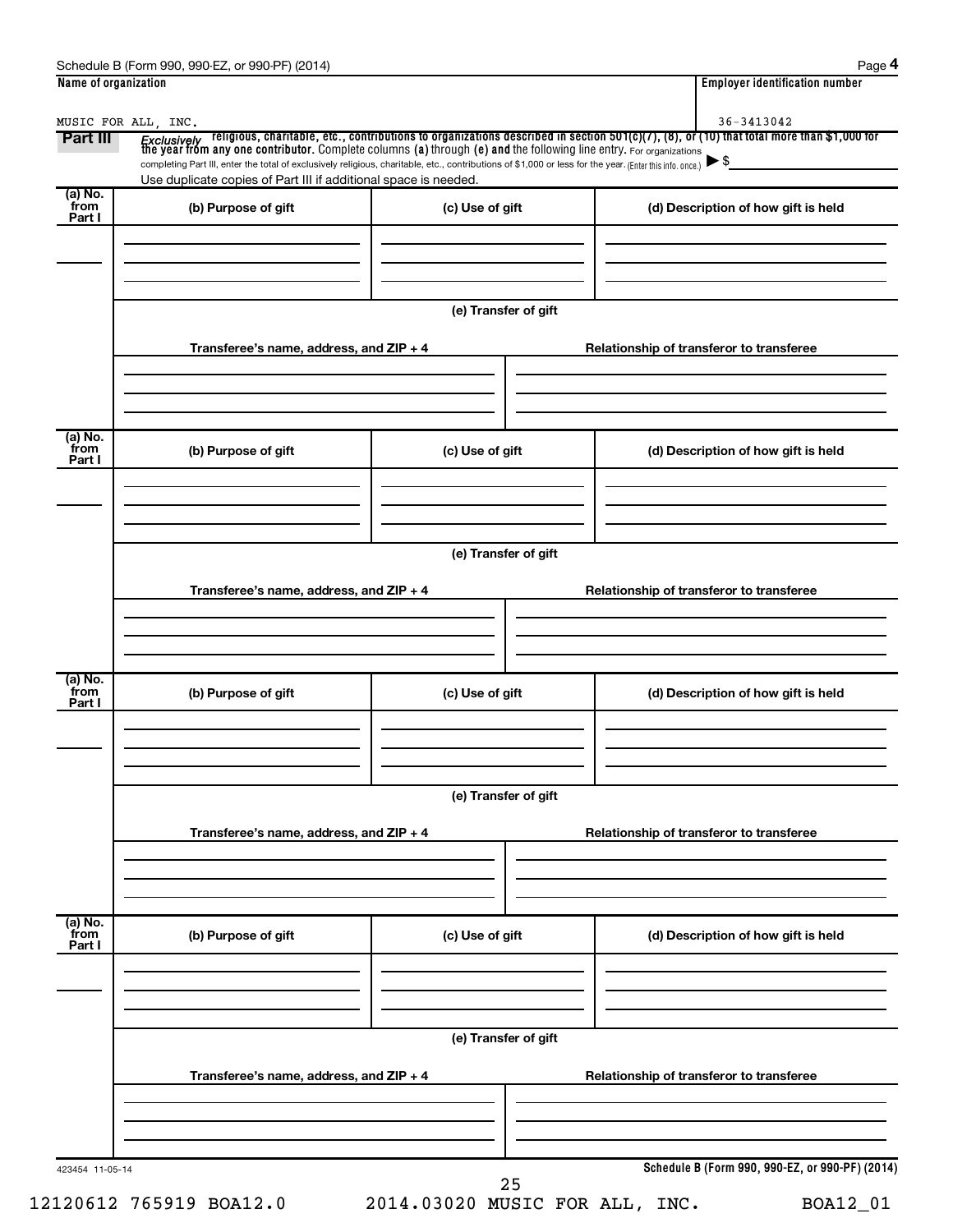Department of the Treasury Internal Revenue Service

| (Form 990) |  |
|------------|--|
|------------|--|

# **SCHEDULE D Supplemental Financial Statements**<br> **Form 990 2014**<br> **Part IV** line 6.7.8.9.10, 11a, 11b, 11d, 11d, 11d, 11d, 11d, 12a, 0r, 12b

**(Form 990) | Complete if the organization answered "Yes" to Form 990, Part IV, line 6, 7, 8, 9, 10, 11a, 11b, 11c, 11d, 11e, 11f, 12a, or 12b.**

| OMB No. 1545-0047     |
|-----------------------|
| 2014                  |
| <b>Open to Public</b> |
| Inspection            |

**| Attach to Form 990. | Information about Schedule D (Form 990) and its instructions is at**  *www.irs.gov/form990.*

|         | Name of the organization                                                                                                                                  |                         | <b>Employer identification number</b><br>36-3413042 |
|---------|-----------------------------------------------------------------------------------------------------------------------------------------------------------|-------------------------|-----------------------------------------------------|
| Part I  | MUSIC FOR ALL, INC.<br>Organizations Maintaining Donor Advised Funds or Other Similar Funds or Accounts. Complete if the                                  |                         |                                                     |
|         | organization answered "Yes" to Form 990, Part IV, line 6.                                                                                                 |                         |                                                     |
|         |                                                                                                                                                           | (a) Donor advised funds | (b) Funds and other accounts                        |
|         |                                                                                                                                                           |                         |                                                     |
| 1       | Aggregate value of contributions to (during year)                                                                                                         |                         |                                                     |
| 2<br>3  | Aggregate value of grants from (during year)                                                                                                              |                         |                                                     |
| 4       |                                                                                                                                                           |                         |                                                     |
| 5       | Did the organization inform all donors and donor advisors in writing that the assets held in donor advised funds                                          |                         |                                                     |
|         |                                                                                                                                                           |                         | <b>No</b><br>Yes                                    |
| 6       | Did the organization inform all grantees, donors, and donor advisors in writing that grant funds can be used only                                         |                         |                                                     |
|         | for charitable purposes and not for the benefit of the donor or donor advisor, or for any other purpose conferring                                        |                         |                                                     |
|         | impermissible private benefit?                                                                                                                            |                         | Yes<br>No                                           |
| Part II | Conservation Easements. Complete if the organization answered "Yes" to Form 990, Part IV, line 7.                                                         |                         |                                                     |
| 1       | Purpose(s) of conservation easements held by the organization (check all that apply).                                                                     |                         |                                                     |
|         | Preservation of land for public use (e.g., recreation or education)                                                                                       |                         | Preservation of a historically important land area  |
|         | Protection of natural habitat                                                                                                                             |                         | Preservation of a certified historic structure      |
|         | Preservation of open space                                                                                                                                |                         |                                                     |
| 2       | Complete lines 2a through 2d if the organization held a qualified conservation contribution in the form of a conservation easement on the last            |                         |                                                     |
|         | day of the tax year.                                                                                                                                      |                         |                                                     |
|         |                                                                                                                                                           |                         | Held at the End of the Tax Year                     |
|         |                                                                                                                                                           |                         | 2a                                                  |
| b       |                                                                                                                                                           |                         | 2b                                                  |
| с       |                                                                                                                                                           |                         | 2c                                                  |
|         | d Number of conservation easements included in (c) acquired after 8/17/06, and not on a historic structure                                                |                         |                                                     |
|         |                                                                                                                                                           |                         | 2d                                                  |
| 3       | Number of conservation easements modified, transferred, released, extinguished, or terminated by the organization during the tax                          |                         |                                                     |
| 4       | $year \triangleright$<br>Number of states where property subject to conservation easement is located >                                                    |                         |                                                     |
| 5       | Does the organization have a written policy regarding the periodic monitoring, inspection, handling of                                                    |                         |                                                     |
|         | violations, and enforcement of the conservation easements it holds?                                                                                       |                         | <b>No</b><br>Yes                                    |
| 6       | Staff and volunteer hours devoted to monitoring, inspecting, and enforcing conservation easements during the year                                         |                         |                                                     |
| 7       | Amount of expenses incurred in monitoring, inspecting, and enforcing conservation easements during the year $\triangleright$ \$                           |                         |                                                     |
| 8       | Does each conservation easement reported on line 2(d) above satisfy the requirements of section 170(h)(4)(B)(i)                                           |                         |                                                     |
|         |                                                                                                                                                           |                         | Yes<br>No                                           |
| 9       | In Part XIII, describe how the organization reports conservation easements in its revenue and expense statement, and balance sheet, and                   |                         |                                                     |
|         | include, if applicable, the text of the footnote to the organization's financial statements that describes the organization's accounting for              |                         |                                                     |
|         | conservation easements.                                                                                                                                   |                         |                                                     |
|         | Organizations Maintaining Collections of Art, Historical Treasures, or Other Similar Assets.<br>Part III                                                  |                         |                                                     |
|         | Complete if the organization answered "Yes" to Form 990, Part IV, line 8.                                                                                 |                         |                                                     |
|         | 1a If the organization elected, as permitted under SFAS 116 (ASC 958), not to report in its revenue statement and balance sheet works of art,             |                         |                                                     |
|         | historical treasures, or other similar assets held for public exhibition, education, or research in furtherance of public service, provide, in Part XIII, |                         |                                                     |
|         | the text of the footnote to its financial statements that describes these items.                                                                          |                         |                                                     |
|         | b If the organization elected, as permitted under SFAS 116 (ASC 958), to report in its revenue statement and balance sheet works of art, historical       |                         |                                                     |
|         | treasures, or other similar assets held for public exhibition, education, or research in furtherance of public service, provide the following amounts     |                         |                                                     |
|         | relating to these items:                                                                                                                                  |                         |                                                     |
|         | (ii) Assets included in Form 990, Part X                                                                                                                  |                         | \$<br>$\blacktriangleright$ \$                      |
| 2       | If the organization received or held works of art, historical treasures, or other similar assets for financial gain, provide                              |                         |                                                     |
|         | the following amounts required to be reported under SFAS 116 (ASC 958) relating to these items:                                                           |                         |                                                     |
| а       |                                                                                                                                                           |                         | $\frac{1}{2}$                                       |
| b       | Assets included in Form 990, Part X                                                                                                                       |                         | $\bullet$ \$                                        |
|         |                                                                                                                                                           |                         |                                                     |

432051 10-01-14 **For Paperwork Reduction Act Notice, see the Instructions for Form 990. Schedule D (Form 990) 2014** LHA 26

12120612 765919 BOA12.0 2014.03020 MUSIC FOR ALL, INC. BOA12\_01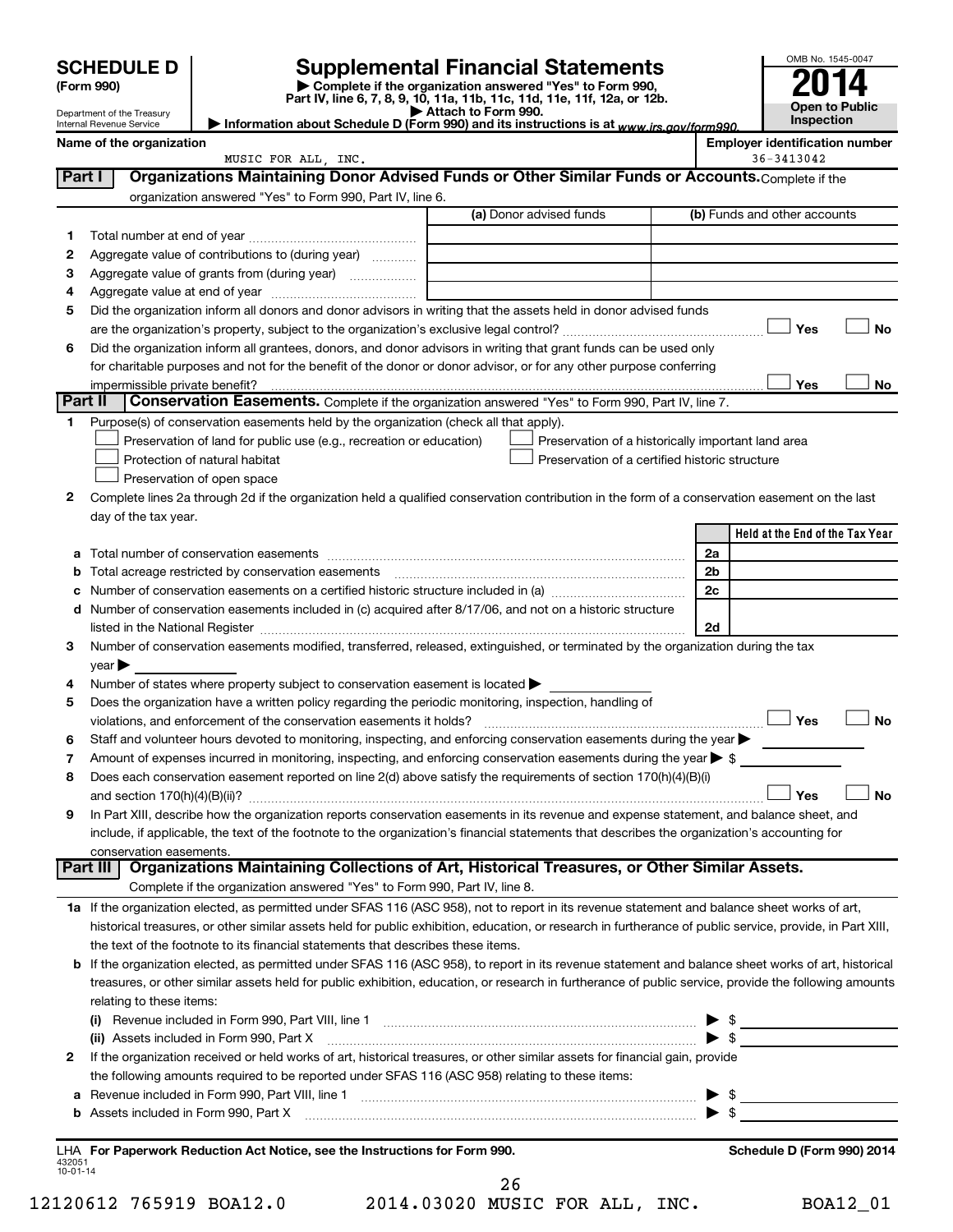|               | MUSIC FOR ALL, INC.<br>Schedule D (Form 990) 2014                                                                                                                                                                              |                                         |                |                            |          |                                                          | 36-3413042                 |                |     | Page 2            |
|---------------|--------------------------------------------------------------------------------------------------------------------------------------------------------------------------------------------------------------------------------|-----------------------------------------|----------------|----------------------------|----------|----------------------------------------------------------|----------------------------|----------------|-----|-------------------|
|               | Part III<br>Organizations Maintaining Collections of Art, Historical Treasures, or Other Similar Assets (continued)                                                                                                            |                                         |                |                            |          |                                                          |                            |                |     |                   |
| 3             | Using the organization's acquisition, accession, and other records, check any of the following that are a significant use of its collection items                                                                              |                                         |                |                            |          |                                                          |                            |                |     |                   |
|               | (check all that apply):                                                                                                                                                                                                        |                                         |                |                            |          |                                                          |                            |                |     |                   |
| a             | Public exhibition                                                                                                                                                                                                              | d                                       |                | Loan or exchange programs  |          |                                                          |                            |                |     |                   |
| b             | Scholarly research                                                                                                                                                                                                             | е                                       |                | Other <b>Communication</b> |          |                                                          |                            |                |     |                   |
| c             | Preservation for future generations                                                                                                                                                                                            |                                         |                |                            |          |                                                          |                            |                |     |                   |
| 4             | Provide a description of the organization's collections and explain how they further the organization's exempt purpose in Part XIII.                                                                                           |                                         |                |                            |          |                                                          |                            |                |     |                   |
| 5             | During the year, did the organization solicit or receive donations of art, historical treasures, or other similar assets                                                                                                       |                                         |                |                            |          |                                                          |                            |                |     |                   |
|               |                                                                                                                                                                                                                                |                                         |                |                            |          |                                                          |                            | Yes            |     | No                |
|               | <b>Part IV</b><br><b>Escrow and Custodial Arrangements.</b> Complete if the organization answered "Yes" to Form 990, Part IV, line 9, or<br>reported an amount on Form 990, Part X, line 21.                                   |                                         |                |                            |          |                                                          |                            |                |     |                   |
|               | 1a Is the organization an agent, trustee, custodian or other intermediary for contributions or other assets not included                                                                                                       |                                         |                |                            |          |                                                          |                            |                |     |                   |
|               |                                                                                                                                                                                                                                |                                         |                |                            |          |                                                          |                            | Yes            |     | No                |
|               | b If "Yes," explain the arrangement in Part XIII and complete the following table:                                                                                                                                             |                                         |                |                            |          |                                                          |                            |                |     |                   |
|               |                                                                                                                                                                                                                                |                                         |                |                            |          |                                                          |                            | Amount         |     |                   |
|               | Beginning balance material continuum contracts and a series of the contract of the contract of the contract of                                                                                                                 |                                         |                |                            |          | 1c                                                       |                            |                |     |                   |
|               | Additions during the year manufactured and an account of the state of the state of the state of the state of the state of the state of the state of the state of the state of the state of the state of the state of the state |                                         |                |                            |          | 1d                                                       |                            |                |     |                   |
|               | Distributions during the year manufactured and an according to the state of the state of the state of the state of the state of the state of the state of the state of the state of the state of the state of the state of the |                                         |                |                            |          | 1e                                                       |                            |                |     |                   |
|               |                                                                                                                                                                                                                                |                                         |                |                            |          | 1f                                                       |                            |                |     |                   |
|               | 2a Did the organization include an amount on Form 990, Part X, line 21, for escrow or custodial account liability?                                                                                                             |                                         |                |                            |          |                                                          |                            | Yes            |     | No                |
|               | <b>b</b> If "Yes," explain the arrangement in Part XIII. Check here if the explanation has been provided in Part XIII                                                                                                          |                                         |                |                            |          |                                                          |                            |                |     |                   |
| <b>Part V</b> | Endowment Funds. Complete if the organization answered "Yes" to Form 990, Part IV, line 10.                                                                                                                                    |                                         |                |                            |          |                                                          |                            |                |     |                   |
|               |                                                                                                                                                                                                                                | (a) Current year                        | (b) Prior year | (c) Two years back         |          | $\vert$ (d) Three years back $\vert$ (e) Four years back |                            |                |     |                   |
| ٦а            | Beginning of year balance                                                                                                                                                                                                      | 144,379.                                | 143,099.       |                            | 141,788. |                                                          |                            |                |     |                   |
| b             |                                                                                                                                                                                                                                | 1,102.                                  | 1,280.         |                            | 1,311.   |                                                          |                            |                |     |                   |
|               | Net investment earnings, gains, and losses                                                                                                                                                                                     | 7,219.                                  |                |                            |          |                                                          |                            |                |     |                   |
|               | Grants or scholarships                                                                                                                                                                                                         |                                         |                |                            |          |                                                          |                            |                |     |                   |
|               | e Other expenditures for facilities                                                                                                                                                                                            |                                         |                |                            |          |                                                          |                            |                |     |                   |
|               | and programs                                                                                                                                                                                                                   | 7,109.                                  |                |                            |          |                                                          |                            |                |     |                   |
|               |                                                                                                                                                                                                                                |                                         |                |                            |          |                                                          |                            |                |     |                   |
|               |                                                                                                                                                                                                                                | 145,591.                                | 144,379.       |                            | 143,099. |                                                          |                            |                |     |                   |
| 2             | Provide the estimated percentage of the current year end balance (line 1g, column (a)) held as:                                                                                                                                |                                         |                |                            |          |                                                          |                            |                |     |                   |
|               | Board designated or quasi-endowment                                                                                                                                                                                            |                                         | %              |                            |          |                                                          |                            |                |     |                   |
| b             | Permanent endowment<br>99.92                                                                                                                                                                                                   | $\%$                                    |                |                            |          |                                                          |                            |                |     |                   |
| с             | Temporarily restricted endowment                                                                                                                                                                                               | .08<br>%                                |                |                            |          |                                                          |                            |                |     |                   |
|               | The percentages in lines 2a, 2b, and 2c should equal 100%.                                                                                                                                                                     |                                         |                |                            |          |                                                          |                            |                |     |                   |
|               | 3a Are there endowment funds not in the possession of the organization that are held and administered for the organization                                                                                                     |                                         |                |                            |          |                                                          |                            |                |     |                   |
|               | by:                                                                                                                                                                                                                            |                                         |                |                            |          |                                                          |                            |                | Yes | No                |
|               | (i)                                                                                                                                                                                                                            |                                         |                |                            |          |                                                          |                            | 3a(i)          |     | х                 |
|               | (ii) related organizations                                                                                                                                                                                                     |                                         |                |                            |          |                                                          |                            | 3a(ii)         |     | х                 |
|               |                                                                                                                                                                                                                                |                                         |                |                            |          |                                                          |                            | Зb             |     |                   |
|               | Describe in Part XIII the intended uses of the organization's endowment funds.                                                                                                                                                 |                                         |                |                            |          |                                                          |                            |                |     |                   |
|               | Land, Buildings, and Equipment.<br>Part VI                                                                                                                                                                                     |                                         |                |                            |          |                                                          |                            |                |     |                   |
|               | Complete if the organization answered "Yes" to Form 990, Part IV, line 11a. See Form 990, Part X, line 10.                                                                                                                     |                                         |                |                            |          |                                                          |                            |                |     |                   |
|               | Description of property                                                                                                                                                                                                        | (a) Cost or other<br>basis (investment) |                | (b) Cost or other          |          | (c) Accumulated                                          |                            | (d) Book value |     |                   |
|               |                                                                                                                                                                                                                                |                                         |                | basis (other)              |          | depreciation                                             |                            |                |     |                   |
|               |                                                                                                                                                                                                                                |                                         |                |                            |          |                                                          |                            |                |     |                   |
| b             |                                                                                                                                                                                                                                |                                         |                | 763,638.                   |          |                                                          |                            |                |     |                   |
|               |                                                                                                                                                                                                                                |                                         |                | 692,549.                   |          | 759,566.<br>642,139                                      |                            |                |     | 4,072.<br>50,410. |
|               |                                                                                                                                                                                                                                |                                         |                |                            |          |                                                          |                            |                |     |                   |
|               | Total. Add lines 1a through 1e. (Column (d) must equal Form 990, Part X, column (B), line 10c.)                                                                                                                                |                                         |                |                            |          |                                                          |                            |                |     | 54,482.           |
|               |                                                                                                                                                                                                                                |                                         |                |                            |          |                                                          | Schedule D (Form 990) 2014 |                |     |                   |
|               |                                                                                                                                                                                                                                |                                         |                |                            |          |                                                          |                            |                |     |                   |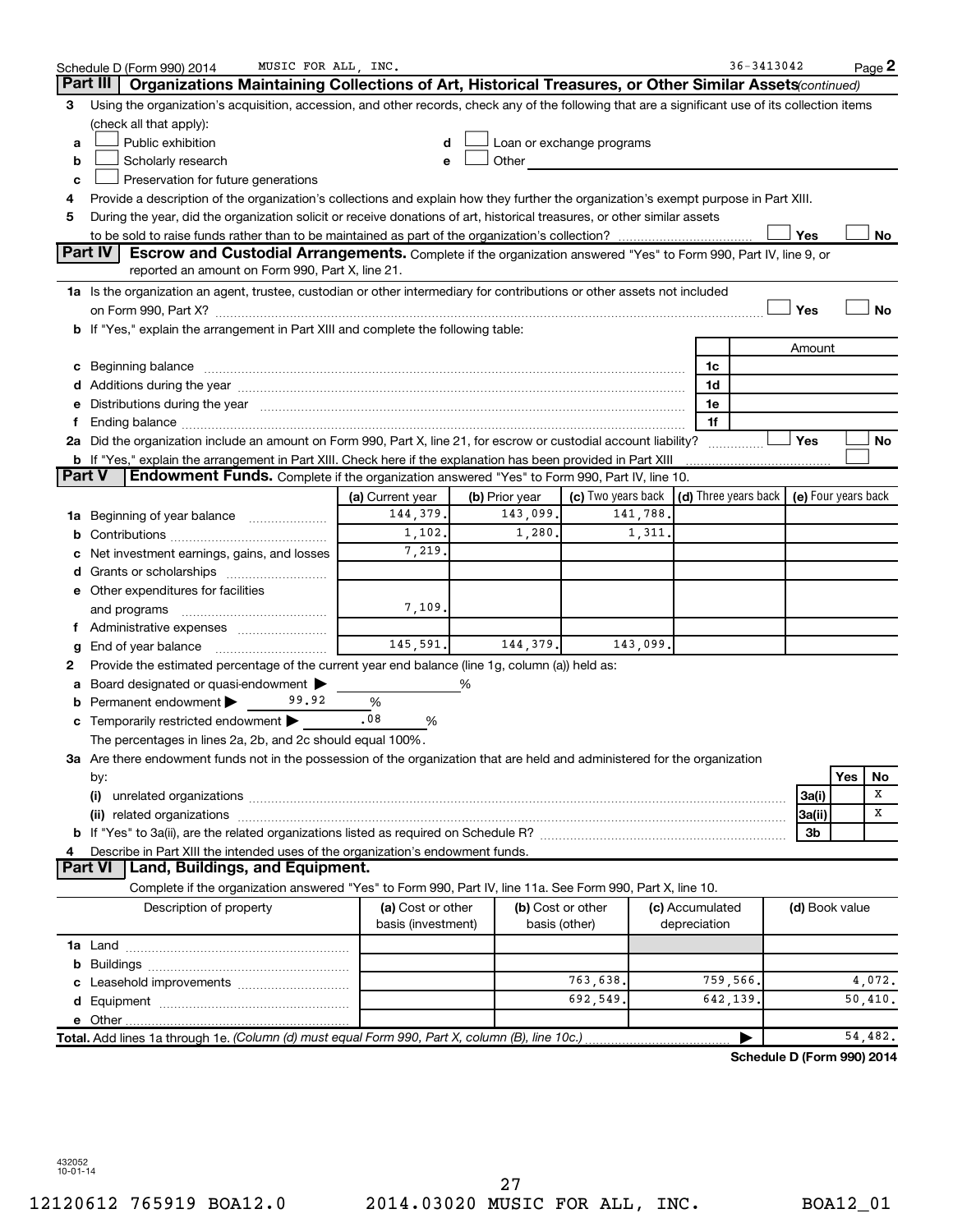| (a) Description of security or category (including name of security)                                                                                                                              | Complete if the organization answered "Yes" to Form 990, Part IV, line 11b. See Form 990, Part X, line 12.<br>(b) Book value |                |         | (c) Method of valuation: Cost or end-of-year market value |
|---------------------------------------------------------------------------------------------------------------------------------------------------------------------------------------------------|------------------------------------------------------------------------------------------------------------------------------|----------------|---------|-----------------------------------------------------------|
|                                                                                                                                                                                                   |                                                                                                                              |                |         |                                                           |
|                                                                                                                                                                                                   |                                                                                                                              |                |         |                                                           |
| (2)                                                                                                                                                                                               |                                                                                                                              |                |         |                                                           |
| (3) Other                                                                                                                                                                                         |                                                                                                                              |                |         |                                                           |
| (A)                                                                                                                                                                                               |                                                                                                                              |                |         |                                                           |
| (B)                                                                                                                                                                                               |                                                                                                                              |                |         |                                                           |
| (C)                                                                                                                                                                                               |                                                                                                                              |                |         |                                                           |
| (D)                                                                                                                                                                                               |                                                                                                                              |                |         |                                                           |
| (E)                                                                                                                                                                                               |                                                                                                                              |                |         |                                                           |
| (F)                                                                                                                                                                                               |                                                                                                                              |                |         |                                                           |
| (G)                                                                                                                                                                                               |                                                                                                                              |                |         |                                                           |
| (H)                                                                                                                                                                                               |                                                                                                                              |                |         |                                                           |
| Total. (Col. (b) must equal Form 990, Part X, col. (B) line 12.)                                                                                                                                  |                                                                                                                              |                |         |                                                           |
| Part VIII Investments - Program Related.                                                                                                                                                          |                                                                                                                              |                |         |                                                           |
|                                                                                                                                                                                                   |                                                                                                                              |                |         |                                                           |
| Complete if the organization answered "Yes" to Form 990, Part IV, line 11c. See Form 990, Part X, line 13.<br>(a) Description of investment                                                       | (b) Book value                                                                                                               |                |         | (c) Method of valuation: Cost or end-of-year market value |
|                                                                                                                                                                                                   |                                                                                                                              |                |         |                                                           |
| (1)                                                                                                                                                                                               |                                                                                                                              |                |         |                                                           |
| (2)                                                                                                                                                                                               |                                                                                                                              |                |         |                                                           |
| (3)                                                                                                                                                                                               |                                                                                                                              |                |         |                                                           |
| (4)                                                                                                                                                                                               |                                                                                                                              |                |         |                                                           |
| (5)                                                                                                                                                                                               |                                                                                                                              |                |         |                                                           |
| (6)                                                                                                                                                                                               |                                                                                                                              |                |         |                                                           |
| (7)                                                                                                                                                                                               |                                                                                                                              |                |         |                                                           |
| (8)                                                                                                                                                                                               |                                                                                                                              |                |         |                                                           |
| (9)                                                                                                                                                                                               |                                                                                                                              |                |         |                                                           |
|                                                                                                                                                                                                   |                                                                                                                              |                |         |                                                           |
|                                                                                                                                                                                                   |                                                                                                                              |                |         |                                                           |
| <b>Other Assets.</b><br>Complete if the organization answered "Yes" to Form 990, Part IV, line 11d. See Form 990, Part X, line 15.                                                                |                                                                                                                              |                |         |                                                           |
|                                                                                                                                                                                                   | (a) Description                                                                                                              |                |         | (b) Book value                                            |
| (1)                                                                                                                                                                                               |                                                                                                                              |                |         |                                                           |
| Total. (Col. (b) must equal Form 990, Part X, col. (B) line 13.) $\blacktriangleright$<br>Part IX<br>(2)                                                                                          |                                                                                                                              |                |         |                                                           |
| (3)                                                                                                                                                                                               |                                                                                                                              |                |         |                                                           |
| (4)                                                                                                                                                                                               |                                                                                                                              |                |         |                                                           |
| (5)                                                                                                                                                                                               |                                                                                                                              |                |         |                                                           |
| (6)                                                                                                                                                                                               |                                                                                                                              |                |         |                                                           |
| (7)                                                                                                                                                                                               |                                                                                                                              |                |         |                                                           |
| (8)                                                                                                                                                                                               |                                                                                                                              |                |         |                                                           |
| (9)                                                                                                                                                                                               |                                                                                                                              |                |         |                                                           |
| <b>Other Liabilities.</b>                                                                                                                                                                         |                                                                                                                              |                |         |                                                           |
| Total. (Column (b) must equal Form 990, Part X, col. (B) line 15.)<br>Part X<br>Complete if the organization answered "Yes" to Form 990, Part IV, line 11e or 11f. See Form 990, Part X, line 25. |                                                                                                                              |                |         |                                                           |
| (a) Description of liability                                                                                                                                                                      |                                                                                                                              | (b) Book value |         |                                                           |
| 1.<br>Federal income taxes<br>(1)                                                                                                                                                                 |                                                                                                                              |                |         |                                                           |
| RESERVE FOR LICENSE FEES<br>(2)                                                                                                                                                                   |                                                                                                                              |                | 39,291. |                                                           |
| DEFERRED TRUST LIABILITY<br>(3)                                                                                                                                                                   |                                                                                                                              |                | 36,863. |                                                           |
|                                                                                                                                                                                                   |                                                                                                                              |                |         |                                                           |
| (4)                                                                                                                                                                                               |                                                                                                                              |                |         |                                                           |
| (5)                                                                                                                                                                                               |                                                                                                                              |                |         |                                                           |
| (6)                                                                                                                                                                                               |                                                                                                                              |                |         |                                                           |
| (7)                                                                                                                                                                                               |                                                                                                                              |                |         |                                                           |
| (8)                                                                                                                                                                                               |                                                                                                                              |                |         |                                                           |
| (9)<br>Total. (Column (b) must equal Form 990, Part X, col. (B) line 25.)  ▶                                                                                                                      |                                                                                                                              |                | 76,154. |                                                           |

### **Schedule D (Form 990) 2014**

432053 10-01-14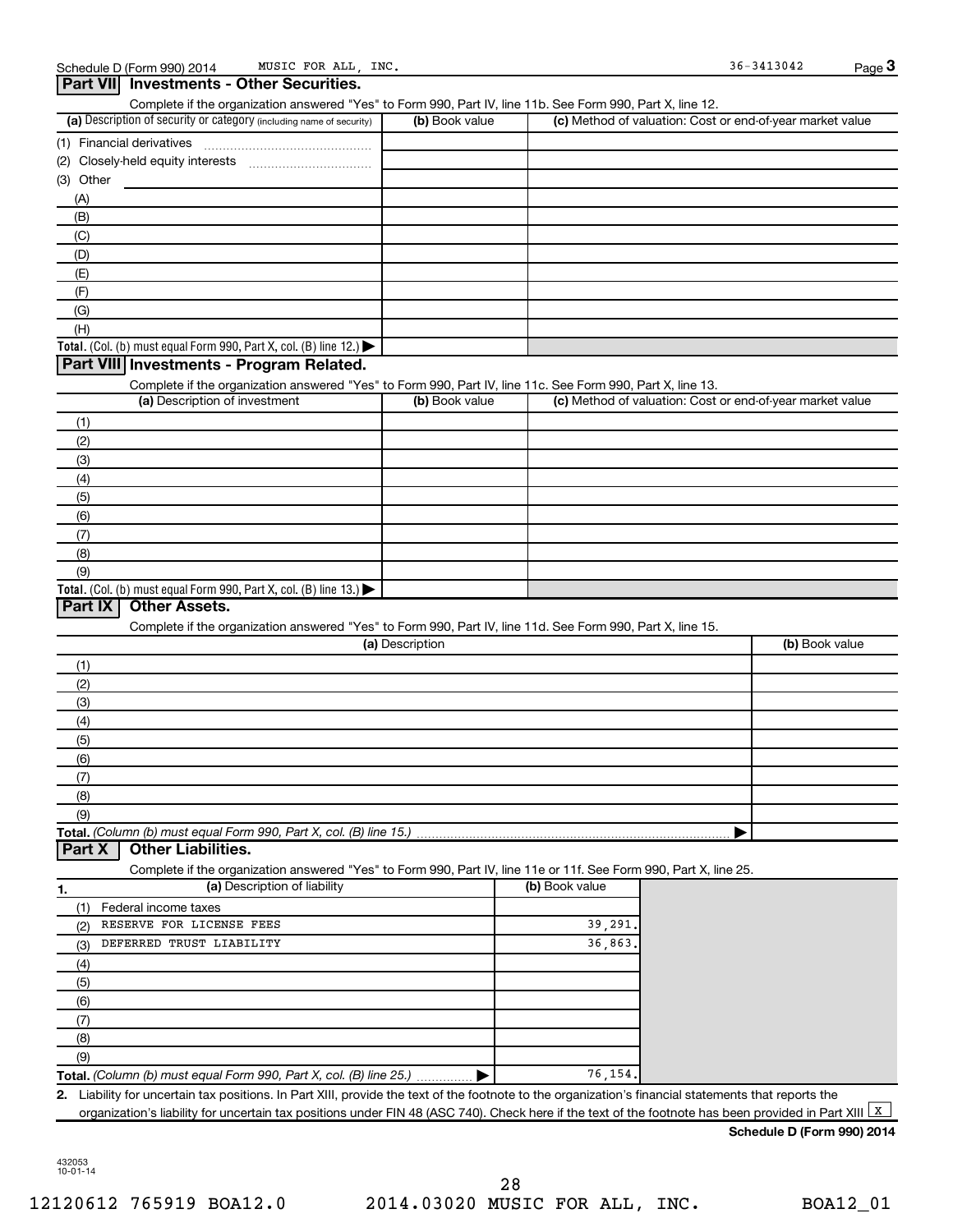| Reconciliation of Revenue per Audited Financial Statements With Revenue per Return.<br><b>Part XI</b><br>Complete if the organization answered "Yes" to Form 990, Part IV, line 12a.<br>Total revenue, gains, and other support per audited financial statements [[[[[[[[[[[[[[[[[[[[[[]]]]]]]]]]]]]]<br>Amounts included on line 1 but not on Form 990, Part VIII, line 12:<br>а |                |             |                |             |
|-----------------------------------------------------------------------------------------------------------------------------------------------------------------------------------------------------------------------------------------------------------------------------------------------------------------------------------------------------------------------------------|----------------|-------------|----------------|-------------|
|                                                                                                                                                                                                                                                                                                                                                                                   |                |             |                |             |
|                                                                                                                                                                                                                                                                                                                                                                                   |                |             |                |             |
|                                                                                                                                                                                                                                                                                                                                                                                   |                |             | $\blacksquare$ | 7,325,702.  |
|                                                                                                                                                                                                                                                                                                                                                                                   |                |             |                |             |
|                                                                                                                                                                                                                                                                                                                                                                                   | 2a             |             |                |             |
| b                                                                                                                                                                                                                                                                                                                                                                                 | 2 <sub>b</sub> | 147,270.    |                |             |
| с                                                                                                                                                                                                                                                                                                                                                                                 | 2c             |             |                |             |
| d                                                                                                                                                                                                                                                                                                                                                                                 | 2d             | 45,463.     |                |             |
| Add lines 2a through 2d<br>е                                                                                                                                                                                                                                                                                                                                                      |                |             | 2e             | 192,733.    |
|                                                                                                                                                                                                                                                                                                                                                                                   |                |             | 3              | 7,132,969.  |
| Amounts included on Form 990, Part VIII, line 12, but not on line 1:                                                                                                                                                                                                                                                                                                              |                |             |                |             |
| Investment expenses not included on Form 990, Part VIII, line 7b<br>а                                                                                                                                                                                                                                                                                                             | 4a             |             |                |             |
| b                                                                                                                                                                                                                                                                                                                                                                                 | 4 <sub>h</sub> | $-210.820.$ |                |             |
| c Add lines 4a and 4b                                                                                                                                                                                                                                                                                                                                                             |                |             | 4с             | $-210,820.$ |
| 5.                                                                                                                                                                                                                                                                                                                                                                                |                |             | 5              | 6,922,149.  |
| Part XII   Reconciliation of Expenses per Audited Financial Statements With Expenses per Return.                                                                                                                                                                                                                                                                                  |                |             |                |             |
| Complete if the organization answered "Yes" to Form 990, Part IV, line 12a.                                                                                                                                                                                                                                                                                                       |                |             |                |             |
|                                                                                                                                                                                                                                                                                                                                                                                   |                |             | $\mathbf{1}$   | 6,919,328.  |
| Amounts included on line 1 but not on Form 990, Part IX, line 25:                                                                                                                                                                                                                                                                                                                 |                |             |                |             |
| a                                                                                                                                                                                                                                                                                                                                                                                 | 2a             | 147,270.    |                |             |
| b                                                                                                                                                                                                                                                                                                                                                                                 | 2 <sub>b</sub> |             |                |             |
|                                                                                                                                                                                                                                                                                                                                                                                   | 2c             |             |                |             |
| d                                                                                                                                                                                                                                                                                                                                                                                 | 2d             | 37,711.     |                |             |
| Add lines 2a through 2d <b>contract and a contract and a contract a</b> contract a contract and a contract a contract a<br>е                                                                                                                                                                                                                                                      |                |             | 2е             | 184,981.    |
|                                                                                                                                                                                                                                                                                                                                                                                   |                |             | 3              | 6,734,347.  |
| Amounts included on Form 990, Part IX, line 25, but not on line 1:                                                                                                                                                                                                                                                                                                                |                |             |                |             |
| a                                                                                                                                                                                                                                                                                                                                                                                 | 4a             |             |                |             |
| b                                                                                                                                                                                                                                                                                                                                                                                 | 4b             | $-210.820.$ |                |             |
| c Add lines 4a and 4b                                                                                                                                                                                                                                                                                                                                                             |                |             | 4c             | $-210,820.$ |
|                                                                                                                                                                                                                                                                                                                                                                                   |                |             | 5              | 6,523,527.  |
| Part XIII Supplemental Information.                                                                                                                                                                                                                                                                                                                                               |                |             |                |             |
| Provide the descriptions required for Part II, lines 3, 5, and 9; Part III, lines 1a and 4; Part IV, lines 1b and 2b; Part V, line 4; Part X, line 2; Part XI,                                                                                                                                                                                                                    |                |             |                |             |
| lines 2d and 4b; and Part XII, lines 2d and 4b. Also complete this part to provide any additional information.                                                                                                                                                                                                                                                                    |                |             |                |             |
|                                                                                                                                                                                                                                                                                                                                                                                   |                |             |                |             |

PART X, LINE 2:

MUSIC FOR ALL IS A NOT-FOR-PROFIT ORGANIZATION, EXEMPT FROM INCOME TAXES

UNDER SECTION 501(C)(3) OF THE U. S. INTERNAL REVENUE CODE AND HAS BEEN

CLASSIFIED AS AN ORGANIZATION THAT IS NOT PRIVATE FOUNDATION UNDER SECTION

509(A) OF THE INTERNAL REVENUE CODE.

ACCOUNTING STANDARDS FOR INCOME TAXES PROVIDE DETAILED GUIDANCE FOR

FINANCIAL STATEMENT RECOGNITION, MEASUREMENT, AND DISCLOSURE OF UNCERTAIN

TAX POSITIONS RECOGNIZED IN AN ENTERPRISE'S FINANCIAL STATEMENTS. MUSIC

FOR ALL INDIVIDUALLY EVALUATES ITS ACTIVITIES TO DETERMINE THAT THEY ARE

IN COMPLIANCE WITH ITS TAX-EXEMPT PURPOSE. FOR THOSE ACTIVITIES THAT THE

ORGANIZATION DETERMINES TO BE UNRELATED BUSINESS INCOME, THE ORGANIZATION

432054 10-01-14

**Schedule D (Form 990) 2014**

12120612 765919 BOA12.0 2014.03020 MUSIC FOR ALL, INC. BOA12\_01 29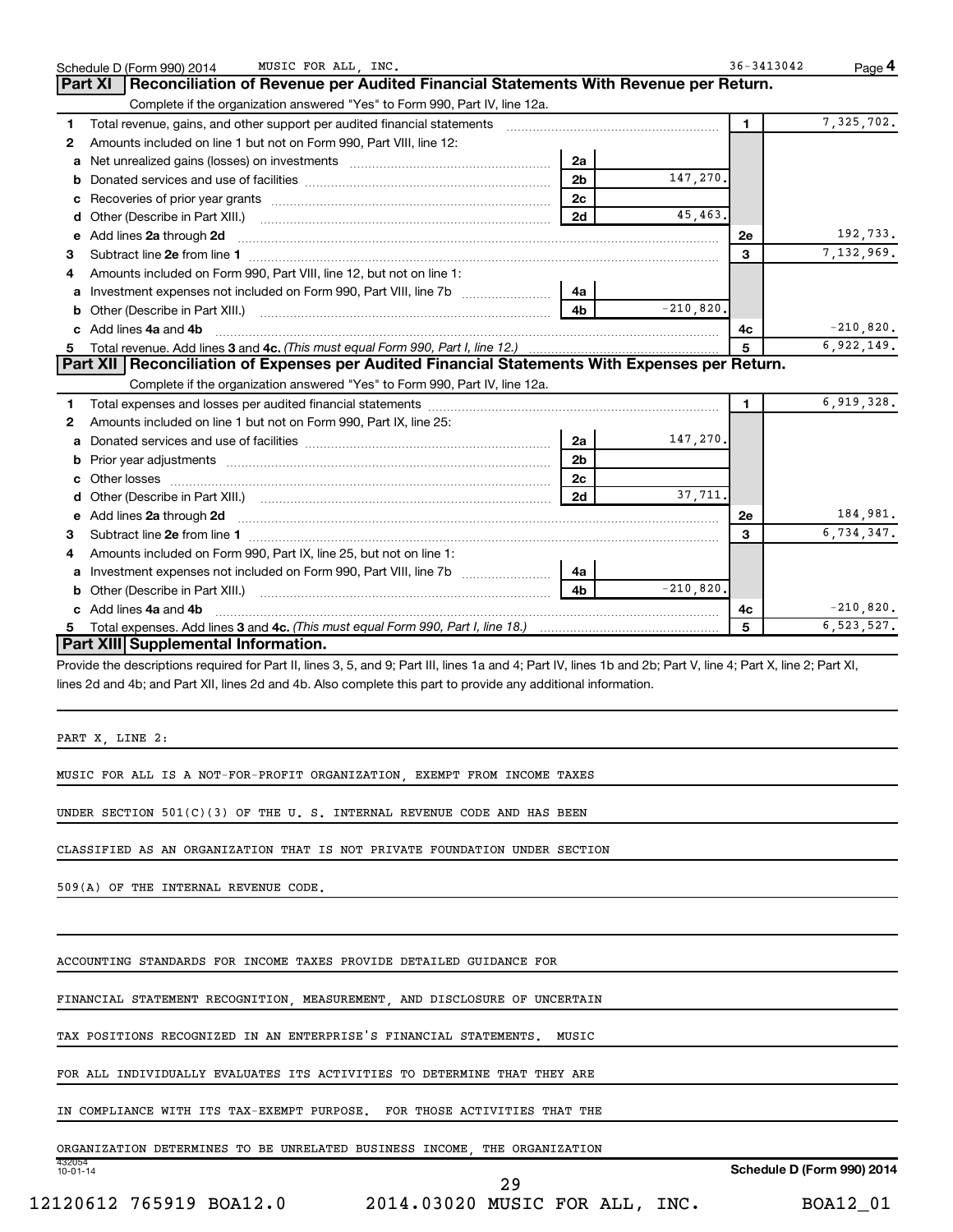| Schedule D (Form 990) 2014 MUSIC FOR ALL, INC.<br><b>Part XIII Supplemental Information</b> (continued)<br>RECORDS THE RESULTING UNRELATED BUSINESS INCOME TAX LIABILITY, IF ANY.<br>ALL TAX PERIODS PRIOR TO 2011 ARE NO LONGER SUBJECT TO EXAMINATION.<br>PART XI, LINE 2D - OTHER ADJUSTMENTS:<br>REVENUE REPORTED AS EIN 36-3991517<br>45,463.<br>PART XI, LINE 4B - OTHER ADJUSTMENTS:<br>COST OF GOODS SOLD, NETTED WITH GROSS SALES REVENUE $-210,820$ .<br>PART XII, LINE 2D - OTHER ADJUSTMENTS:<br><u> 1989 - Johann John Stein, mars ar breist fan de Fryske kommunenter oantal fan de Fryske kommunenter oantal f</u><br>EXPENSES REPORTED AS EIN 36-3991517<br>37,711.<br>PART XII, LINE 4B - OTHER ADJUSTMENTS:<br>COST OF GOODS SOLD, NETTED WITH GROSS SALES REVENUE $-210,820$ .<br>FORM 990, SCHDULE D, PART XI AND PART XII<br>THE AUDITED FINANCIAL STATEMENTS OF MUSIC FOR ALL, INC. INCLUDE THE<br>COMBINED ACTIVITY OF ITS AFFILIATE, MUSIC FOR ALL FOUNDATION (FOUNDATION),<br>EIN 36-3991517, AN ORGANIZATION AFFILIATED THROUGH COMMON CONTROL, WHICH<br>AWARDS GRANTS AND SCHOLARSHIPS TO FURTHER MUSIC EDUCATION. ALL SIGNIFICANT<br>TRANSACTIONS AND BALANCES BETWEEN THE ORGANIZATIONS HAVE BEEN ELIMINATED. | 36-3413042 | Page 5 |
|--------------------------------------------------------------------------------------------------------------------------------------------------------------------------------------------------------------------------------------------------------------------------------------------------------------------------------------------------------------------------------------------------------------------------------------------------------------------------------------------------------------------------------------------------------------------------------------------------------------------------------------------------------------------------------------------------------------------------------------------------------------------------------------------------------------------------------------------------------------------------------------------------------------------------------------------------------------------------------------------------------------------------------------------------------------------------------------------------------------------------------------------------------------------------------------------------------------------------------------------|------------|--------|
|                                                                                                                                                                                                                                                                                                                                                                                                                                                                                                                                                                                                                                                                                                                                                                                                                                                                                                                                                                                                                                                                                                                                                                                                                                            |            |        |
|                                                                                                                                                                                                                                                                                                                                                                                                                                                                                                                                                                                                                                                                                                                                                                                                                                                                                                                                                                                                                                                                                                                                                                                                                                            |            |        |
|                                                                                                                                                                                                                                                                                                                                                                                                                                                                                                                                                                                                                                                                                                                                                                                                                                                                                                                                                                                                                                                                                                                                                                                                                                            |            |        |
|                                                                                                                                                                                                                                                                                                                                                                                                                                                                                                                                                                                                                                                                                                                                                                                                                                                                                                                                                                                                                                                                                                                                                                                                                                            |            |        |
|                                                                                                                                                                                                                                                                                                                                                                                                                                                                                                                                                                                                                                                                                                                                                                                                                                                                                                                                                                                                                                                                                                                                                                                                                                            |            |        |
|                                                                                                                                                                                                                                                                                                                                                                                                                                                                                                                                                                                                                                                                                                                                                                                                                                                                                                                                                                                                                                                                                                                                                                                                                                            |            |        |
|                                                                                                                                                                                                                                                                                                                                                                                                                                                                                                                                                                                                                                                                                                                                                                                                                                                                                                                                                                                                                                                                                                                                                                                                                                            |            |        |
|                                                                                                                                                                                                                                                                                                                                                                                                                                                                                                                                                                                                                                                                                                                                                                                                                                                                                                                                                                                                                                                                                                                                                                                                                                            |            |        |
|                                                                                                                                                                                                                                                                                                                                                                                                                                                                                                                                                                                                                                                                                                                                                                                                                                                                                                                                                                                                                                                                                                                                                                                                                                            |            |        |
|                                                                                                                                                                                                                                                                                                                                                                                                                                                                                                                                                                                                                                                                                                                                                                                                                                                                                                                                                                                                                                                                                                                                                                                                                                            |            |        |
|                                                                                                                                                                                                                                                                                                                                                                                                                                                                                                                                                                                                                                                                                                                                                                                                                                                                                                                                                                                                                                                                                                                                                                                                                                            |            |        |
|                                                                                                                                                                                                                                                                                                                                                                                                                                                                                                                                                                                                                                                                                                                                                                                                                                                                                                                                                                                                                                                                                                                                                                                                                                            |            |        |
|                                                                                                                                                                                                                                                                                                                                                                                                                                                                                                                                                                                                                                                                                                                                                                                                                                                                                                                                                                                                                                                                                                                                                                                                                                            |            |        |
|                                                                                                                                                                                                                                                                                                                                                                                                                                                                                                                                                                                                                                                                                                                                                                                                                                                                                                                                                                                                                                                                                                                                                                                                                                            |            |        |
|                                                                                                                                                                                                                                                                                                                                                                                                                                                                                                                                                                                                                                                                                                                                                                                                                                                                                                                                                                                                                                                                                                                                                                                                                                            |            |        |
|                                                                                                                                                                                                                                                                                                                                                                                                                                                                                                                                                                                                                                                                                                                                                                                                                                                                                                                                                                                                                                                                                                                                                                                                                                            |            |        |
|                                                                                                                                                                                                                                                                                                                                                                                                                                                                                                                                                                                                                                                                                                                                                                                                                                                                                                                                                                                                                                                                                                                                                                                                                                            |            |        |
|                                                                                                                                                                                                                                                                                                                                                                                                                                                                                                                                                                                                                                                                                                                                                                                                                                                                                                                                                                                                                                                                                                                                                                                                                                            |            |        |
|                                                                                                                                                                                                                                                                                                                                                                                                                                                                                                                                                                                                                                                                                                                                                                                                                                                                                                                                                                                                                                                                                                                                                                                                                                            |            |        |
|                                                                                                                                                                                                                                                                                                                                                                                                                                                                                                                                                                                                                                                                                                                                                                                                                                                                                                                                                                                                                                                                                                                                                                                                                                            |            |        |
|                                                                                                                                                                                                                                                                                                                                                                                                                                                                                                                                                                                                                                                                                                                                                                                                                                                                                                                                                                                                                                                                                                                                                                                                                                            |            |        |
|                                                                                                                                                                                                                                                                                                                                                                                                                                                                                                                                                                                                                                                                                                                                                                                                                                                                                                                                                                                                                                                                                                                                                                                                                                            |            |        |
|                                                                                                                                                                                                                                                                                                                                                                                                                                                                                                                                                                                                                                                                                                                                                                                                                                                                                                                                                                                                                                                                                                                                                                                                                                            |            |        |
|                                                                                                                                                                                                                                                                                                                                                                                                                                                                                                                                                                                                                                                                                                                                                                                                                                                                                                                                                                                                                                                                                                                                                                                                                                            |            |        |
|                                                                                                                                                                                                                                                                                                                                                                                                                                                                                                                                                                                                                                                                                                                                                                                                                                                                                                                                                                                                                                                                                                                                                                                                                                            |            |        |
|                                                                                                                                                                                                                                                                                                                                                                                                                                                                                                                                                                                                                                                                                                                                                                                                                                                                                                                                                                                                                                                                                                                                                                                                                                            |            |        |
|                                                                                                                                                                                                                                                                                                                                                                                                                                                                                                                                                                                                                                                                                                                                                                                                                                                                                                                                                                                                                                                                                                                                                                                                                                            |            |        |
|                                                                                                                                                                                                                                                                                                                                                                                                                                                                                                                                                                                                                                                                                                                                                                                                                                                                                                                                                                                                                                                                                                                                                                                                                                            |            |        |
|                                                                                                                                                                                                                                                                                                                                                                                                                                                                                                                                                                                                                                                                                                                                                                                                                                                                                                                                                                                                                                                                                                                                                                                                                                            |            |        |
|                                                                                                                                                                                                                                                                                                                                                                                                                                                                                                                                                                                                                                                                                                                                                                                                                                                                                                                                                                                                                                                                                                                                                                                                                                            |            |        |
|                                                                                                                                                                                                                                                                                                                                                                                                                                                                                                                                                                                                                                                                                                                                                                                                                                                                                                                                                                                                                                                                                                                                                                                                                                            |            |        |
|                                                                                                                                                                                                                                                                                                                                                                                                                                                                                                                                                                                                                                                                                                                                                                                                                                                                                                                                                                                                                                                                                                                                                                                                                                            |            |        |
|                                                                                                                                                                                                                                                                                                                                                                                                                                                                                                                                                                                                                                                                                                                                                                                                                                                                                                                                                                                                                                                                                                                                                                                                                                            |            |        |
|                                                                                                                                                                                                                                                                                                                                                                                                                                                                                                                                                                                                                                                                                                                                                                                                                                                                                                                                                                                                                                                                                                                                                                                                                                            |            |        |
|                                                                                                                                                                                                                                                                                                                                                                                                                                                                                                                                                                                                                                                                                                                                                                                                                                                                                                                                                                                                                                                                                                                                                                                                                                            |            |        |

**Schedule D (Form 990) 2014**

432055 10-01-14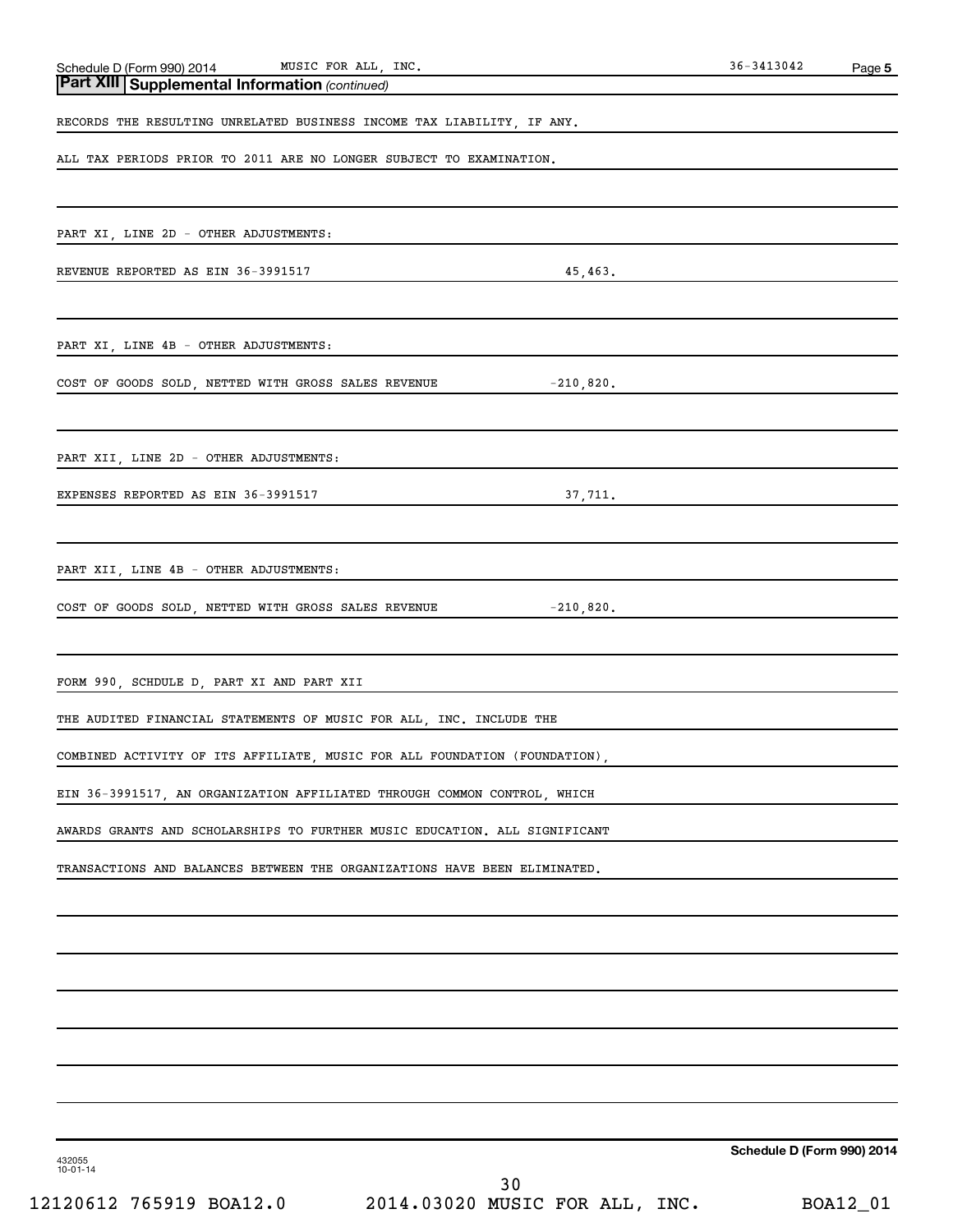|              | <b>Compensation Information</b><br><b>SCHEDULE J</b>                                                                                                                                                                                 |                                       | OMB No. 1545-0047     |            |    |
|--------------|--------------------------------------------------------------------------------------------------------------------------------------------------------------------------------------------------------------------------------------|---------------------------------------|-----------------------|------------|----|
|              | (Form 990)<br>For certain Officers, Directors, Trustees, Key Employees, and Highest                                                                                                                                                  |                                       |                       | 74         |    |
|              | <b>Compensated Employees</b><br>Complete if the organization answered "Yes" on Form 990, Part IV, line 23.                                                                                                                           |                                       |                       |            |    |
|              | Attach to Form 990.<br>Department of the Treasury                                                                                                                                                                                    |                                       | <b>Open to Public</b> |            |    |
|              | Information about Schedule J (Form 990) and its instructions is at www.irs.gov/form990.<br>Internal Revenue Service                                                                                                                  |                                       |                       | Inspection |    |
|              | Name of the organization                                                                                                                                                                                                             | <b>Employer identification number</b> |                       |            |    |
| Part I       | MUSIC FOR ALL, INC.<br><b>Questions Regarding Compensation</b>                                                                                                                                                                       | 36-3413042                            |                       |            |    |
|              |                                                                                                                                                                                                                                      |                                       |                       | Yes        | No |
|              |                                                                                                                                                                                                                                      |                                       |                       |            |    |
| 1a           | Check the appropriate box(es) if the organization provided any of the following to or for a person listed in Form 990,<br>Part VII, Section A, line 1a. Complete Part III to provide any relevant information regarding these items. |                                       |                       |            |    |
|              | First-class or charter travel<br>Housing allowance or residence for personal use                                                                                                                                                     |                                       |                       |            |    |
|              | Travel for companions<br>Payments for business use of personal residence                                                                                                                                                             |                                       |                       |            |    |
|              | Health or social club dues or initiation fees<br>Tax indemnification and gross-up payments                                                                                                                                           |                                       |                       |            |    |
|              | Discretionary spending account<br>Personal services (e.g., maid, chauffeur, chef)                                                                                                                                                    |                                       |                       |            |    |
|              |                                                                                                                                                                                                                                      |                                       |                       |            |    |
|              | b If any of the boxes on line 1a are checked, did the organization follow a written policy regarding payment or                                                                                                                      |                                       |                       |            |    |
|              |                                                                                                                                                                                                                                      |                                       | 1b                    |            |    |
| 2            | Did the organization require substantiation prior to reimbursing or allowing expenses incurred by all directors,                                                                                                                     |                                       |                       |            |    |
|              |                                                                                                                                                                                                                                      |                                       | $\mathbf{2}$          |            |    |
|              |                                                                                                                                                                                                                                      |                                       |                       |            |    |
| З            | Indicate which, if any, of the following the filing organization used to establish the compensation of the organization's                                                                                                            |                                       |                       |            |    |
|              | CEO/Executive Director. Check all that apply. Do not check any boxes for methods used by a related organization to                                                                                                                   |                                       |                       |            |    |
|              | establish compensation of the CEO/Executive Director, but explain in Part III.                                                                                                                                                       |                                       |                       |            |    |
|              | Compensation committee<br>Written employment contract                                                                                                                                                                                |                                       |                       |            |    |
|              | $\mathbf{x}$<br>Compensation survey or study<br>Independent compensation consultant                                                                                                                                                  |                                       |                       |            |    |
|              | $\mathbf{X}$<br>$\boxed{\text{x}}$ Form 990 of other organizations<br>Approval by the board or compensation committee                                                                                                                |                                       |                       |            |    |
|              |                                                                                                                                                                                                                                      |                                       |                       |            |    |
| 4            | During the year, did any person listed in Form 990, Part VII, Section A, line 1a, with respect to the filing                                                                                                                         |                                       |                       |            |    |
|              | organization or a related organization:                                                                                                                                                                                              |                                       |                       |            |    |
| а            | Receive a severance payment or change-of-control payment?                                                                                                                                                                            |                                       | 4a                    |            | х  |
| b            |                                                                                                                                                                                                                                      |                                       | 4b                    |            | x  |
| с            |                                                                                                                                                                                                                                      |                                       | 4c                    |            | X  |
|              | If "Yes" to any of lines 4a-c, list the persons and provide the applicable amounts for each item in Part III.                                                                                                                        |                                       |                       |            |    |
|              |                                                                                                                                                                                                                                      |                                       |                       |            |    |
|              | Only section 501(c)(3), 501(c)(4), and 501(c)(29) organizations must complete lines 5-9.                                                                                                                                             |                                       |                       |            |    |
|              | For persons listed in Form 990, Part VII, Section A, line 1a, did the organization pay or accrue any compensation                                                                                                                    |                                       |                       |            |    |
|              | contingent on the revenues of:                                                                                                                                                                                                       |                                       |                       |            |    |
|              |                                                                                                                                                                                                                                      |                                       | 5а                    |            | х  |
|              |                                                                                                                                                                                                                                      |                                       | 5b                    |            | x  |
|              | If "Yes" to line 5a or 5b, describe in Part III.                                                                                                                                                                                     |                                       |                       |            |    |
| 6            | For persons listed in Form 990, Part VII, Section A, line 1a, did the organization pay or accrue any compensation                                                                                                                    |                                       |                       |            |    |
|              | contingent on the net earnings of:                                                                                                                                                                                                   |                                       |                       |            |    |
|              |                                                                                                                                                                                                                                      |                                       | 6a                    |            | х  |
|              |                                                                                                                                                                                                                                      |                                       | 6b                    |            | x  |
|              | If "Yes" to line 6a or 6b, describe in Part III.                                                                                                                                                                                     |                                       |                       |            |    |
| $\mathbf{7}$ | For persons listed in Form 990, Part VII, Section A, line 1a, did the organization provide any non-fixed payments                                                                                                                    |                                       |                       |            |    |
|              |                                                                                                                                                                                                                                      |                                       | 7                     |            | X  |
| 8            | Were any amounts reported in Form 990, Part VII, paid or accrued pursuant to a contract that was subject to the                                                                                                                      |                                       |                       |            |    |
|              |                                                                                                                                                                                                                                      |                                       | 8                     |            | х  |
| 9            | If "Yes" to line 8, did the organization also follow the rebuttable presumption procedure described in                                                                                                                               |                                       |                       |            |    |
|              |                                                                                                                                                                                                                                      |                                       | 9                     |            |    |
|              | LHA For Paperwork Reduction Act Notice, see the Instructions for Form 990.                                                                                                                                                           | Schedule J (Form 990) 2014            |                       |            |    |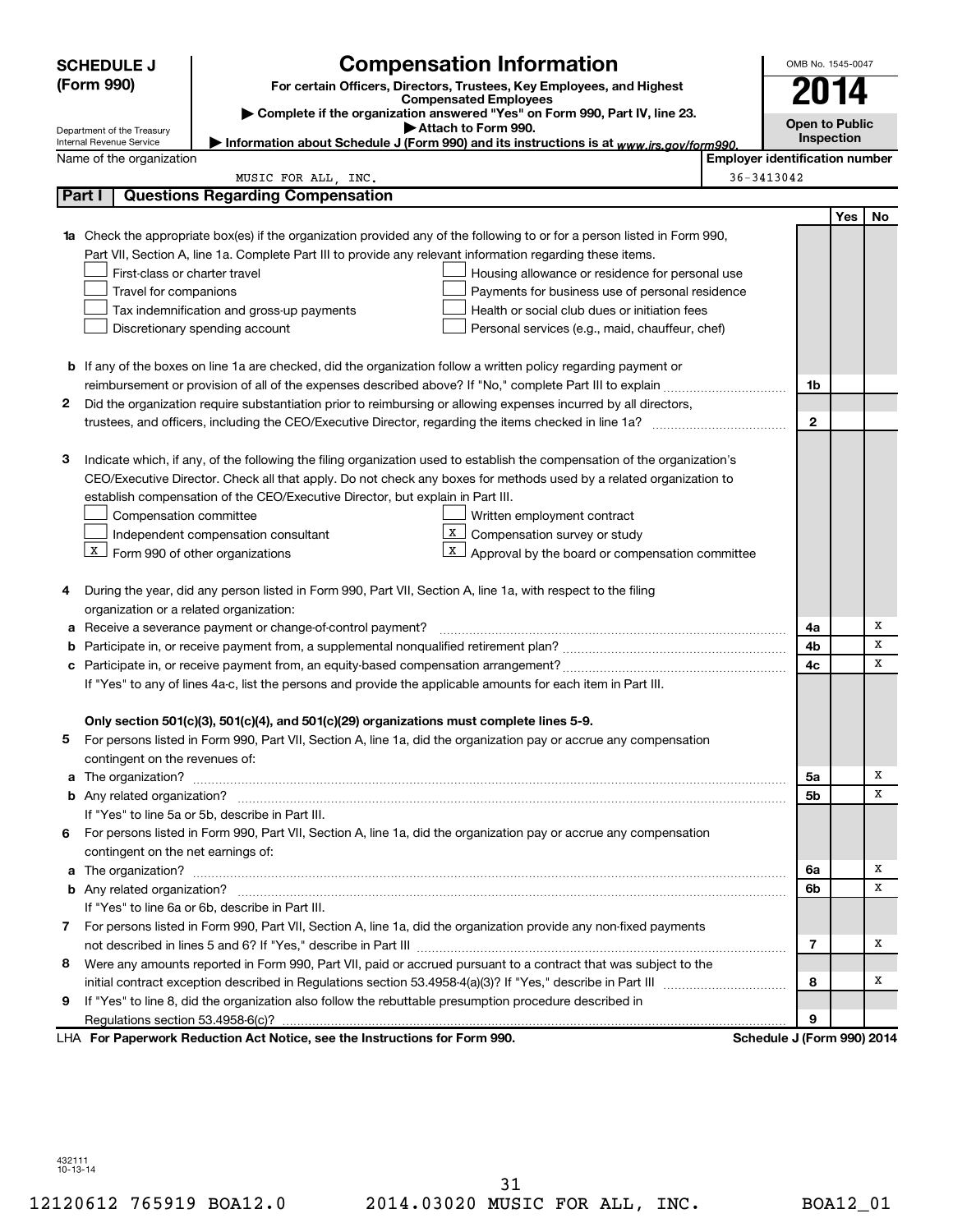Part II | Officers, Directors, Trustees, Key Employees, and Highest Compensated Employees. Use duplicate copies if additional space is needed.

For each individual whose compensation must be reported in Schedule J, report compensation from the organization on row (i) and from related organizations, described in the instructions, on row (ii). Do not list any individuals that are not listed on Form 990, Part VII.

Note. The sum of columns (B)(i)-(iii) for each listed individual must equal the total amount of Form 990, Part VII, Section A, line 1a, applicable column (D) and (E) amounts for that individual.

| (A) Name and Title    |                              |                          | (B) Breakdown of W-2 and/or 1099-MISC compensation |                                           | (C) Retirement and             | (D) Nontaxable | (E) Total of columns | (F) Compensation                                           |  |
|-----------------------|------------------------------|--------------------------|----------------------------------------------------|-------------------------------------------|--------------------------------|----------------|----------------------|------------------------------------------------------------|--|
|                       |                              | (i) Base<br>compensation | (ii) Bonus &<br>incentive<br>compensation          | (iii) Other<br>reportable<br>compensation | other deferred<br>compensation | benefits       | $(B)(i)-(D)$         | in column (B)<br>reported as deferred<br>in prior Form 990 |  |
| ERIC L. MARTIN<br>(1) | (i)                          | 159,796.                 | 10,000.                                            | $\mathfrak o$ .                           | 6,600                          | 15, 113.       | 191,509              | $\mathfrak o$ .                                            |  |
| PRESIDENT/CEO         | $\vert$ (ii)                 | $\mathbf{0}$ .           | $\mathbf{0}$ .                                     | $\mathfrak o$ .                           | $\mathfrak o$ .                | $\mathbf 0$    | $\mathbf 0$ .        | $\mathfrak o$ .                                            |  |
|                       | $\qquad \qquad \textbf{(i)}$ |                          |                                                    |                                           |                                |                |                      |                                                            |  |
|                       | (ii)                         |                          |                                                    |                                           |                                |                |                      |                                                            |  |
|                       | $\qquad \qquad \textbf{(i)}$ |                          |                                                    |                                           |                                |                |                      |                                                            |  |
|                       | $\vert$ (ii)                 |                          |                                                    |                                           |                                |                |                      |                                                            |  |
|                       | $\qquad \qquad \textbf{(i)}$ |                          |                                                    |                                           |                                |                |                      |                                                            |  |
|                       | (ii)                         |                          |                                                    |                                           |                                |                |                      |                                                            |  |
|                       | $(\sf{i})$                   |                          |                                                    |                                           |                                |                |                      |                                                            |  |
|                       | (ii)                         |                          |                                                    |                                           |                                |                |                      |                                                            |  |
|                       | $(\sf{i})$                   |                          |                                                    |                                           |                                |                |                      |                                                            |  |
|                       | (ii)                         |                          |                                                    |                                           |                                |                |                      |                                                            |  |
|                       | $(\sf{i})$                   |                          |                                                    |                                           |                                |                |                      |                                                            |  |
|                       | (ii)                         |                          |                                                    |                                           |                                |                |                      |                                                            |  |
|                       | $(\sf{i})$                   |                          |                                                    |                                           |                                |                |                      |                                                            |  |
|                       | (ii)                         |                          |                                                    |                                           |                                |                |                      |                                                            |  |
|                       | $(\sf{i})$<br>(ii)           |                          |                                                    |                                           |                                |                |                      |                                                            |  |
|                       | $(\sf{i})$                   |                          |                                                    |                                           |                                |                |                      |                                                            |  |
|                       | (ii)                         |                          |                                                    |                                           |                                |                |                      |                                                            |  |
|                       | $(\sf{i})$                   |                          |                                                    |                                           |                                |                |                      |                                                            |  |
|                       | (ii)                         |                          |                                                    |                                           |                                |                |                      |                                                            |  |
|                       | $(\sf{i})$                   |                          |                                                    |                                           |                                |                |                      |                                                            |  |
|                       | (ii)                         |                          |                                                    |                                           |                                |                |                      |                                                            |  |
|                       | $\qquad \qquad \textbf{(i)}$ |                          |                                                    |                                           |                                |                |                      |                                                            |  |
|                       | (ii)                         |                          |                                                    |                                           |                                |                |                      |                                                            |  |
|                       | $\qquad \qquad \textbf{(i)}$ |                          |                                                    |                                           |                                |                |                      |                                                            |  |
|                       | (ii)                         |                          |                                                    |                                           |                                |                |                      |                                                            |  |
|                       | $\qquad \qquad \textbf{(i)}$ |                          |                                                    |                                           |                                |                |                      |                                                            |  |
|                       | (ii)                         |                          |                                                    |                                           |                                |                |                      |                                                            |  |
|                       | $(\sf{i})$                   |                          |                                                    |                                           |                                |                |                      |                                                            |  |
|                       | $\overline{(\mathsf{ii})}$   |                          |                                                    |                                           |                                |                |                      |                                                            |  |

32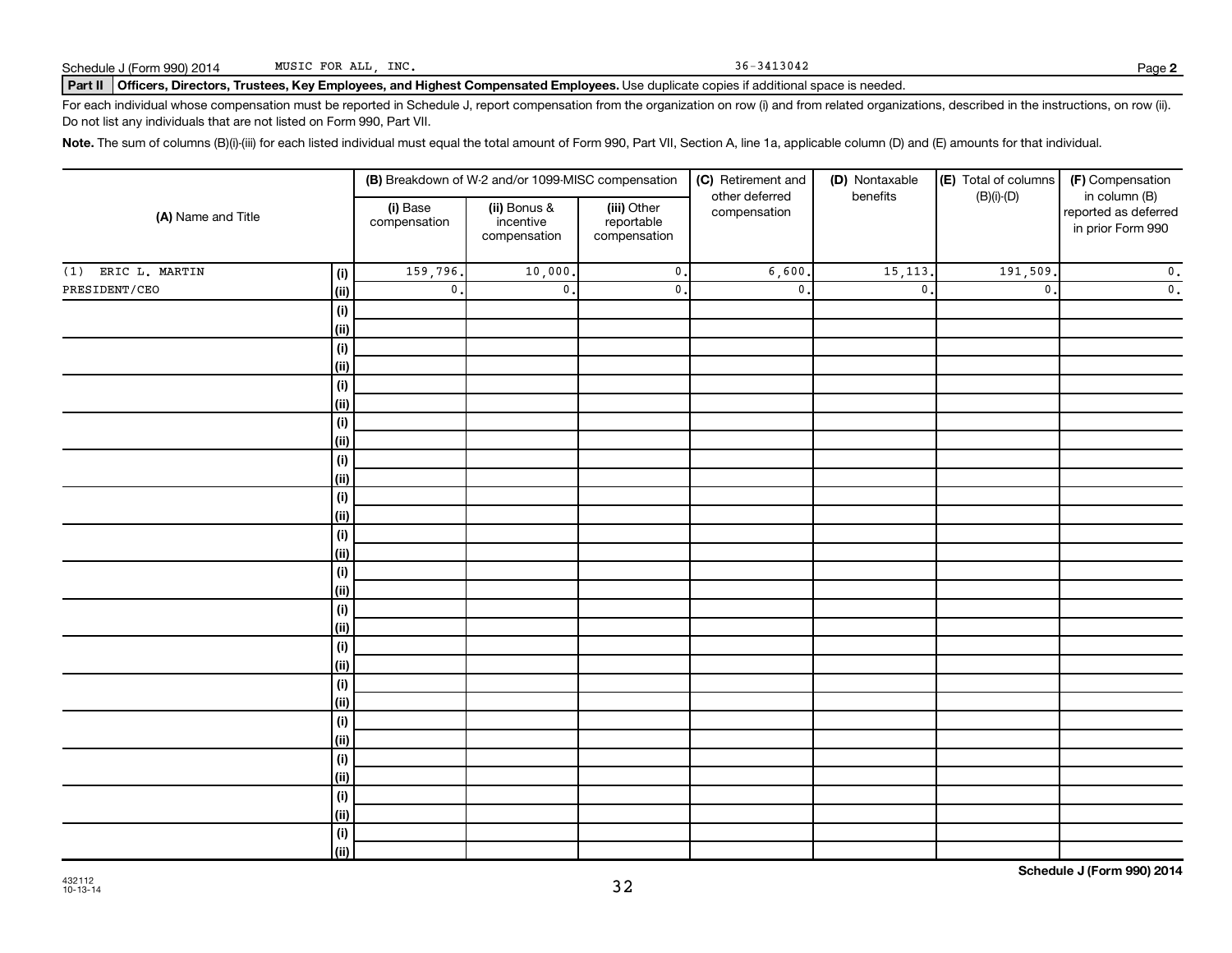**Part III Supplemental Information**

Provide the information, explanation, or descriptions required for Part I, lines 1a, 1b, 3, 4a, 4b, 4c, 5a, 5b, 6a, 6b, 7, and 8, and for Part II. Also complete this part for any additional information.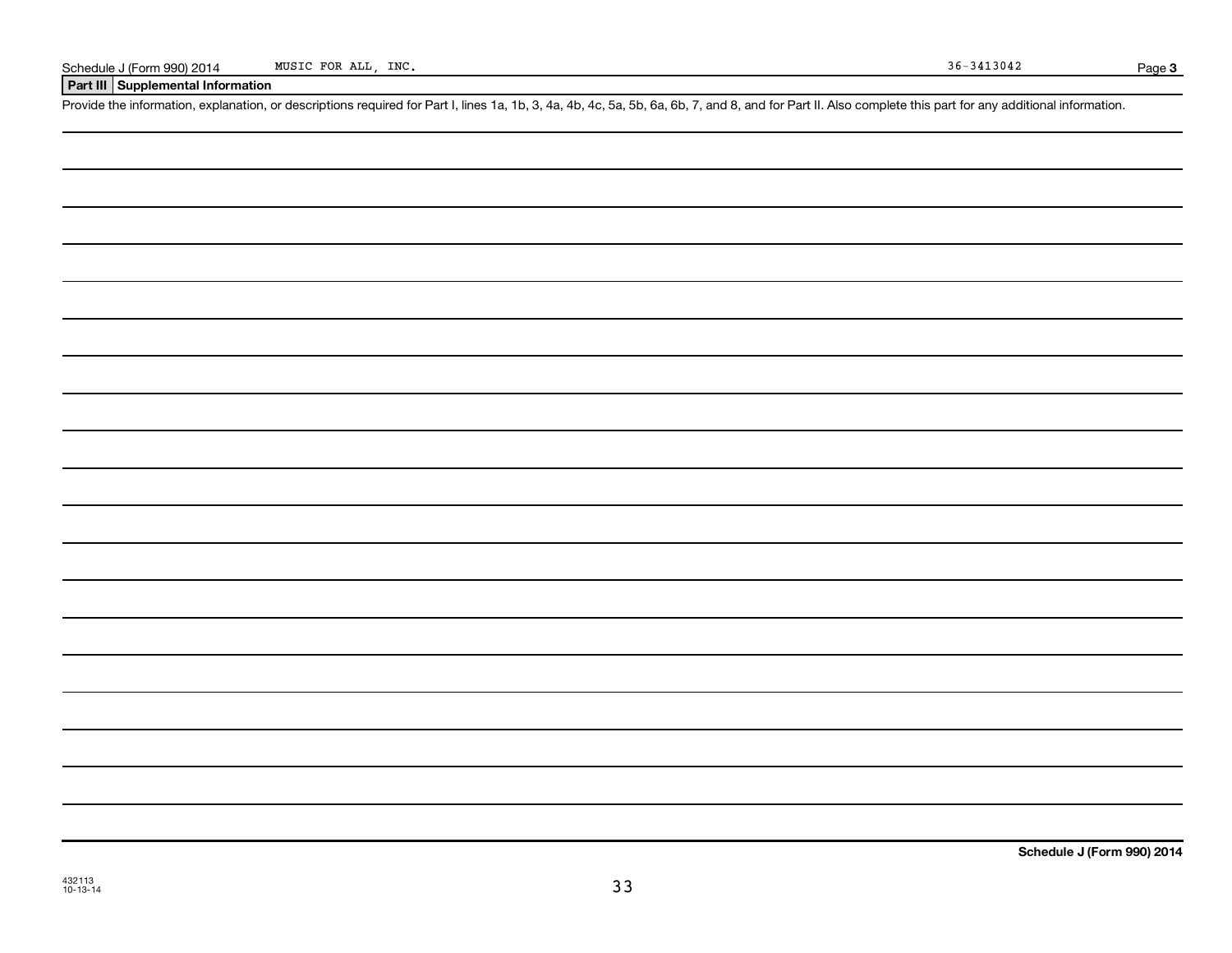| <b>SCHEDULE L</b>                                                                                                             |                                                                            |  | <b>Transactions With Interested Persons</b>                           |    |                                               |  |                                    |  |                                                                                                                                    |     |                                  |                                       |                                         | OMB No. 1545-0047 |                |  |  |  |  |  |  |                            |  |  |                           |
|-------------------------------------------------------------------------------------------------------------------------------|----------------------------------------------------------------------------|--|-----------------------------------------------------------------------|----|-----------------------------------------------|--|------------------------------------|--|------------------------------------------------------------------------------------------------------------------------------------|-----|----------------------------------|---------------------------------------|-----------------------------------------|-------------------|----------------|--|--|--|--|--|--|----------------------------|--|--|---------------------------|
| (Form 990 or 990-EZ) ▶ Complete if the organization answered "Yes" on Form 990, Part IV, line 25a, 25b, 26, 27, 28a,          |                                                                            |  |                                                                       |    |                                               |  |                                    |  |                                                                                                                                    |     |                                  |                                       |                                         |                   |                |  |  |  |  |  |  |                            |  |  |                           |
|                                                                                                                               |                                                                            |  | 28b, or 28c, or Form 990-EZ, Part V, line 38a or 40b.                 |    |                                               |  | Attach to Form 990 or Form 990-EZ. |  |                                                                                                                                    |     |                                  |                                       |                                         |                   |                |  |  |  |  |  |  |                            |  |  |                           |
| Department of the Treasury<br>Internal Revenue Service                                                                        |                                                                            |  |                                                                       |    |                                               |  |                                    |  | Information about Schedule L (Form 990 or 990-EZ) and its instructions is at www.irs.gov/form990.                                  |     |                                  |                                       | Inspection                              | Open To Public    |                |  |  |  |  |  |  |                            |  |  |                           |
| Name of the organization                                                                                                      |                                                                            |  |                                                                       |    |                                               |  |                                    |  |                                                                                                                                    |     |                                  | <b>Emplover identification number</b> |                                         |                   |                |  |  |  |  |  |  |                            |  |  |                           |
|                                                                                                                               | MUSIC FOR ALL, INC.                                                        |  |                                                                       |    |                                               |  |                                    |  |                                                                                                                                    |     | $36 - 3413042$                   |                                       |                                         |                   |                |  |  |  |  |  |  |                            |  |  |                           |
| Part I                                                                                                                        |                                                                            |  |                                                                       |    |                                               |  |                                    |  | Excess Benefit Transactions (section 501(c)(3), section 501(c)(4), and 501(c)(29) organizations only).                             |     |                                  |                                       |                                         |                   |                |  |  |  |  |  |  |                            |  |  |                           |
|                                                                                                                               |                                                                            |  |                                                                       |    |                                               |  |                                    |  | Complete if the organization answered "Yes" on Form 990, Part IV, line 25a or 25b, or Form 990-EZ, Part V, line 40b.               |     |                                  |                                       |                                         |                   |                |  |  |  |  |  |  |                            |  |  |                           |
| 1<br>(a) Name of disqualified person                                                                                          |                                                                            |  | (b) Relationship between disqualified<br>person and organization      |    |                                               |  |                                    |  | (c) Description of transaction                                                                                                     |     |                                  |                                       |                                         |                   | (d) Corrected? |  |  |  |  |  |  |                            |  |  |                           |
|                                                                                                                               |                                                                            |  |                                                                       |    |                                               |  |                                    |  |                                                                                                                                    |     |                                  |                                       |                                         | Yes               | No             |  |  |  |  |  |  |                            |  |  |                           |
|                                                                                                                               |                                                                            |  |                                                                       |    |                                               |  |                                    |  |                                                                                                                                    |     |                                  |                                       |                                         |                   |                |  |  |  |  |  |  |                            |  |  |                           |
|                                                                                                                               |                                                                            |  |                                                                       |    |                                               |  |                                    |  |                                                                                                                                    |     |                                  |                                       |                                         |                   |                |  |  |  |  |  |  |                            |  |  |                           |
|                                                                                                                               |                                                                            |  |                                                                       |    |                                               |  |                                    |  |                                                                                                                                    |     |                                  |                                       |                                         |                   |                |  |  |  |  |  |  |                            |  |  |                           |
|                                                                                                                               |                                                                            |  |                                                                       |    |                                               |  |                                    |  |                                                                                                                                    |     |                                  |                                       |                                         |                   |                |  |  |  |  |  |  |                            |  |  |                           |
|                                                                                                                               |                                                                            |  |                                                                       |    |                                               |  |                                    |  |                                                                                                                                    |     |                                  |                                       |                                         |                   |                |  |  |  |  |  |  |                            |  |  |                           |
| 2 Enter the amount of tax incurred by the organization managers or disqualified persons during the year under<br>section 4958 |                                                                            |  |                                                                       |    |                                               |  |                                    |  |                                                                                                                                    |     |                                  |                                       |                                         |                   |                |  |  |  |  |  |  |                            |  |  |                           |
|                                                                                                                               |                                                                            |  |                                                                       |    |                                               |  |                                    |  |                                                                                                                                    |     | $\blacktriangleright$ s          | $\triangleright$ \$                   |                                         |                   |                |  |  |  |  |  |  |                            |  |  |                           |
|                                                                                                                               |                                                                            |  |                                                                       |    |                                               |  |                                    |  |                                                                                                                                    |     |                                  |                                       |                                         |                   |                |  |  |  |  |  |  |                            |  |  |                           |
| Part II                                                                                                                       | Loans to and/or From Interested Persons.                                   |  |                                                                       |    |                                               |  |                                    |  |                                                                                                                                    |     |                                  |                                       |                                         |                   |                |  |  |  |  |  |  |                            |  |  |                           |
|                                                                                                                               |                                                                            |  |                                                                       |    |                                               |  |                                    |  | Complete if the organization answered "Yes" on Form 990-EZ, Part V, line 38a or Form 990, Part IV, line 26; or if the organization |     |                                  |                                       |                                         |                   |                |  |  |  |  |  |  |                            |  |  |                           |
|                                                                                                                               | reported an amount on Form 990, Part X, line 5, 6, or 22.                  |  |                                                                       |    |                                               |  |                                    |  |                                                                                                                                    |     |                                  | (h) Approved                          |                                         |                   |                |  |  |  |  |  |  |                            |  |  |                           |
| (a) Name of<br>interested person                                                                                              | (b) Relationship<br>with organization                                      |  | (c) Purpose<br>of loan                                                |    | $(d)$ Loan to or<br>from the<br>organization? |  |                                    |  |                                                                                                                                    |     | (e) Original<br>principal amount |                                       | (f) Balance due<br>$(g)$ In<br>default? |                   |                |  |  |  |  |  |  | `by board or<br>committee? |  |  | (i) Written<br>agreement? |
|                                                                                                                               |                                                                            |  |                                                                       | To | From                                          |  |                                    |  |                                                                                                                                    | Yes | No                               | Yes                                   | No                                      | <b>Yes</b>        | No             |  |  |  |  |  |  |                            |  |  |                           |
|                                                                                                                               |                                                                            |  |                                                                       |    |                                               |  |                                    |  |                                                                                                                                    |     |                                  |                                       |                                         |                   |                |  |  |  |  |  |  |                            |  |  |                           |
|                                                                                                                               |                                                                            |  |                                                                       |    |                                               |  |                                    |  |                                                                                                                                    |     |                                  |                                       |                                         |                   |                |  |  |  |  |  |  |                            |  |  |                           |
|                                                                                                                               |                                                                            |  |                                                                       |    |                                               |  |                                    |  |                                                                                                                                    |     |                                  |                                       |                                         |                   |                |  |  |  |  |  |  |                            |  |  |                           |
|                                                                                                                               |                                                                            |  |                                                                       |    |                                               |  |                                    |  |                                                                                                                                    |     |                                  |                                       |                                         |                   |                |  |  |  |  |  |  |                            |  |  |                           |
|                                                                                                                               |                                                                            |  |                                                                       |    |                                               |  |                                    |  |                                                                                                                                    |     |                                  |                                       |                                         |                   |                |  |  |  |  |  |  |                            |  |  |                           |
|                                                                                                                               |                                                                            |  |                                                                       |    |                                               |  |                                    |  |                                                                                                                                    |     |                                  |                                       |                                         |                   |                |  |  |  |  |  |  |                            |  |  |                           |
|                                                                                                                               |                                                                            |  |                                                                       |    |                                               |  |                                    |  |                                                                                                                                    |     |                                  |                                       |                                         |                   |                |  |  |  |  |  |  |                            |  |  |                           |
|                                                                                                                               |                                                                            |  |                                                                       |    |                                               |  |                                    |  |                                                                                                                                    |     |                                  |                                       |                                         |                   |                |  |  |  |  |  |  |                            |  |  |                           |
|                                                                                                                               |                                                                            |  |                                                                       |    |                                               |  |                                    |  |                                                                                                                                    |     |                                  |                                       |                                         |                   |                |  |  |  |  |  |  |                            |  |  |                           |
| Total                                                                                                                         |                                                                            |  |                                                                       |    |                                               |  | -\$                                |  |                                                                                                                                    |     |                                  |                                       |                                         |                   |                |  |  |  |  |  |  |                            |  |  |                           |
| Part III                                                                                                                      | <b>Grants or Assistance Benefiting Interested Persons.</b>                 |  |                                                                       |    |                                               |  |                                    |  |                                                                                                                                    |     |                                  |                                       |                                         |                   |                |  |  |  |  |  |  |                            |  |  |                           |
|                                                                                                                               | Complete if the organization answered "Yes" on Form 990, Part IV, line 27. |  |                                                                       |    |                                               |  |                                    |  |                                                                                                                                    |     |                                  |                                       |                                         |                   |                |  |  |  |  |  |  |                            |  |  |                           |
| (a) Name of interested person                                                                                                 |                                                                            |  | (b) Relationship between<br>interested person and<br>the organization |    |                                               |  | (c) Amount of<br>assistance        |  | (d) Type of<br>assistance                                                                                                          |     |                                  |                                       | assistance                              | (e) Purpose of    |                |  |  |  |  |  |  |                            |  |  |                           |
|                                                                                                                               |                                                                            |  |                                                                       |    |                                               |  |                                    |  |                                                                                                                                    |     |                                  |                                       |                                         |                   |                |  |  |  |  |  |  |                            |  |  |                           |
|                                                                                                                               |                                                                            |  |                                                                       |    |                                               |  |                                    |  |                                                                                                                                    |     |                                  |                                       |                                         |                   |                |  |  |  |  |  |  |                            |  |  |                           |
|                                                                                                                               |                                                                            |  |                                                                       |    |                                               |  |                                    |  |                                                                                                                                    |     |                                  |                                       |                                         |                   |                |  |  |  |  |  |  |                            |  |  |                           |
|                                                                                                                               |                                                                            |  |                                                                       |    |                                               |  |                                    |  |                                                                                                                                    |     |                                  |                                       |                                         |                   |                |  |  |  |  |  |  |                            |  |  |                           |
|                                                                                                                               |                                                                            |  |                                                                       |    |                                               |  |                                    |  |                                                                                                                                    |     |                                  |                                       |                                         |                   |                |  |  |  |  |  |  |                            |  |  |                           |
|                                                                                                                               |                                                                            |  |                                                                       |    |                                               |  |                                    |  |                                                                                                                                    |     |                                  |                                       |                                         |                   |                |  |  |  |  |  |  |                            |  |  |                           |
|                                                                                                                               |                                                                            |  |                                                                       |    |                                               |  |                                    |  |                                                                                                                                    |     |                                  |                                       |                                         |                   |                |  |  |  |  |  |  |                            |  |  |                           |
|                                                                                                                               |                                                                            |  |                                                                       |    |                                               |  |                                    |  |                                                                                                                                    |     |                                  |                                       |                                         |                   |                |  |  |  |  |  |  |                            |  |  |                           |
|                                                                                                                               |                                                                            |  |                                                                       |    |                                               |  |                                    |  |                                                                                                                                    |     |                                  |                                       |                                         |                   |                |  |  |  |  |  |  |                            |  |  |                           |

LHA For Paperwork Reduction Act Notice, see the Instructions for Form 990 or 990-EZ. Schedule L (Form 990 or 990-EZ) 2014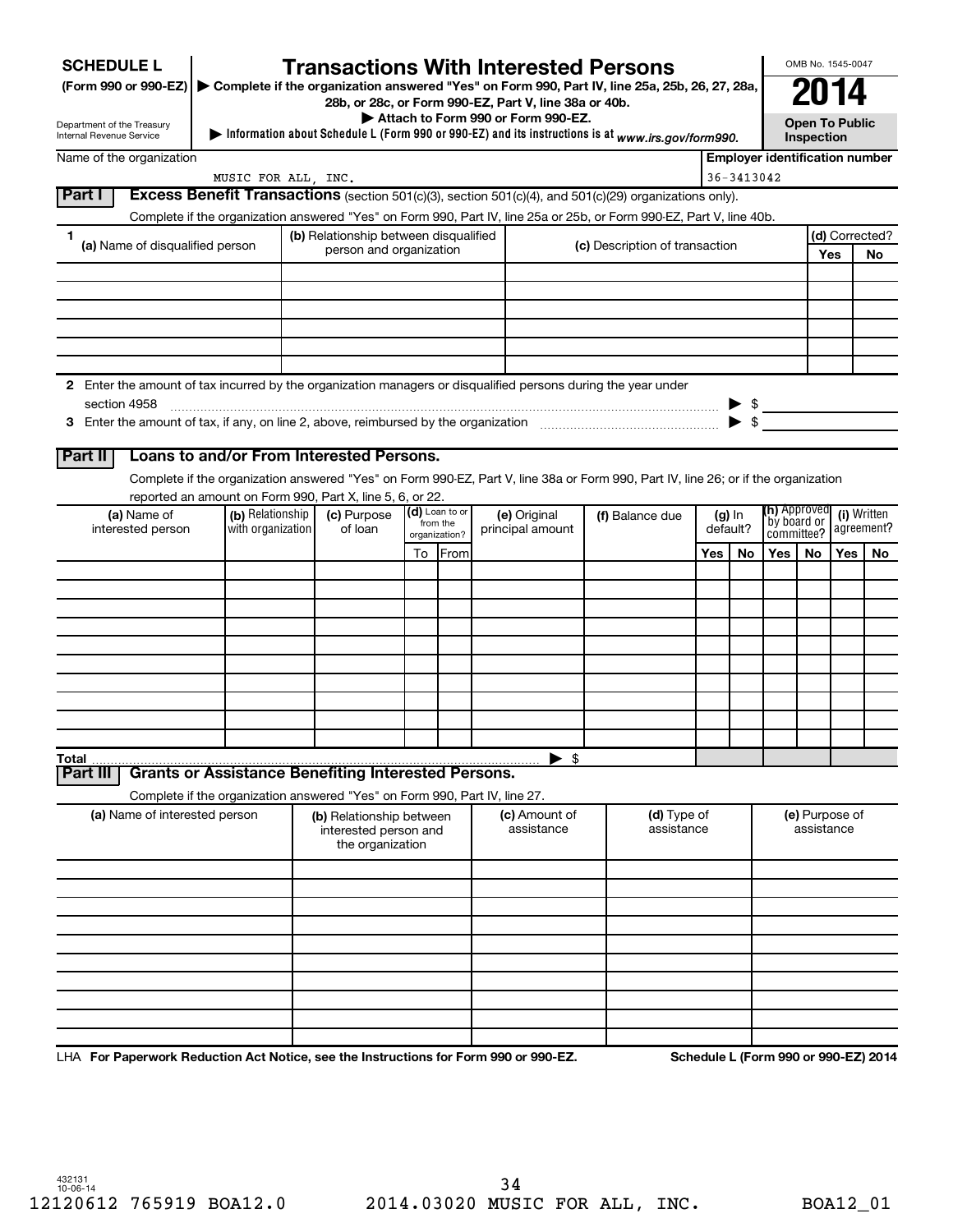### **Part IV Business Transactions Involving Interested Persons.**

Complete if the organization answered "Yes" on Form 990, Part IV, line 28a, 28b, or 28c.

| (a) Name of interested person | (b) Relationship between interested<br>person and the organization | (c) Amount of<br>transaction | (d) Description of<br>transaction | (e) Sharing of<br>organization's<br>revenues? |    |  |
|-------------------------------|--------------------------------------------------------------------|------------------------------|-----------------------------------|-----------------------------------------------|----|--|
|                               |                                                                    |                              |                                   | <b>Yes</b>                                    | No |  |
| MARLENE MILLER                | BOARD MEMBER OF MUS                                                |                              | 60,000. FRED J. MIL               |                                               | х  |  |
|                               |                                                                    |                              |                                   |                                               |    |  |
|                               |                                                                    |                              |                                   |                                               |    |  |
|                               |                                                                    |                              |                                   |                                               |    |  |
|                               |                                                                    |                              |                                   |                                               |    |  |
|                               |                                                                    |                              |                                   |                                               |    |  |
|                               |                                                                    |                              |                                   |                                               |    |  |
|                               |                                                                    |                              |                                   |                                               |    |  |
|                               |                                                                    |                              |                                   |                                               |    |  |
|                               |                                                                    |                              |                                   |                                               |    |  |

**Part V** | Supplemental Information

Provide additional information for responses to questions on Schedule L (see instructions).

SCH L, PART IV, BUSINESS TRANSACTIONS INVOLVING INTERESTED PERSONS:

(A) NAME OF PERSON: MARLENE MILLER

(B) RELATIONSHIP BETWEEN INTERESTED PERSON AND ORGANIZATION:

BOARD MEMBER OF MUSIC FOR ALL, INC. & PRESIDENT/CEO OF FRED J. MILLER, INC.

(D) DESCRIPTION OF TRANSACTION: FRED J. MILLER, INC. IS AN OFFICIAL

SPONSOR OF MUSIC FOR ALL, INC.

**Schedule L (Form 990 or 990-EZ) 2014**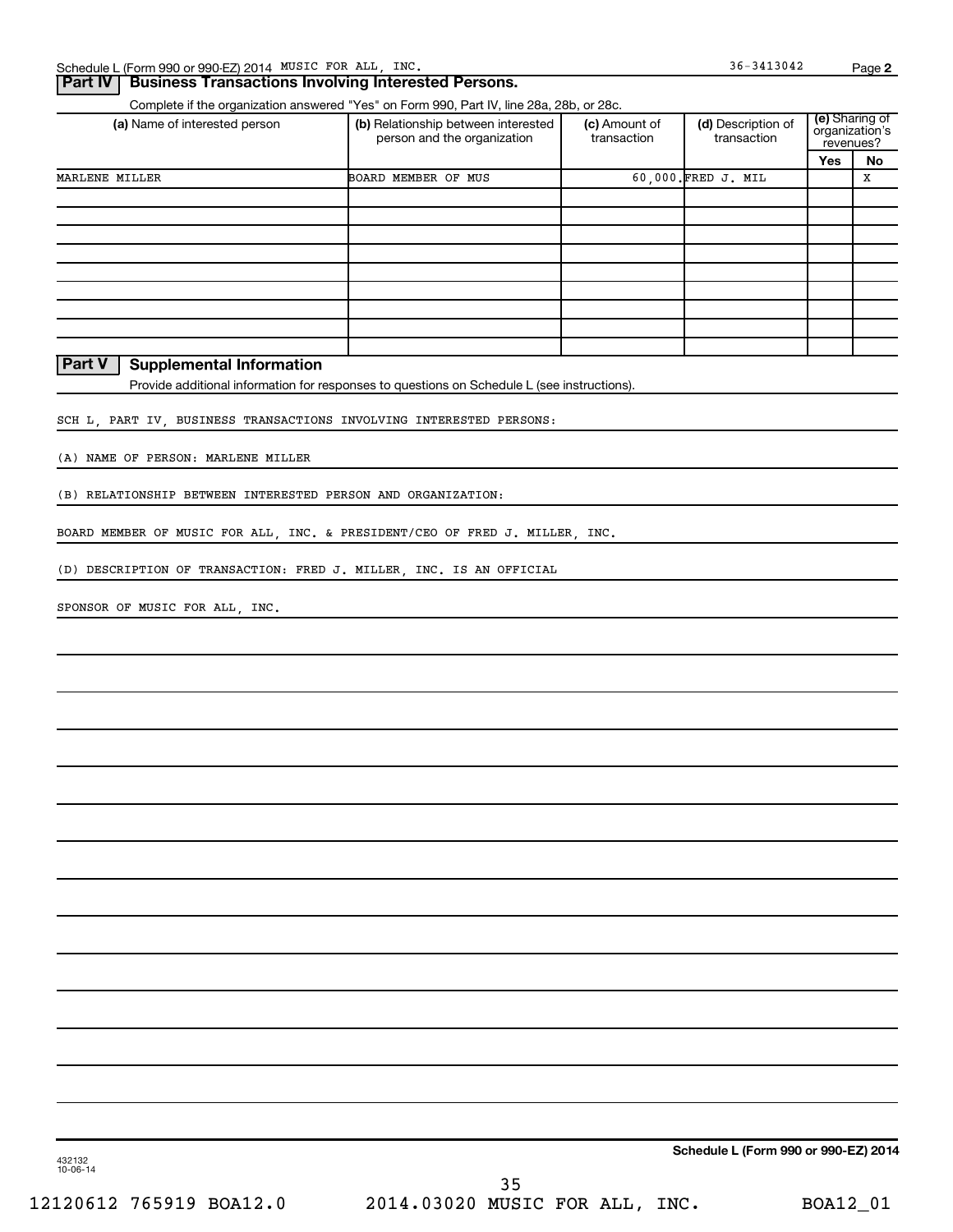**(Form 990 or 990-EZ)**

Department of the Treasury Internal Revenue Service Name of the organization

# **SCHEDULE O Supplemental Information to Form 990 or 990-EZ 2016 ASS-00**<br>Complete to provide information for responses to specific questions on

Information about Schedule O (Form 990 or 990-EZ) and its instructions is at www.irs.gov/form990. **Complete to provide information for responses to specific questions on Form 990 or 990-EZ or to provide any additional information. | Attach to Form 990 or 990-EZ.**



MUSIC FOR ALL, INC.  $36-3413042$ 

**Employer identification number**

### FORM 990, PART I, LINE 1, DESCRIPTION OF ORGANIZATION MISSION:

EXPERIENCES THROUGH MUSIC FOR ALL.

THE VISION OF MUSIC FOR ALL IS TO BE A CATALYST TO ENSURE THAT EVERY

CHILD ACROSS AMERICA HAS ACCESS AND OPPORTUNITY TO PARTICIPATE IN

ACTIVE MUSIC MAKING IN HIS OR HER SCHOLASTIC ENVIRONMENT. WE USE OUR

RESOURCES TO PROVIDE NATIONAL PROGRAMS THAT RECOGNIZE AND SUPPORT MUSIC

STUDENTS' PERFORMANCE AND SUCCESS OFFER MUSIC EDUCATOR TRAINING AND

PROFESSIONAL DEVELOPMENT AND DELIVER TOOLS AND RESOURCES TO

PARTICIPANTS AND THEIR COMMUNITIES THAT WILL ASSIST THEM IN SUPPORTING

MUSIC EDUCATION BY PROMOTING AWARENESS OF MUSIC'S IMPACT ON STUDENT

GROWTH AND ACHIEVEMENT.

MUSIC FOR ALL'S PROGRAMS INCLUDE FALL MARCHING BAND REGIONAL

CHAMPIONSHIPS AND THE GRAND NATIONAL CHAMPIONSHIPS, HELD ACROSS THE

COUNTRY EACH FALL. THE MUSIC FOR ALL NATIONAL FESTIVAL IS HELD EACH

SPRING IN INDIANAPOLIS AND FEATURES THE NATIONAL CONCERT BAND FESTIVAL,

ORCHESTRA AMERICA NATIONAL FESTIVAL, SANDY FELDSTEIN NATIONAL

PERCUSSION FESTIVAL HONOR BAND OF AMERICA, HONOR ORCHESTRA OF AMERICA

AND THE JAZZ BAND OF AMERICA. THE SUMMER SYMPOSIUM, A WEEKLONG MUSIC

CAMP FOR STUDENTS AND TEACHERS IS HELD EACH JUNE AT BALL STATE

UNIVERSITY IN MUNCIE, INDIANA.

FORM 990, PART III, LINE 1, DESCRIPTION OF ORGANIZATION MISSION:

THE VISION OF MUSIC FOR ALL IS TO BE A CATALYST TO ENSURE THAT EVERY

432211 08-27-14 LHA For Paperwork Reduction Act Notice, see the Instructions for Form 990 or 990-EZ. Schedule O (Form 990 or 990-EZ) (2014)

12120612 765919 BOA12.0 2014.03020 MUSIC FOR ALL, INC. BOA12\_01 36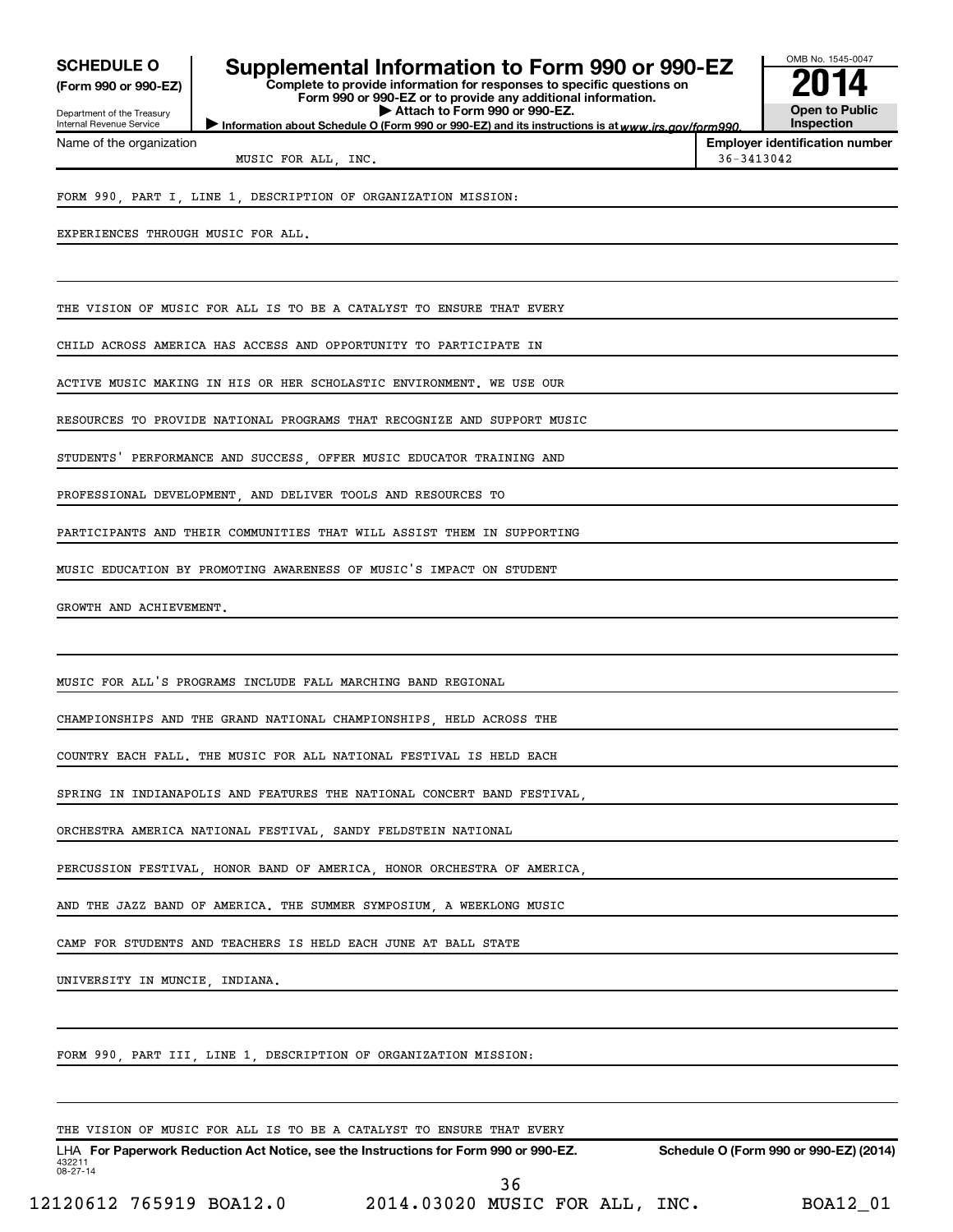| Schedule O (Form 990 or 990-EZ) (2014)                                  |                                | Page 2                                              |
|-------------------------------------------------------------------------|--------------------------------|-----------------------------------------------------|
| Name of the organization<br>MUSIC FOR ALL, INC.                         |                                | <b>Employer identification number</b><br>36-3413042 |
| CHILD ACROSS AMERICA HAS ACCESS AND OPPORTUNITY TO PARTICIPATE IN       |                                |                                                     |
| ACTIVE MUSIC MAKING IN HIS OR HER SCHOLASTIC ENVIRONMENT. WE USE OUR    |                                |                                                     |
| RESOURCES TO PROVIDE NATIONAL PROGRAMS THAT RECOGNIZE AND SUPPORT MUSIC |                                |                                                     |
| STUDENTS' PERFORMANCE AND SUCCESS, OFFER MUSIC EDUCATOR TRAINING AND    |                                |                                                     |
| PROFESSIONAL DEVELOPMENT, AND DELIVER TOOLS AND RESOURCES TO            |                                |                                                     |
| PARTICIPANTS AND THEIR COMMUNITIES THAT WILL ASSIST THEM IN SUPPORTING  |                                |                                                     |
| MUSIC EDUCATION BY PROMOTING AWARENESS OF MUSIC'S IMPACT ON STUDENT     |                                |                                                     |
| GROWTH AND ACHIEVEMENT.                                                 |                                |                                                     |
|                                                                         |                                |                                                     |
| MUSIC FOR ALL'S PROGRAMS INCLUDE FALL MARCHING BAND REGIONAL            |                                |                                                     |
| CHAMPIONSHIPS AND THE GRAND NATIONAL CHAMPIONSHIPS, HELD ACROSS THE     |                                |                                                     |
| COUNTRY EACH FALL. THE MUSIC FOR ALL NATIONAL FESTIVAL IS HELD EACH     |                                |                                                     |
| SPRING IN INDIANAPOLIS AND FEATURES THE NATIONAL CONCERT BAND FESTIVAL, |                                |                                                     |
| ORCHESTRA AMERICA NATIONAL FESTIVAL, SANDY FELDSTEIN NATIONAL           |                                |                                                     |
| PERCUSSION FESTIVAL, HONOR BAND OF AMERICA, HONOR ORCHESTRA OF AMERICA, |                                |                                                     |
| AND THE JAZZ BAND OF AMERICA. THE SUMMER SYMPOSIUM, A WEEKLONG MUSIC    |                                |                                                     |
| CAMP FOR STUDENTS AND TEACHERS IS HELD EACH JUNE AT BALL STATE          |                                |                                                     |
| UNIVERSITY IN MUNCIE, INDIANA.                                          |                                |                                                     |
| FORM 990, PART III, LINE 4A, PROGRAM SERVICE ACCOMPLISHMENTS:           |                                |                                                     |
| WINSTON-SALEM NC, TACOMA WA, JACKSONVILLE AL, AUSTIN TX AND CONROE TX.  |                                |                                                     |
| PARTICIPANTS SERVED: 78,052 STUDENTS FROM 486 SCHOOLS.                  |                                |                                                     |
| FORM 990, PART III, LINE 4D, OTHER PROGRAM SERVICES:                    |                                |                                                     |
| MUSIC FOR ALL NEWSLETTER - QUARTERLY PERIODICAL WITH NEWS AND           |                                |                                                     |
| INFORMATION ABOUT MUSIC FOR ALL PROGRAMS.<br>432212                     | CIRCULATION: 286,500           |                                                     |
| $08 - 27 - 14$                                                          | 37                             | Schedule O (Form 990 or 990-EZ) (2014)              |
| 12120612 765919 BOA12.0                                                 | 2014.03020 MUSIC FOR ALL, INC. | BOA12_01                                            |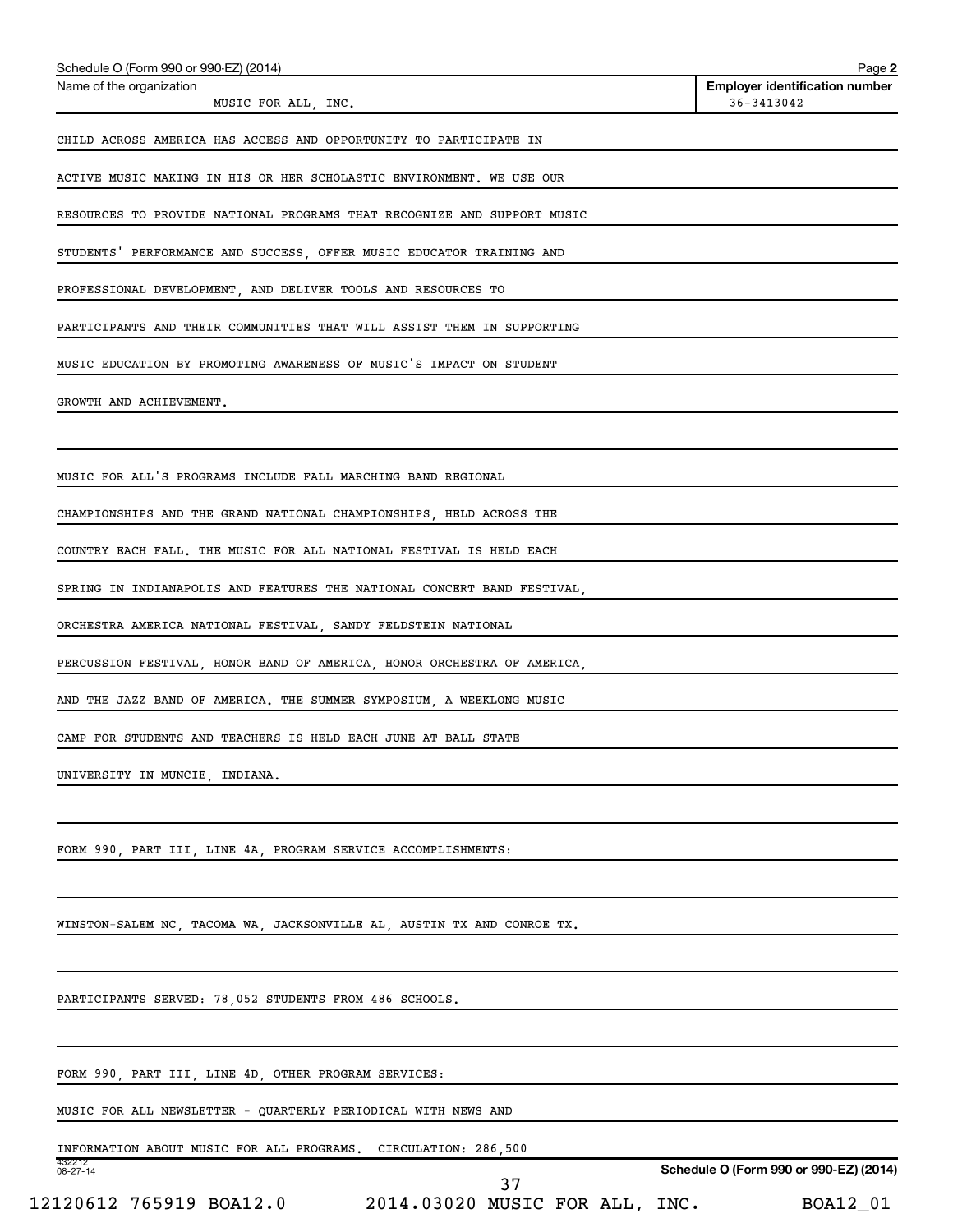| Schedule O (Form 990 or 990-EZ) (2014)                                        | Page 2                                              |
|-------------------------------------------------------------------------------|-----------------------------------------------------|
| Name of the organization<br>MUSIC FOR ALL, INC.                               | <b>Employer identification number</b><br>36-3413042 |
| EXPENSES \$ 26,732. INCLUDING GRANTS OF \$ 0. REVENUE \$ 15,749.              |                                                     |
|                                                                               |                                                     |
| FORM 990, PART VI, SECTION B, LINE 11:                                        |                                                     |
| THE FORM 990 IS PREPARED BY THE INDEPENDENT ACCOUNTING FIRM, THEN REVIEWED    |                                                     |
| BY THE CFO, CEO, AND FINANCE COMMITTEE. AFTER THIS FIRST REVIEW, THE DRAFT    |                                                     |
| FORM 990 IS FORWARDED TO THE ENTIRE BOARD OF DIRECTORS FOR REVIEW AND         |                                                     |
| THE BOARD IS GIVEN THE OPPORTUNITY TO DISCUSS THE RETURN.<br>COMMENT.<br>THE  |                                                     |
| RETURN IS FILED ONLY AFTER REVIEW AND APPROVAL BY THE BOARD OF DIRECTORS.     |                                                     |
|                                                                               |                                                     |
| FORM 990, PART VI, SECTION B, LINE 12C:                                       |                                                     |
| EACH BOARD MEMBER SUBMITS A SIGNED CONFLICT OF INTEREST STATEMENT UPON        |                                                     |
| ELECTION TO THE BOARD. UPDATED STATEMENTS ARE SIGNED AND SUBMITTED AT EACH    |                                                     |
| SUBSEQUENT ANNUAL MEETING. THE ANNUAL MEETINGS NORMALLY OCCURS DURING THE     |                                                     |
| MONTH OF FEBRUARY EACH YEAR.                                                  |                                                     |
|                                                                               |                                                     |
| FORM 990, PART VI, SECTION B, LINE 15:                                        |                                                     |
| THE BOARD OF DIRECTORS IS RESPONSIBLE FOR DETERMINING THE COMPENSATION OF     |                                                     |
| THE CEO. THIS PROCESS INCLUDES AT LEAST AN ANNUAL REVIEW AND APPROVAL BY      |                                                     |
| INDEPENDENT BOARD MEMBERS, INCLUDING REVIEW OF COMPARABILITY DATA.<br>THE CEO |                                                     |
| IS RESPONSIBLE FOR DETERMINING SALARY OF OTHER KEY EMPLOYEES, BASED ON        |                                                     |
| PERFORMANCE AND REVIEW OF COMPENSATION SURVEY DATA FOR COMPARABLE             |                                                     |
| POSITIONS.                                                                    |                                                     |
|                                                                               |                                                     |
| FORM 990, PART VI, SECTION C, LINE 19:                                        |                                                     |
| MUSIC FOR ALL, INC. MAKES ITS GOVERNING DOCUMENTS, CONFLICT OF INTEREST       |                                                     |
| POLICY, AND FINANCIAL STATEMENTS AVAILABLE TO THE PUBLIC UPON REQUEST.        |                                                     |
| AUDITED FINANCIAL STATEMENTS AND FORM 990 ARE POSTED ON ORGANIZATION'S        |                                                     |
| WEBSITE.                                                                      |                                                     |
| 432212<br>08-27-14<br>$\Omega$                                                | Schedule O (Form 990 or 990-EZ) (2014)              |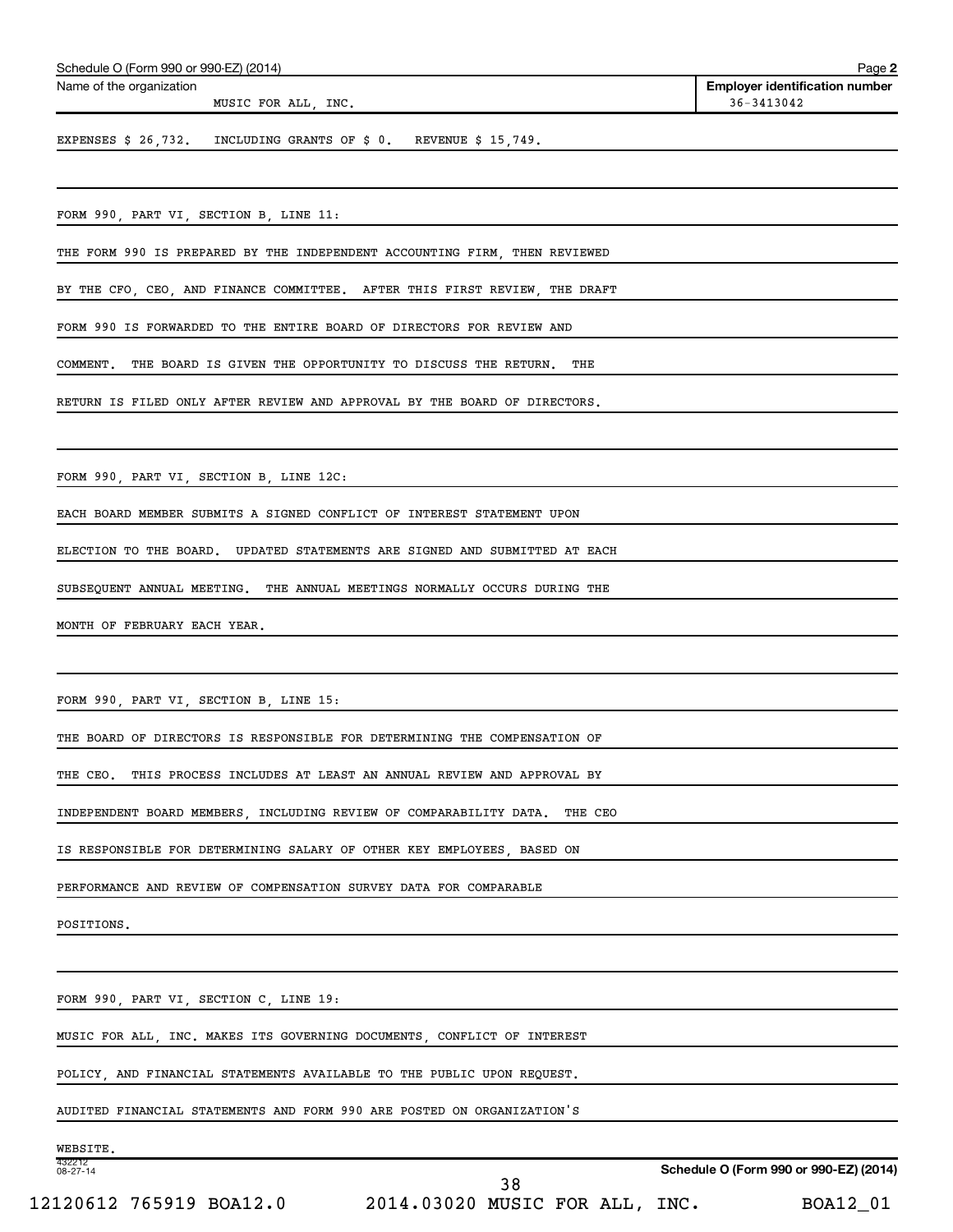Name of the organization

MUSIC FOR ALL, INC.  $36-3413042$ 

**2 Employer identification number**

FORM 990, PART XI, LINE 2C

THE SELECTION OF AN INDEPENDENT ACCOUNTANT BEGINS BY EVALUATING

RECOMMENDATIONS FROM THE INDIANAPOLIS BUSINESS COMMUNITY, FOLLOWED BY

AN INTERVIEW PROCESS WITH MUSIC FOR ALL (MFA) MANAGEMENT. THE MFA BOARD

OF DIRECTORS APPROVES THE SELECTION BY MANAGEMENT. THE FINANCE

COMMITTEE OF THE BOARD OF DIRECTORS IS CHARGED WITH STRICT OVERSIGHT OF

FINANCIAL MATTERS OF MFA, INCLUDING THE AUDIT. IN ADDITION, THE ENTIRE

BOARD REMAINS ENGAGED IN THE REVIEW OF MFA FINANCES, INCLUDING THE

AUDIT.

432212 08-27-14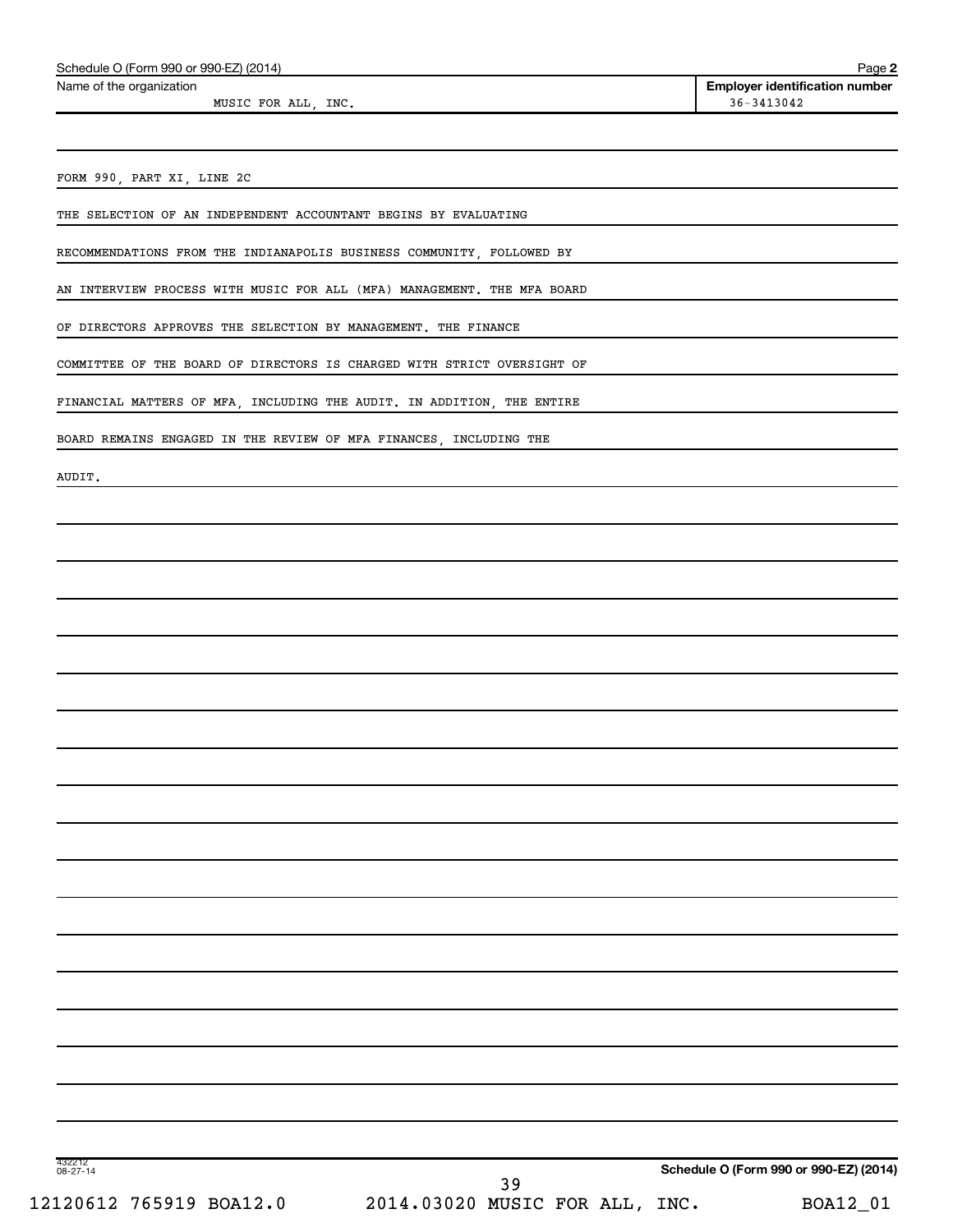| <b>SCHEDULE R</b><br>(Form 990)                                 |                                                                                                                                                                                                                  |  | <b>Related Organizations and Unrelated Partnerships</b><br>Complete if the organization answered "Yes" on Form 990, Part IV, line 33, 34, 35b, 36, or 37.<br>Attach to Form 990. |                                                     | OMB No. 1545-0047<br>2014<br><b>Open to Public</b> |                                             |  |                                                         |                            |                                                      |
|-----------------------------------------------------------------|------------------------------------------------------------------------------------------------------------------------------------------------------------------------------------------------------------------|--|----------------------------------------------------------------------------------------------------------------------------------------------------------------------------------|-----------------------------------------------------|----------------------------------------------------|---------------------------------------------|--|---------------------------------------------------------|----------------------------|------------------------------------------------------|
| Department of the Treasury<br>Internal Revenue Service          |                                                                                                                                                                                                                  |  | Information about Schedule R (Form 990) and its instructions is at www.irs.gov/form990.                                                                                          |                                                     |                                                    |                                             |  |                                                         | Inspection                 |                                                      |
|                                                                 | Name of the organization<br>MUSIC FOR ALL, INC.                                                                                                                                                                  |  |                                                                                                                                                                                  |                                                     |                                                    |                                             |  | <b>Employer identification number</b><br>$36 - 3413042$ |                            |                                                      |
| Part I                                                          | Identification of Disregarded Entities Complete if the organization answered "Yes" on Form 990, Part IV, line 33.                                                                                                |  |                                                                                                                                                                                  |                                                     |                                                    |                                             |  |                                                         |                            |                                                      |
|                                                                 | (a)                                                                                                                                                                                                              |  | (b)                                                                                                                                                                              | (c)                                                 | (d)                                                | (e)                                         |  |                                                         | (f)                        |                                                      |
| Name, address, and EIN (if applicable)<br>of disregarded entity |                                                                                                                                                                                                                  |  | Primary activity                                                                                                                                                                 | Legal domicile (state or<br>foreign country)        | Total income                                       | End-of-year assets                          |  | Direct controlling                                      |                            |                                                      |
|                                                                 |                                                                                                                                                                                                                  |  |                                                                                                                                                                                  |                                                     |                                                    |                                             |  |                                                         |                            |                                                      |
|                                                                 |                                                                                                                                                                                                                  |  |                                                                                                                                                                                  |                                                     |                                                    |                                             |  |                                                         |                            |                                                      |
|                                                                 |                                                                                                                                                                                                                  |  |                                                                                                                                                                                  |                                                     |                                                    |                                             |  |                                                         |                            |                                                      |
|                                                                 |                                                                                                                                                                                                                  |  |                                                                                                                                                                                  |                                                     |                                                    |                                             |  |                                                         |                            |                                                      |
| Part II                                                         | Identification of Related Tax-Exempt Organizations Complete if the organization answered "Yes" on Form 990, Part IV, line 34 because it had one or more related tax-exempt<br>organizations during the tax year. |  |                                                                                                                                                                                  |                                                     |                                                    |                                             |  |                                                         |                            |                                                      |
|                                                                 | (a)<br>Name, address, and EIN<br>of related organization                                                                                                                                                         |  | (b)<br>Primary activity                                                                                                                                                          | (c)<br>Legal domicile (state or<br>foreign country) | (d)<br>Exempt Code<br>section                      | (e)<br>Public charity<br>status (if section |  | (f)<br>Direct controlling<br>entity                     |                            | $(g)$<br>Section 512(b)(13)<br>controlled<br>entity? |
|                                                                 |                                                                                                                                                                                                                  |  |                                                                                                                                                                                  |                                                     |                                                    | 501(c)(3)                                   |  |                                                         | Yes                        | No                                                   |
|                                                                 | MUSIC FOR ALL FOUNDATION - 36-3991517<br>39 W. JACKSON PLACE                                                                                                                                                     |  | DISTRIBUTE GRANTS AND<br>SCHOLARSHIPS TO FURTHER                                                                                                                                 |                                                     |                                                    |                                             |  |                                                         |                            |                                                      |
|                                                                 | INDIANAPOLIS, IN 46202                                                                                                                                                                                           |  | <b>MUSIC EDUCATION</b>                                                                                                                                                           | INDIANA                                             | 501(C)3                                            | 170B(1)(A)(V N/A                            |  |                                                         |                            | x                                                    |
|                                                                 |                                                                                                                                                                                                                  |  |                                                                                                                                                                                  |                                                     |                                                    |                                             |  |                                                         |                            |                                                      |
|                                                                 |                                                                                                                                                                                                                  |  |                                                                                                                                                                                  |                                                     |                                                    |                                             |  |                                                         |                            |                                                      |
|                                                                 |                                                                                                                                                                                                                  |  |                                                                                                                                                                                  |                                                     |                                                    |                                             |  |                                                         |                            |                                                      |
|                                                                 | For Paperwork Reduction Act Notice, see the Instructions for Form 990.                                                                                                                                           |  |                                                                                                                                                                                  |                                                     |                                                    |                                             |  |                                                         | Schedule R (Form 990) 2014 |                                                      |

432161 08-14-14 LHA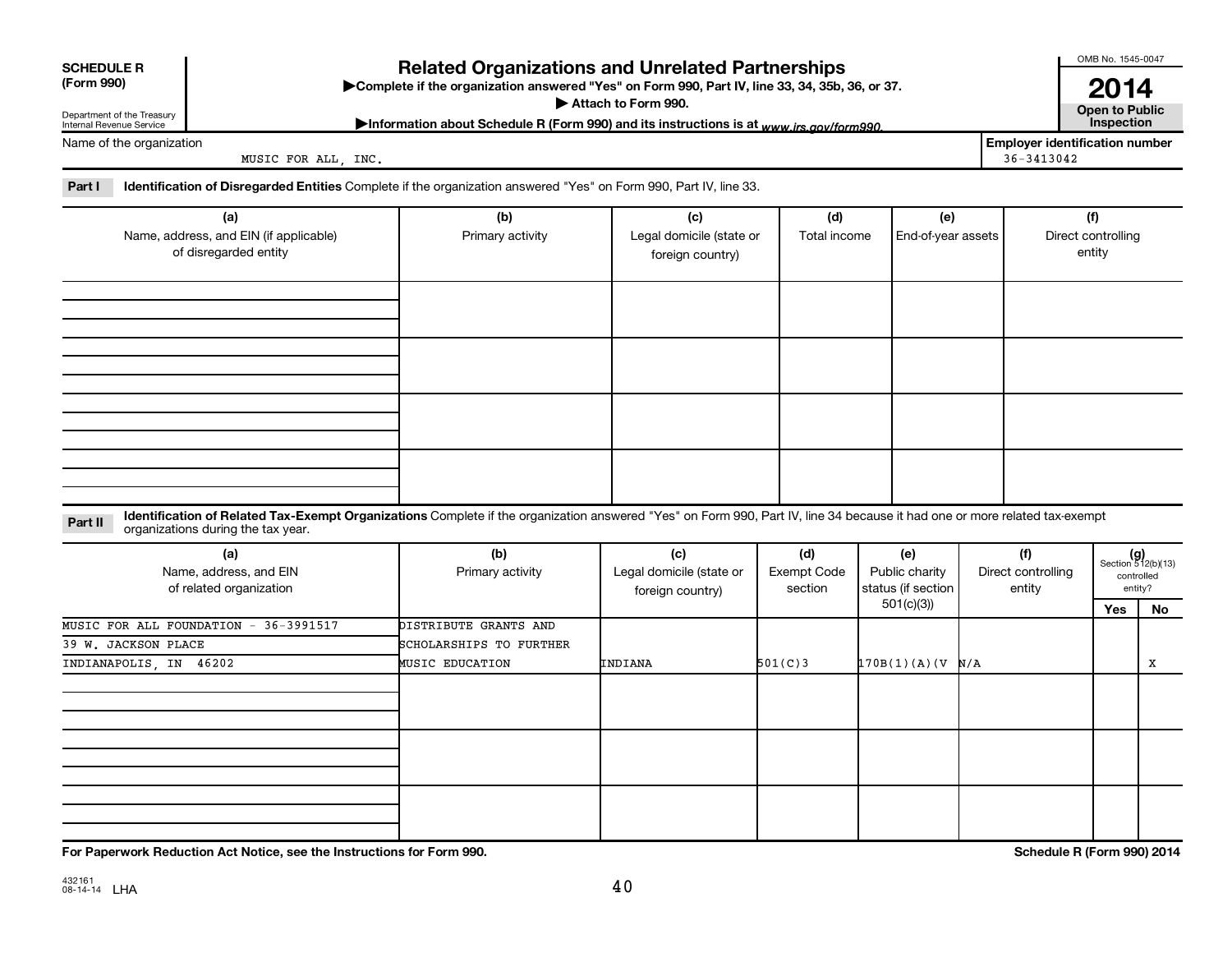Part III Identification of Related Organizations Taxable as a Partnership Complete if the organization answered "Yes" on Form 990, Part IV, line 34 because it had one or more related<br>Read to the organizations tracted as a organizations treated as a partnership during the tax year.

| (a)                                               | (b)              | (c)                  | (d)                          | (e)                                                                                        | (f)                      | (g)                               |                                  | (h)      | (i)                                                                            | (j) | (k)                                                     |
|---------------------------------------------------|------------------|----------------------|------------------------------|--------------------------------------------------------------------------------------------|--------------------------|-----------------------------------|----------------------------------|----------|--------------------------------------------------------------------------------|-----|---------------------------------------------------------|
| Name, address, and EIN<br>of related organization | Primary activity | Legal<br>domicile    | Direct controlling<br>entity | Predominant income<br>(related, unrelated,<br>excluded from tax under<br>sections 512-514) | Share of total<br>income | Share of<br>end-of-year<br>assets | Disproportionate<br>allocations? |          | Code V-UBI<br>amount in box<br>20 of Schedule<br>K-1 (Form 1065) <b>Yes No</b> |     | General or Percentage<br>managing ownership<br>partner? |
|                                                   |                  | (state or<br>foreign |                              |                                                                                            |                          |                                   |                                  |          |                                                                                |     |                                                         |
|                                                   |                  | country)             |                              |                                                                                            |                          |                                   |                                  | Yes   No |                                                                                |     |                                                         |
|                                                   |                  |                      |                              |                                                                                            |                          |                                   |                                  |          |                                                                                |     |                                                         |
|                                                   |                  |                      |                              |                                                                                            |                          |                                   |                                  |          |                                                                                |     |                                                         |
|                                                   |                  |                      |                              |                                                                                            |                          |                                   |                                  |          |                                                                                |     |                                                         |
|                                                   |                  |                      |                              |                                                                                            |                          |                                   |                                  |          |                                                                                |     |                                                         |
|                                                   |                  |                      |                              |                                                                                            |                          |                                   |                                  |          |                                                                                |     |                                                         |
|                                                   |                  |                      |                              |                                                                                            |                          |                                   |                                  |          |                                                                                |     |                                                         |
|                                                   |                  |                      |                              |                                                                                            |                          |                                   |                                  |          |                                                                                |     |                                                         |
|                                                   |                  |                      |                              |                                                                                            |                          |                                   |                                  |          |                                                                                |     |                                                         |
|                                                   |                  |                      |                              |                                                                                            |                          |                                   |                                  |          |                                                                                |     |                                                         |
|                                                   |                  |                      |                              |                                                                                            |                          |                                   |                                  |          |                                                                                |     |                                                         |
|                                                   |                  |                      |                              |                                                                                            |                          |                                   |                                  |          |                                                                                |     |                                                         |
|                                                   |                  |                      |                              |                                                                                            |                          |                                   |                                  |          |                                                                                |     |                                                         |
|                                                   |                  |                      |                              |                                                                                            |                          |                                   |                                  |          |                                                                                |     |                                                         |
|                                                   |                  |                      |                              |                                                                                            |                          |                                   |                                  |          |                                                                                |     |                                                         |
|                                                   |                  |                      |                              |                                                                                            |                          |                                   |                                  |          |                                                                                |     |                                                         |
|                                                   |                  |                      |                              |                                                                                            |                          |                                   |                                  |          |                                                                                |     |                                                         |
|                                                   |                  |                      |                              |                                                                                            |                          |                                   |                                  |          |                                                                                |     |                                                         |

Part IV Identification of Related Organizations Taxable as a Corporation or Trust Complete if the organization answered "Yes" on Form 990, Part IV, line 34 because it had one or more related<br>Comparison tracted as a comprat organizations treated as a corporation or trust during the tax year.

| (a)<br>Name, address, and EIN<br>of related organization | (b)<br>Primary activity | (c)<br>Legal domicile<br>(state or<br>foreign | (d)<br>Direct controlling<br>entity | (e)<br>Type of entity<br>(C corp, S corp,<br>or trust) | (f)<br>Share of total<br>income | (g)<br>Share of<br>end-of-year<br>assets | (h)<br>Percentage<br>ownership | $\begin{array}{c} \textbf{(i)}\\ \text{Section}\\ 512 \text{(b)} \text{(13)}\\ \text{controlled}\end{array}$<br>entity? |
|----------------------------------------------------------|-------------------------|-----------------------------------------------|-------------------------------------|--------------------------------------------------------|---------------------------------|------------------------------------------|--------------------------------|-------------------------------------------------------------------------------------------------------------------------|
|                                                          |                         | country)                                      |                                     |                                                        |                                 |                                          |                                | Yes   No                                                                                                                |
|                                                          |                         |                                               |                                     |                                                        |                                 |                                          |                                |                                                                                                                         |
|                                                          |                         |                                               |                                     |                                                        |                                 |                                          |                                |                                                                                                                         |
|                                                          |                         |                                               |                                     |                                                        |                                 |                                          |                                |                                                                                                                         |
|                                                          |                         |                                               |                                     |                                                        |                                 |                                          |                                |                                                                                                                         |
|                                                          |                         |                                               |                                     |                                                        |                                 |                                          |                                |                                                                                                                         |
|                                                          |                         |                                               |                                     |                                                        |                                 |                                          |                                |                                                                                                                         |
|                                                          |                         |                                               |                                     |                                                        |                                 |                                          |                                |                                                                                                                         |
|                                                          |                         |                                               |                                     |                                                        |                                 |                                          |                                |                                                                                                                         |
|                                                          |                         |                                               |                                     |                                                        |                                 |                                          |                                |                                                                                                                         |
|                                                          |                         |                                               |                                     |                                                        |                                 |                                          |                                |                                                                                                                         |
|                                                          |                         |                                               |                                     |                                                        |                                 |                                          |                                |                                                                                                                         |
|                                                          |                         |                                               |                                     |                                                        |                                 |                                          |                                |                                                                                                                         |
|                                                          |                         |                                               |                                     |                                                        |                                 |                                          |                                |                                                                                                                         |
|                                                          |                         |                                               |                                     |                                                        |                                 |                                          |                                |                                                                                                                         |
|                                                          |                         |                                               |                                     |                                                        |                                 |                                          |                                |                                                                                                                         |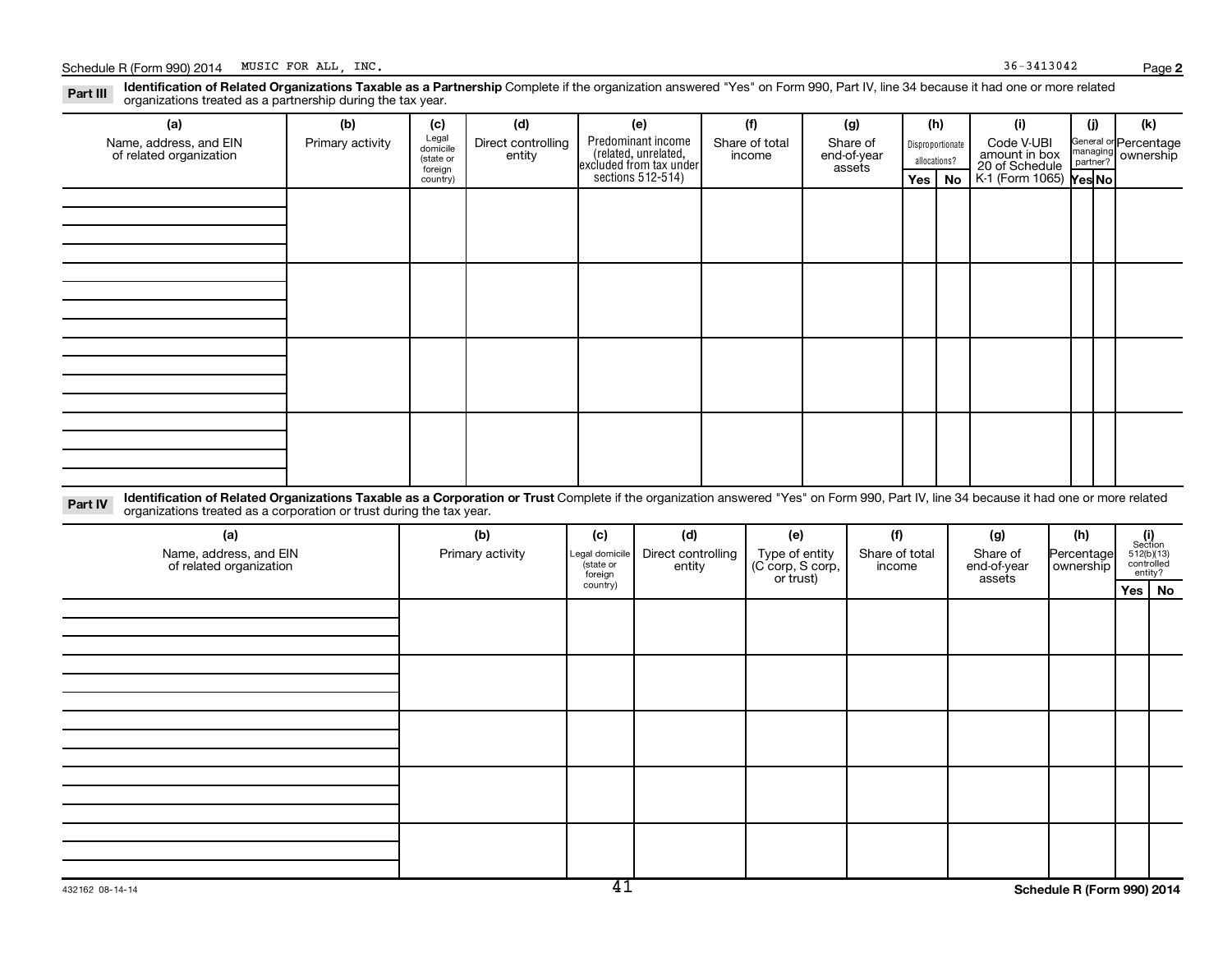Part V Transactions With Related Organizations Complete if the organization answered "Yes" on Form 990, Part IV, line 34, 35b, or 36.

| Note. Complete line 1 if any entity is listed in Parts II, III, or IV of this schedule.                                                                                                                                                    |                                           |                        |                                              |                 |  | Yes   No     |  |  |
|--------------------------------------------------------------------------------------------------------------------------------------------------------------------------------------------------------------------------------------------|-------------------------------------------|------------------------|----------------------------------------------|-----------------|--|--------------|--|--|
| During the tax year, did the organization engage in any of the following transactions with one or more related organizations listed in Parts II-IV?                                                                                        |                                           |                        |                                              |                 |  |              |  |  |
|                                                                                                                                                                                                                                            |                                           |                        |                                              | 1a              |  | $\mathbf{x}$ |  |  |
| b Gift, grant, or capital contribution to related organization(s) manufaction contribution to related organization(s) manufaction contribution for elated organization(s) manufactured contraction contribution of the contrac             |                                           |                        |                                              | 1 <sub>b</sub>  |  | X            |  |  |
|                                                                                                                                                                                                                                            |                                           |                        |                                              |                 |  |              |  |  |
|                                                                                                                                                                                                                                            |                                           |                        |                                              |                 |  |              |  |  |
| e Loans or loan guarantees by related organization(s) manufaction contraction contraction contraction contraction contraction contraction contraction contraction contraction contraction control of the contraction control o             |                                           |                        |                                              |                 |  |              |  |  |
|                                                                                                                                                                                                                                            |                                           |                        |                                              |                 |  |              |  |  |
| Dividends from related organization(s) [111] matter and the contract of the contract of the contract of the contract of the contract of the contract or contract of the contract of the contract of the contract of the contra             |                                           |                        |                                              | 1f              |  | x            |  |  |
| Sale of assets to related organization(s) www.assets.com/www.assets.com/www.assets.com/www.assets.com/www.assets.com/www.assets.com/www.assets.com/www.assets.com/www.assets.com/www.assets.com/www.assets.com/www.assets.com/<br>$\alpha$ |                                           |                        |                                              | 1g              |  | x            |  |  |
| h Purchase of assets from related organization(s) manufactured content to the content of the content of the content of the content of the content of the content of the content of the content of the content of the content o             |                                           |                        |                                              |                 |  |              |  |  |
|                                                                                                                                                                                                                                            |                                           |                        |                                              |                 |  |              |  |  |
|                                                                                                                                                                                                                                            |                                           |                        |                                              |                 |  |              |  |  |
|                                                                                                                                                                                                                                            |                                           |                        |                                              |                 |  |              |  |  |
|                                                                                                                                                                                                                                            |                                           |                        |                                              |                 |  |              |  |  |
|                                                                                                                                                                                                                                            |                                           |                        |                                              | 11              |  | X            |  |  |
|                                                                                                                                                                                                                                            |                                           |                        |                                              | 1 <sub>m</sub>  |  | x            |  |  |
|                                                                                                                                                                                                                                            |                                           |                        |                                              | 1n              |  | x            |  |  |
| o Sharing of paid employees with related organization(s) manufaction(s) and contain an examination of the state or state or state or state or state or state or state or state or state or state or state or state or state or             |                                           |                        |                                              | 10 <sub>o</sub> |  | X            |  |  |
|                                                                                                                                                                                                                                            |                                           |                        |                                              |                 |  |              |  |  |
|                                                                                                                                                                                                                                            |                                           |                        |                                              | 1p              |  | х            |  |  |
|                                                                                                                                                                                                                                            |                                           |                        |                                              | 1q              |  | X            |  |  |
|                                                                                                                                                                                                                                            |                                           |                        |                                              |                 |  |              |  |  |
|                                                                                                                                                                                                                                            |                                           |                        |                                              |                 |  |              |  |  |
|                                                                                                                                                                                                                                            |                                           |                        |                                              | 1s              |  | $\mathbf{x}$ |  |  |
| 2 If the answer to any of the above is "Yes," see the instructions for information on who must complete this line, including covered relationships and transaction thresholds.                                                             |                                           |                        |                                              |                 |  |              |  |  |
| (a)<br>Name of related organization                                                                                                                                                                                                        | (b)<br>Transaction<br>$t_{1}$ in $(a, a)$ | (c)<br>Amount involved | (d)<br>Method of determining amount involved |                 |  |              |  |  |

| Transaction<br>type (a-s) | Amount involved          | Method of determining amount involved   |
|---------------------------|--------------------------|-----------------------------------------|
| $\mathbf{C}$              |                          | 29,556. GRANT FOR SUMMER SYMPOSIUM CAMP |
|                           |                          |                                         |
|                           |                          |                                         |
|                           |                          |                                         |
|                           |                          |                                         |
|                           |                          |                                         |
|                           | $\overline{\phantom{a}}$ |                                         |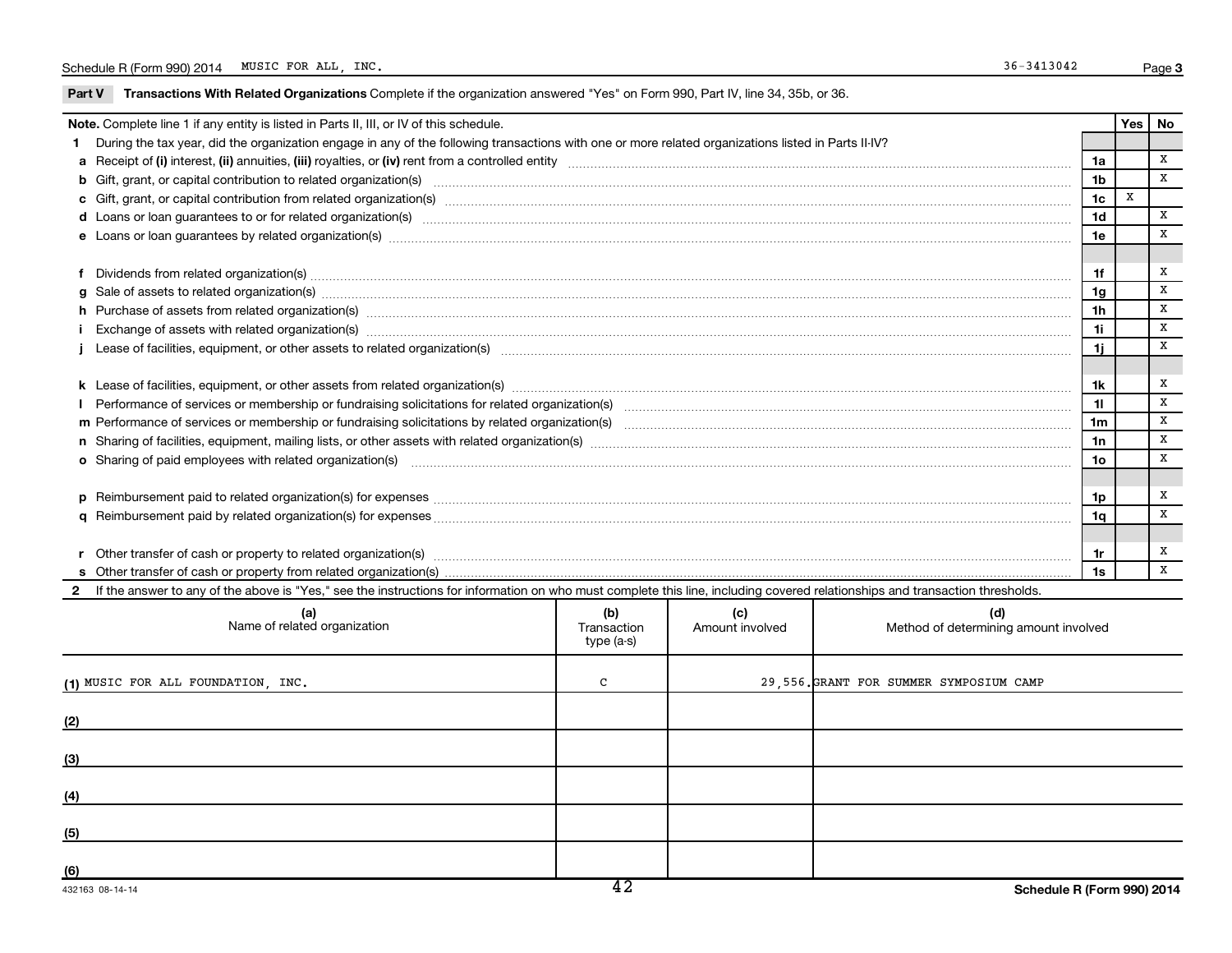### Schedule R (Form 990) 2014 MUSIC FOR ALL, INC. Page Page 36-3413042

Part VI Unrelated Organizations Taxable as a Partnership Complete if the organization answered "Yes" on Form 990, Part IV, line 37.

Provide the following information for each entity taxed as a partnership through which the organization conducted more than five percent of its activities (measured by total assets or gross revenue) that was not a related organization. See instructions regarding exclusion for certain investment partnerships.

| hat neo hot a rolatod organization. Ooo motraotiono rogaranty oxolaolon for cortain invocaniont partnorompo.<br>(a) | (b)              | (c)               | (d)                                                                                        |                                                            |  | (f)      | (g)         |                                  | (h) | (i)                                                                                                | (i)    | (k) |
|---------------------------------------------------------------------------------------------------------------------|------------------|-------------------|--------------------------------------------------------------------------------------------|------------------------------------------------------------|--|----------|-------------|----------------------------------|-----|----------------------------------------------------------------------------------------------------|--------|-----|
| Name, address, and EIN                                                                                              | Primary activity | Legal domicile    |                                                                                            | $(e)$<br>Are all<br>partners sec.<br>$501(c)(3)$<br>orgs.? |  | Share of | Share of    |                                  |     |                                                                                                    |        |     |
| of entity                                                                                                           |                  | (state or foreign |                                                                                            |                                                            |  | total    | end-of-year | Disproportionate<br>allocations? |     |                                                                                                    |        |     |
|                                                                                                                     |                  | country)          | Predominant income<br>(related, unrelated,<br>excluded from tax under<br>sections 512-514) | Yes No                                                     |  | income   | assets      | Yes No                           |     | Code V-UBI<br>amount in box 20 managing<br>of Schedule K-1<br>(Form 1065)<br>$\overline{V}$ ves No | Yes NO |     |
|                                                                                                                     |                  |                   |                                                                                            |                                                            |  |          |             |                                  |     |                                                                                                    |        |     |
|                                                                                                                     |                  |                   |                                                                                            |                                                            |  |          |             |                                  |     |                                                                                                    |        |     |
|                                                                                                                     |                  |                   |                                                                                            |                                                            |  |          |             |                                  |     |                                                                                                    |        |     |
|                                                                                                                     |                  |                   |                                                                                            |                                                            |  |          |             |                                  |     |                                                                                                    |        |     |
|                                                                                                                     |                  |                   |                                                                                            |                                                            |  |          |             |                                  |     |                                                                                                    |        |     |
|                                                                                                                     |                  |                   |                                                                                            |                                                            |  |          |             |                                  |     |                                                                                                    |        |     |
|                                                                                                                     |                  |                   |                                                                                            |                                                            |  |          |             |                                  |     |                                                                                                    |        |     |
|                                                                                                                     |                  |                   |                                                                                            |                                                            |  |          |             |                                  |     |                                                                                                    |        |     |
|                                                                                                                     |                  |                   |                                                                                            |                                                            |  |          |             |                                  |     |                                                                                                    |        |     |
|                                                                                                                     |                  |                   |                                                                                            |                                                            |  |          |             |                                  |     |                                                                                                    |        |     |
|                                                                                                                     |                  |                   |                                                                                            |                                                            |  |          |             |                                  |     |                                                                                                    |        |     |
|                                                                                                                     |                  |                   |                                                                                            |                                                            |  |          |             |                                  |     |                                                                                                    |        |     |
|                                                                                                                     |                  |                   |                                                                                            |                                                            |  |          |             |                                  |     |                                                                                                    |        |     |
|                                                                                                                     |                  |                   |                                                                                            |                                                            |  |          |             |                                  |     |                                                                                                    |        |     |
|                                                                                                                     |                  |                   |                                                                                            |                                                            |  |          |             |                                  |     |                                                                                                    |        |     |
|                                                                                                                     |                  |                   |                                                                                            |                                                            |  |          |             |                                  |     |                                                                                                    |        |     |
|                                                                                                                     |                  |                   |                                                                                            |                                                            |  |          |             |                                  |     |                                                                                                    |        |     |
|                                                                                                                     |                  |                   |                                                                                            |                                                            |  |          |             |                                  |     |                                                                                                    |        |     |
|                                                                                                                     |                  |                   |                                                                                            |                                                            |  |          |             |                                  |     |                                                                                                    |        |     |
|                                                                                                                     |                  |                   |                                                                                            |                                                            |  |          |             |                                  |     |                                                                                                    |        |     |
|                                                                                                                     |                  |                   |                                                                                            |                                                            |  |          |             |                                  |     |                                                                                                    |        |     |
|                                                                                                                     |                  |                   |                                                                                            |                                                            |  |          |             |                                  |     |                                                                                                    |        |     |
|                                                                                                                     |                  |                   |                                                                                            |                                                            |  |          |             |                                  |     |                                                                                                    |        |     |
|                                                                                                                     |                  |                   |                                                                                            |                                                            |  |          |             |                                  |     |                                                                                                    |        |     |
|                                                                                                                     |                  |                   |                                                                                            |                                                            |  |          |             |                                  |     |                                                                                                    |        |     |
|                                                                                                                     |                  |                   |                                                                                            |                                                            |  |          |             |                                  |     |                                                                                                    |        |     |
|                                                                                                                     |                  |                   |                                                                                            |                                                            |  |          |             |                                  |     |                                                                                                    |        |     |
|                                                                                                                     |                  |                   |                                                                                            |                                                            |  |          |             |                                  |     |                                                                                                    |        |     |
|                                                                                                                     |                  |                   |                                                                                            |                                                            |  |          |             |                                  |     |                                                                                                    |        |     |
|                                                                                                                     |                  |                   |                                                                                            |                                                            |  |          |             |                                  |     |                                                                                                    |        |     |
|                                                                                                                     |                  |                   |                                                                                            |                                                            |  |          |             |                                  |     |                                                                                                    |        |     |
|                                                                                                                     |                  |                   |                                                                                            |                                                            |  |          |             |                                  |     |                                                                                                    |        |     |
|                                                                                                                     |                  |                   |                                                                                            |                                                            |  |          |             |                                  |     |                                                                                                    |        |     |

**Schedule R (Form 990) 2014**